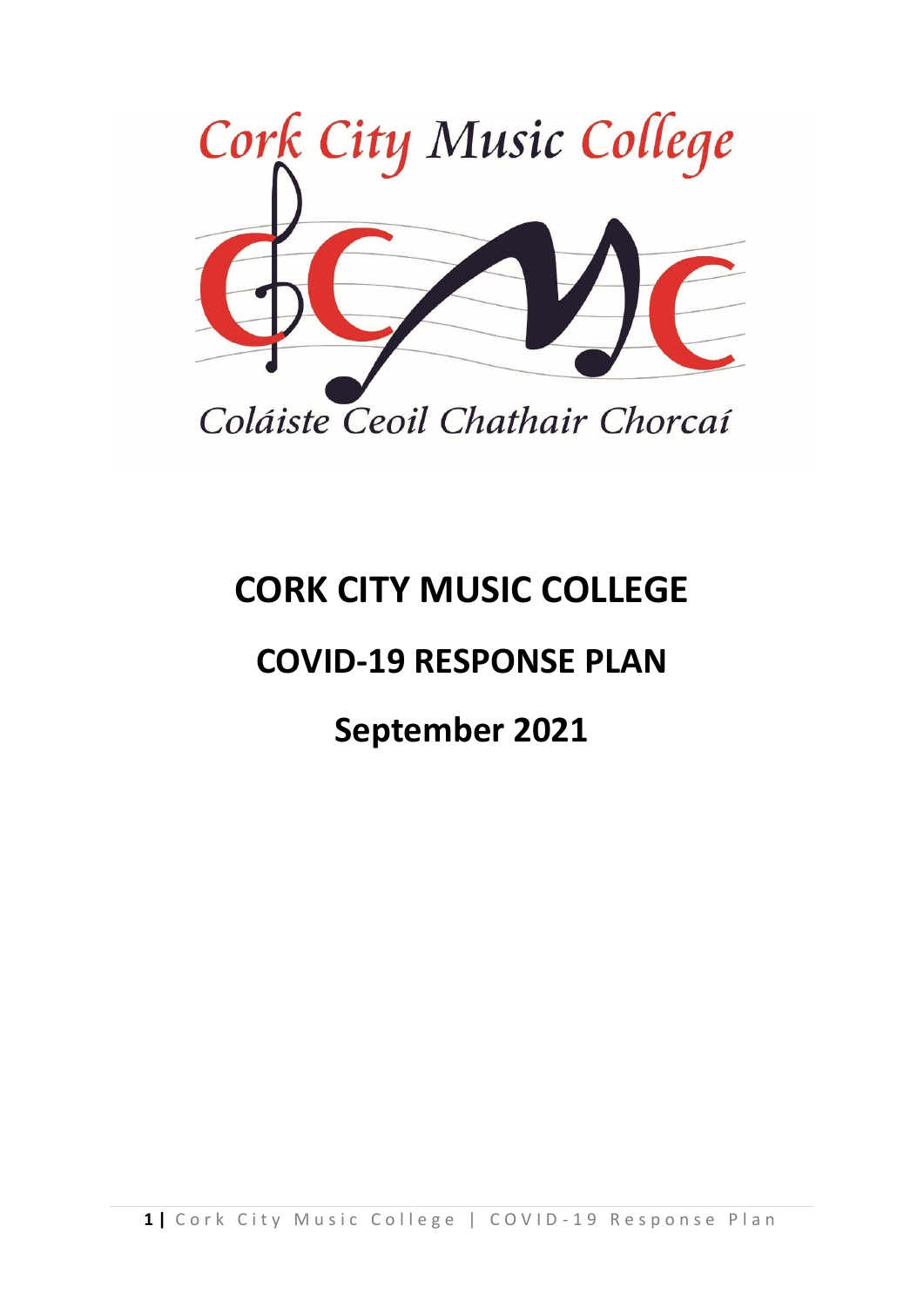## **CORK CITY MUSIC COLLEGE**

### **COVID-19 Response Plan**

Contents:

| 1.  |                                                                                                                                                                                                           | 3                                                        |  |  |
|-----|-----------------------------------------------------------------------------------------------------------------------------------------------------------------------------------------------------------|----------------------------------------------------------|--|--|
| 2.  |                                                                                                                                                                                                           | 4                                                        |  |  |
| 3.  |                                                                                                                                                                                                           | 5                                                        |  |  |
| 4.  |                                                                                                                                                                                                           | 5                                                        |  |  |
| 5.  |                                                                                                                                                                                                           | 6                                                        |  |  |
| 6.  | Return to Cork City Music College - Planning and Preparing<br><b>Staff Return to Work Protocol</b><br>Students' return to the College<br>Revised Drop-off and Collection Procedures for Parents/Guardians | 6                                                        |  |  |
| 7.  |                                                                                                                                                                                                           | 8                                                        |  |  |
| 8.  |                                                                                                                                                                                                           | 8                                                        |  |  |
| 9.  |                                                                                                                                                                                                           | 12                                                       |  |  |
| 10. |                                                                                                                                                                                                           | 16                                                       |  |  |
| 11. |                                                                                                                                                                                                           | 17                                                       |  |  |
| 12. |                                                                                                                                                                                                           | 18                                                       |  |  |
| 13. |                                                                                                                                                                                                           | 18                                                       |  |  |
| 14. |                                                                                                                                                                                                           | 18                                                       |  |  |
|     |                                                                                                                                                                                                           | 21<br>23<br>26<br>27<br>28<br>35<br>38<br>40<br>43<br>50 |  |  |
| 51  |                                                                                                                                                                                                           |                                                          |  |  |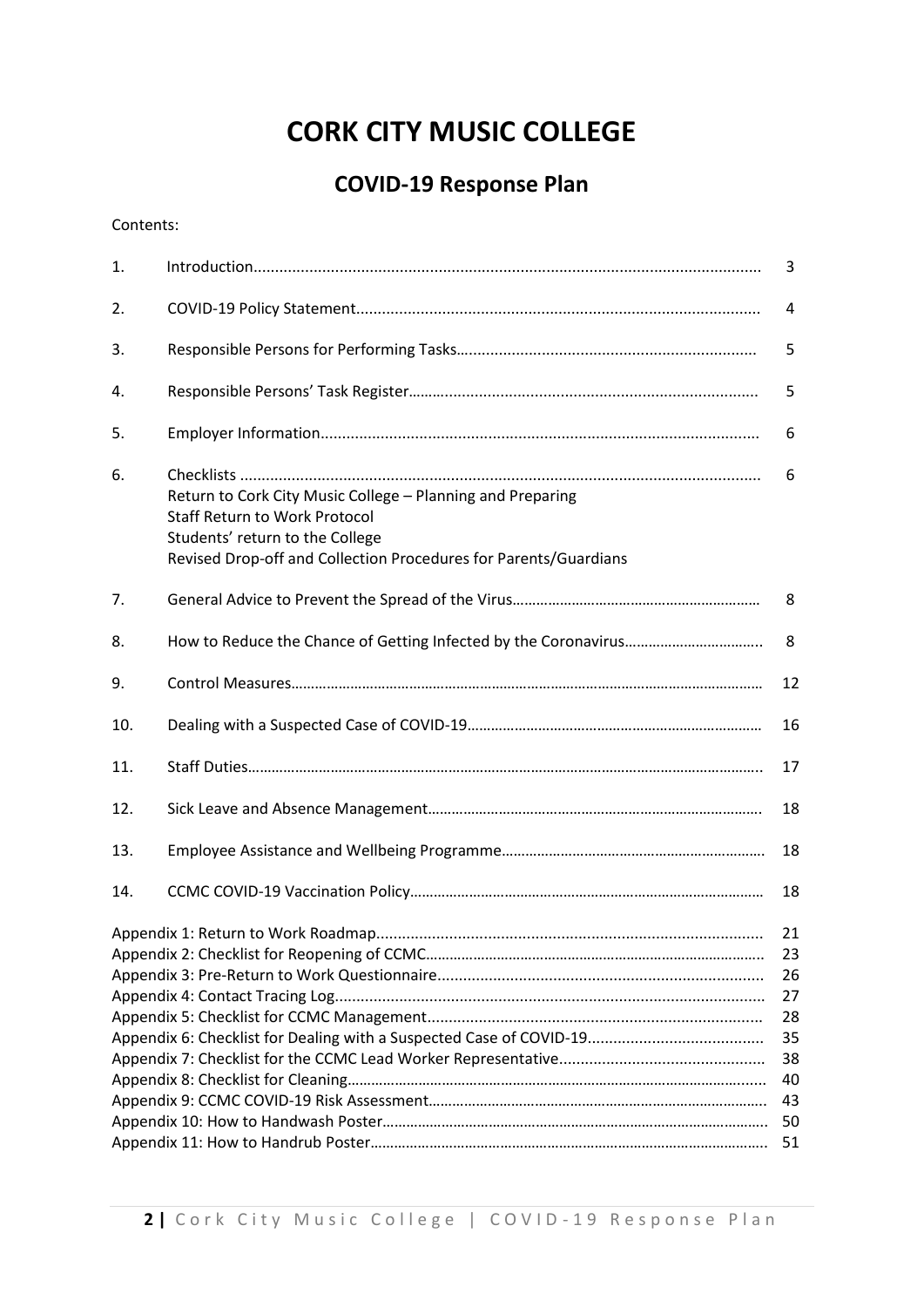#### **Introduction**

This COVID-19 Response Plan is designed to support the staff and Board of Management in putting measures in place that will prevent the spread of COVID-19 in Cork City Music College ('the College'/'CCMC'). The plan incorporates current advice about measures to reduce the spread of COVID-19 in the community issued by the National Public Health Emergency Team (NPHET). The Board of Management of CCMC wants to ensure that any proposals and recommendations in relation to the resumption of teaching and the reopening of facilities comply with best guidance as provided by the Governments and the national health agency.

The national protocol and guidance for the sector are issued by the National Public Health Emergency Team (NPHET), and incorporates current advice about measures to reduce the spread of COVID-19 in the community. Since this advice evolves, these measures and guidance may change so it is very important for CCMC to keep up to date with any new advice.

The COVID-19 Response Plan details the policies and practices necessary for Cork City Music College (CCMC/the College) to meet the Government's 'Return to Work Safely Protocol' and to prevent the spread of COVID-19 in the College.

#### **Note: The plan is a live working document and is reviewed on an ongoing basis and amended to take into account new guidance from**

**[www.Gov.ie,](http://www.gov.ie/) [www.dbei.ie,](http://www.dbei.ie/) [www.hse.ie,](http://www.hse.ie/) [www.hpsc.ie](http://www.hpsc.ie/) and [www.hsa.ie.](http://www.hsa.ie/)**

This COVID-19 policy outlines our commitment as employer and as a music education institution to implement the plan and help prevent the spread of the virus. The policy will be signed and dated by the Principal, Shena Shortall and brought to the attention of the Vice Principal, Virginia Metcalfe and the Designated COVID-19 Representative/Lead Worker Representative (LWR), Nicola O' Driscoll, staff, teachers, students, parents/guardians, families and other.

#### **This policy and response plan**

- Is informed by the Government's Return to Work Safely Protocol, COVID-19 Specific National Protocol for Employers and Workers.
- Is underpinned by the government's key recommendations to reduce the risk of transmission of the coronavirus: good hand hygiene, good respiratory hygiene, social distancing and regular cleaning and disinfecting.
- Is in addition to CCMC's COVID-19 Risk Assessment Policy, available on www.ccmc.ie.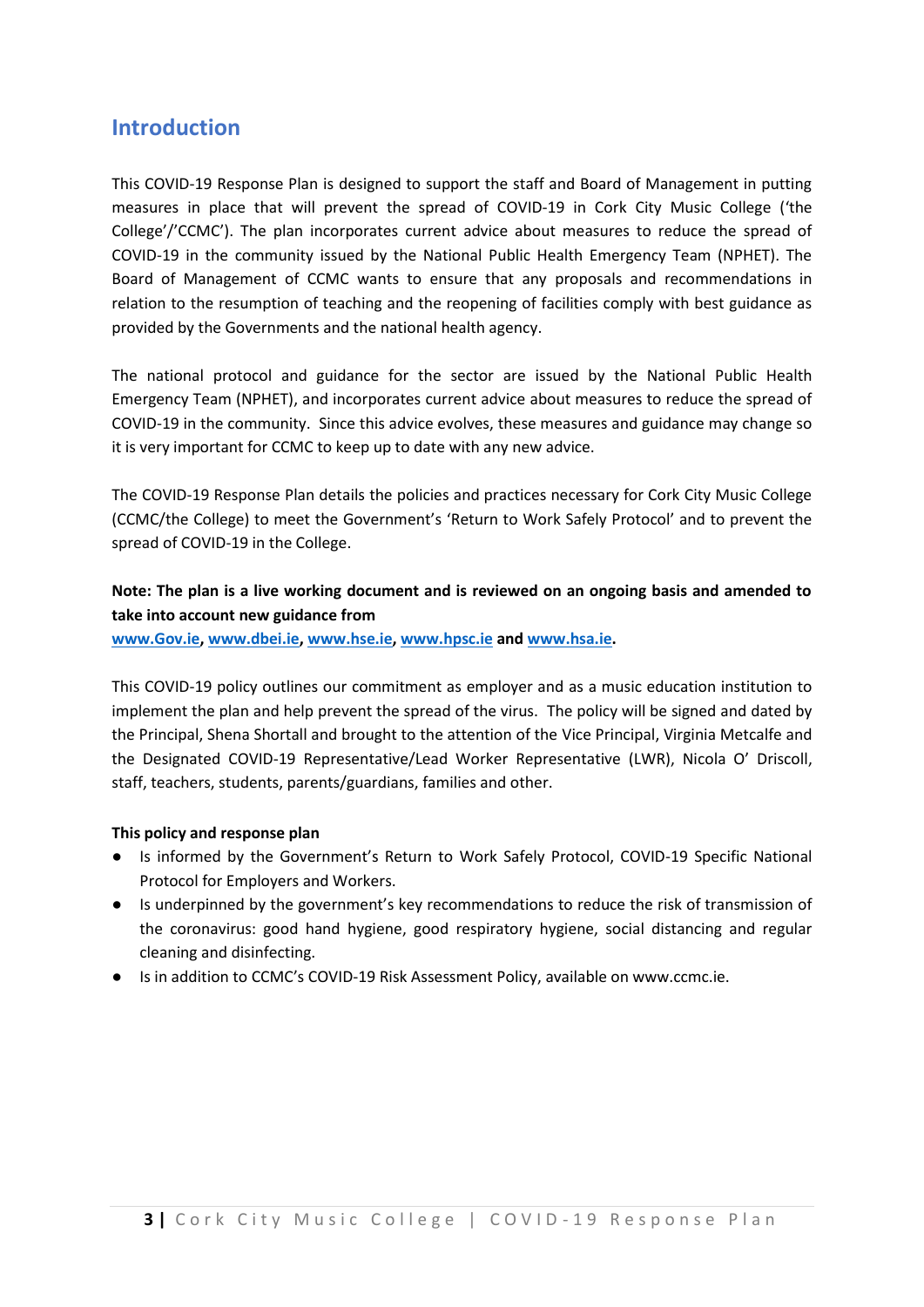#### **COVID-19 Policy Statement**

Cork City Music College is committed to providing a safe and healthy workplace for all our staff, students, families and community in general. To ensure that, we have developed the following COVID-19 Response Plan. This policy sets out procedures to implement public health measures to reduce the risk of the transmission of COVID-19 while ensuring that CCMC's policies and practices remain student/child-centered and that the student's/children's health and well-being are a primary concern.

All CCMC staff are responsible for the implementation of this plan and a combined effort will help contain the spread of the virus. Effective communication with staff, students, parents and children is a priority for CCMC.

At CCMC wewill:

- continue to monitor our COVID-19 response and amend this plan in consultation with ourstaff
- provide up to date information to our staff on the Public Health advice issued by the HSE and Gov.ie
- display information on the signs and symptoms of COVID-19 and correct hand-washing techniques
- provide an adequate number of trained Staff Representative(s) who are easily identifiable and put in place a reporting system
- inform all staff of essential hygiene and respiratory etiquette and physical distancing requirements
- adapt the College to facilitate physical distancing
- keep a contact log to help with contact tracing
- have all staff undergo an induction / familiarisation briefing
- develop a procedure to be followed in the event of someone showing symptoms of COVID-19 while at the College or in a college outreach centre
- provide instructions for staff to follow if they develop signs and symptoms of COVID-19 during their work with CCMC
- intensify cleaning in line with government advice
- Encourage staff to have the COVID-19 vaccine

All staff will be consulted on an ongoing basis and feedback is encouraged on any concerns, issues or suggestions.

This can be done through the Staff Representatives:

Principal, Shena Shortall, Vice Principal, Virginia Metcalfe and by our Designated COVID-19 Representative (LWR), Nicola O' Driscoll

**Signed: Shena Shortall Date: 13th September 2021**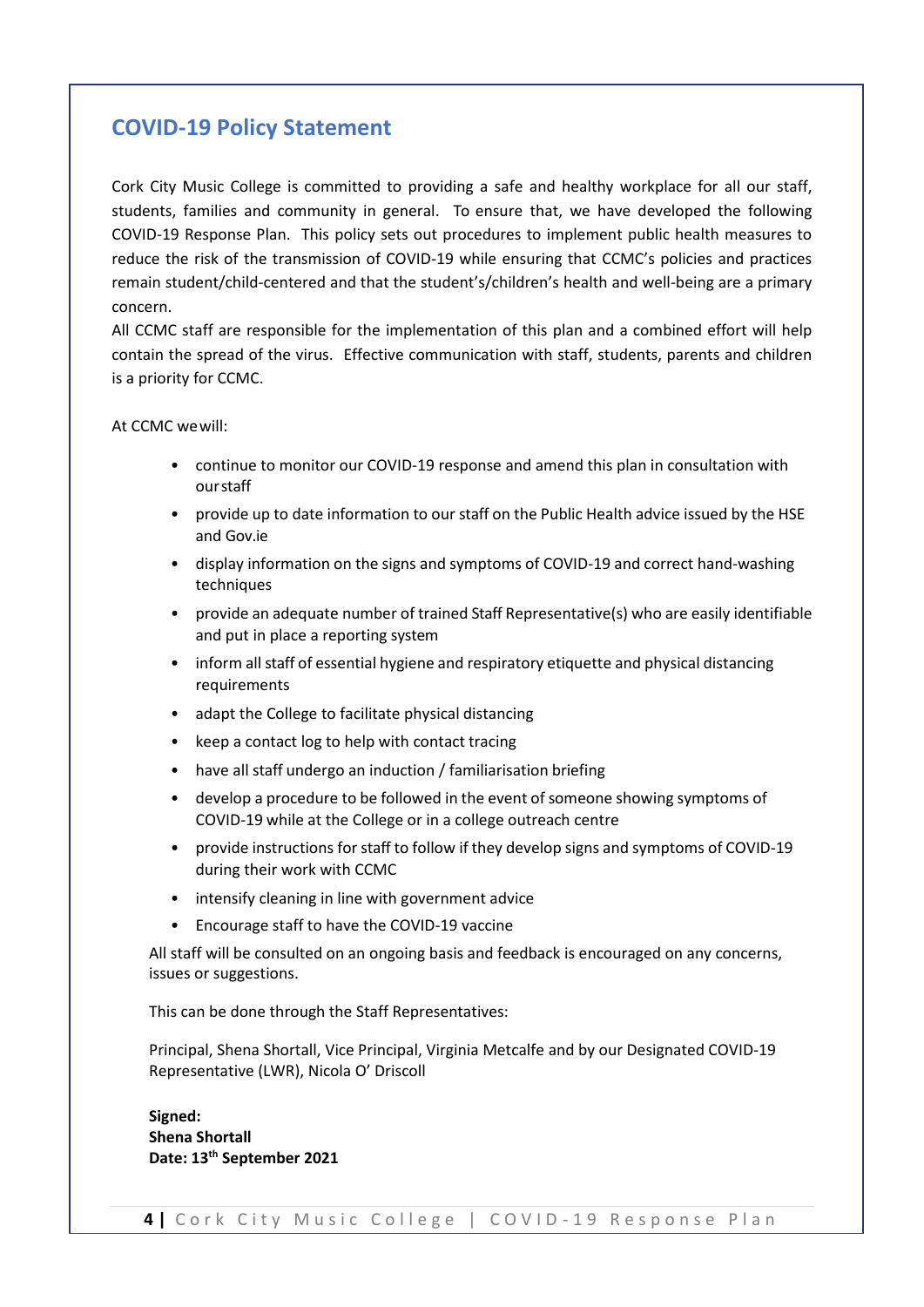#### **Responsible Persons for Performing Tasks**

CCMC has identified suitably trained persons to help with ensuring that the plan is implemented and checklists are completed.

Persons have been identified who have agreed to take responsibility for carrying out tasks such as:

- role of Designated COVID-19 Representative/Lead Worker Representative (LWR)
- use of checklists to identify any areas for improvement
- regular checks to ensure the plan is being implemented
- review of risk assessments and the safety statement
- renewal of statutory certification where needed
- training

We have consulted with the persons responsible for these tasks and have:

- briefed them on the tasks and their responsibilities
- entered their name against the relevant task(s) in the Responsible Persons table (see below) and asked each responsible person to sign to indicate their agreement with carrying out the task.

|                | <b>Responsible Persons' Task Register</b>                                  |                              |                    |  |  |  |  |
|----------------|----------------------------------------------------------------------------|------------------------------|--------------------|--|--|--|--|
| No.            | <b>Tasks</b>                                                               | <b>Responsible Person(s)</b> | <b>Signature</b>   |  |  |  |  |
| $\mathbf{1}$   | Person responsible for overall<br>implementation of the plan               | Shena Shortall               | Shena Shortall     |  |  |  |  |
| $\overline{2}$ | Identification and training of Designated<br>COVID-19 Representative (LWR) | Nicola O' Driscoll           | Nicola O' Driscoll |  |  |  |  |
| $\overline{3}$ | Planning and Preparing to Return to<br>teaching (Appendix No.1)            | Shena Shortall               | Shena Shortall     |  |  |  |  |
| 4              | Control Measures (p. 10 & Appendix<br>No.5)                                | Virginia Metcalfe            | Virginia Metcalfe  |  |  |  |  |
| 5              | COVID-19 Induction (p. 6 & Appendix<br>No.6)                               | Shena Shortall               | Shena Shortall     |  |  |  |  |
| 6              | Dealing with a Suspected Case of<br>COVID-19 (Appendix No.6)               | Shena Shortall               | Shena Shortall     |  |  |  |  |
| $\overline{7}$ | <b>Cleaning and Disinfection (Appendix</b><br>No.8)                        | Nicola O' Driscoll           | Nicola O' Driscoll |  |  |  |  |
| 8              | Employee Information (Appendix No.5,<br>9 and 10)                          | Shena Shortall               | Shena Shortall     |  |  |  |  |
| 9              | Designated COVID-19 Representative<br>(LWR) (Appendix No.7)                | Nicola O' Driscoll           | Nicola O' Driscoll |  |  |  |  |
| 10             | Return-to-work forms (Appendix No. 3)                                      | Shena Shortall               | Shena Shortall     |  |  |  |  |
| 11             | Contact Tracing Log (Appendix No. 4)                                       | Nicola O' Driscoll           | Nicola O' Driscoll |  |  |  |  |
| 12             | Other                                                                      |                              |                    |  |  |  |  |
|                |                                                                            |                              |                    |  |  |  |  |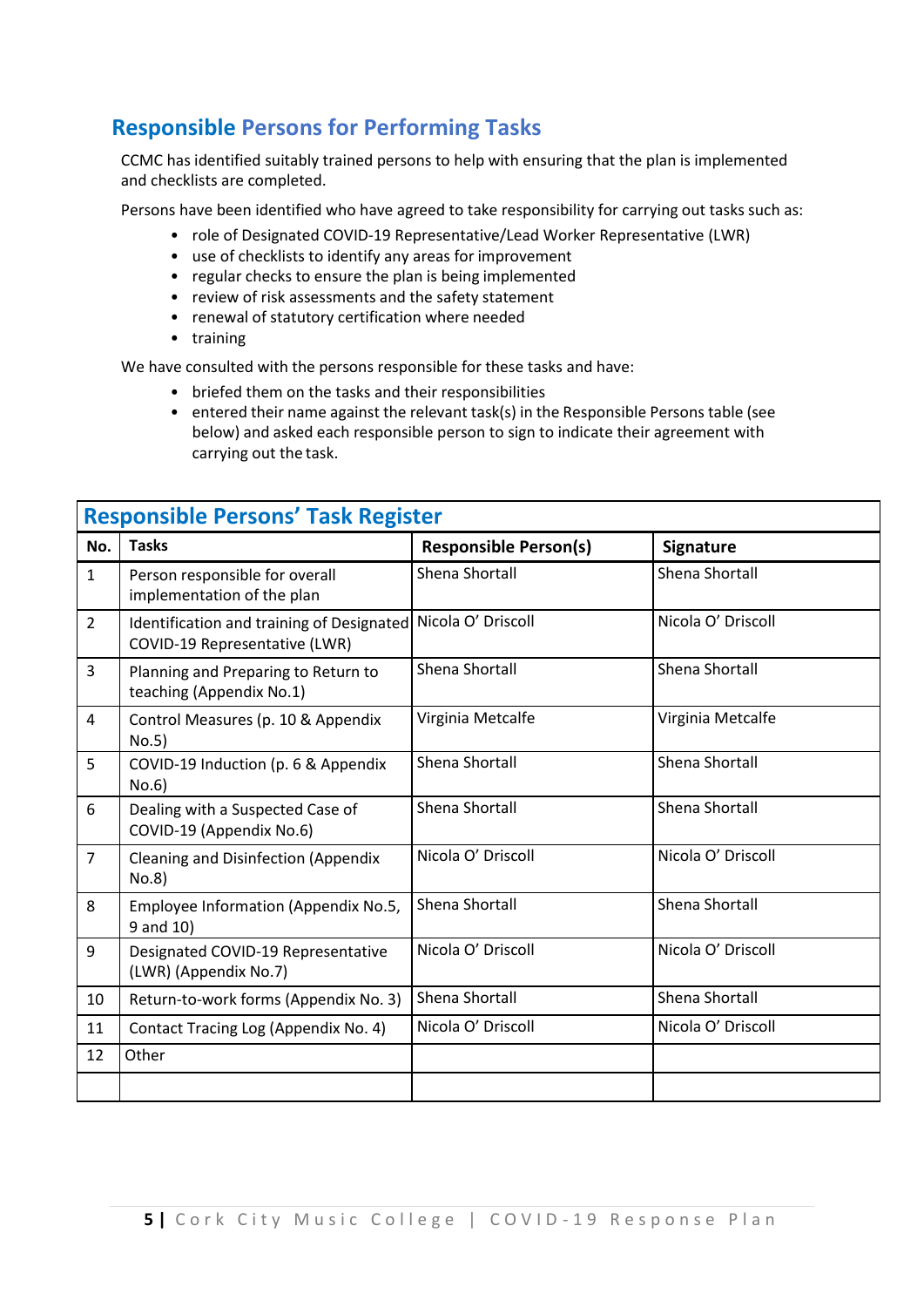### **Employer Information**

| <b>Employer Name/Name of College:</b>      | <b>Cork City Music College</b>     |
|--------------------------------------------|------------------------------------|
| <b>Workplace Address:</b>                  | At Coláiste Éamann Rís             |
|                                            | St Patrick's Road                  |
|                                            | Cork                               |
| Principal / Vice Principal of CCMC:        | Shena Shortall / Virginia Metcalfe |
| Designated COVID-19 Representative (LWR):  | Nicola O' Driscoll                 |
| Type of Business:                          | Music School                       |
| Number of staff:                           | 13                                 |
| Number of staff who Deal Directly with the | 13                                 |
| Public:                                    |                                    |
| Phone:                                     | (021) 4966885                      |
|                                            |                                    |
| Email:                                     | info@ccmc.ie                       |
| Date this Document is Effective from:      | 1/9/2021                           |

#### **Checklists**

#### **Return to Cork City Music College – Planning and Preparing**

The planning and preparing phase are critical to ensure a safe return to CCMC and covers such items as information and guidance, return-to-work forms, identifying CCMC staff representatives, revising our induction briefing, identifying and putting in place control measures and updating our safety statements, risk assessments and emergency plans.

Staff have been told to self-monitor for signs and symptoms of COVID-19, which have been explained to them, and the return-to-work form will be used to assess staff health before they enter the workplace.

#### **Staff**

#### **Staff Return-to-Work Protocol**

• Before returning to work all staff must complete a return-to-work form at least three days in advance of returning to work. This form seeks confirmation that the staff member to the best of their knowledge has no symptoms of COVID-19, that they are not self-isolating, that they are not a close contact of a person who is a confirmed or suspected case of COVID-19 in the past 14 days or awaiting results of a COVID-19 coronavirus test. This form will be made available electronically or by post from the Principal prior to opening.

On receipt of the completed form the Principal will provide:

- 1. details of the online Induction Training for completion by staff prior to the return to the workplace
- 2. details of any additional health and safety measures applicable to facilitate the staff member's return to the school campus.
- If a staff member is identified as being in the 'at risk or vulnerable category', CCMC will carry out a risk assessment with the staff member and identify what controls can be put in place to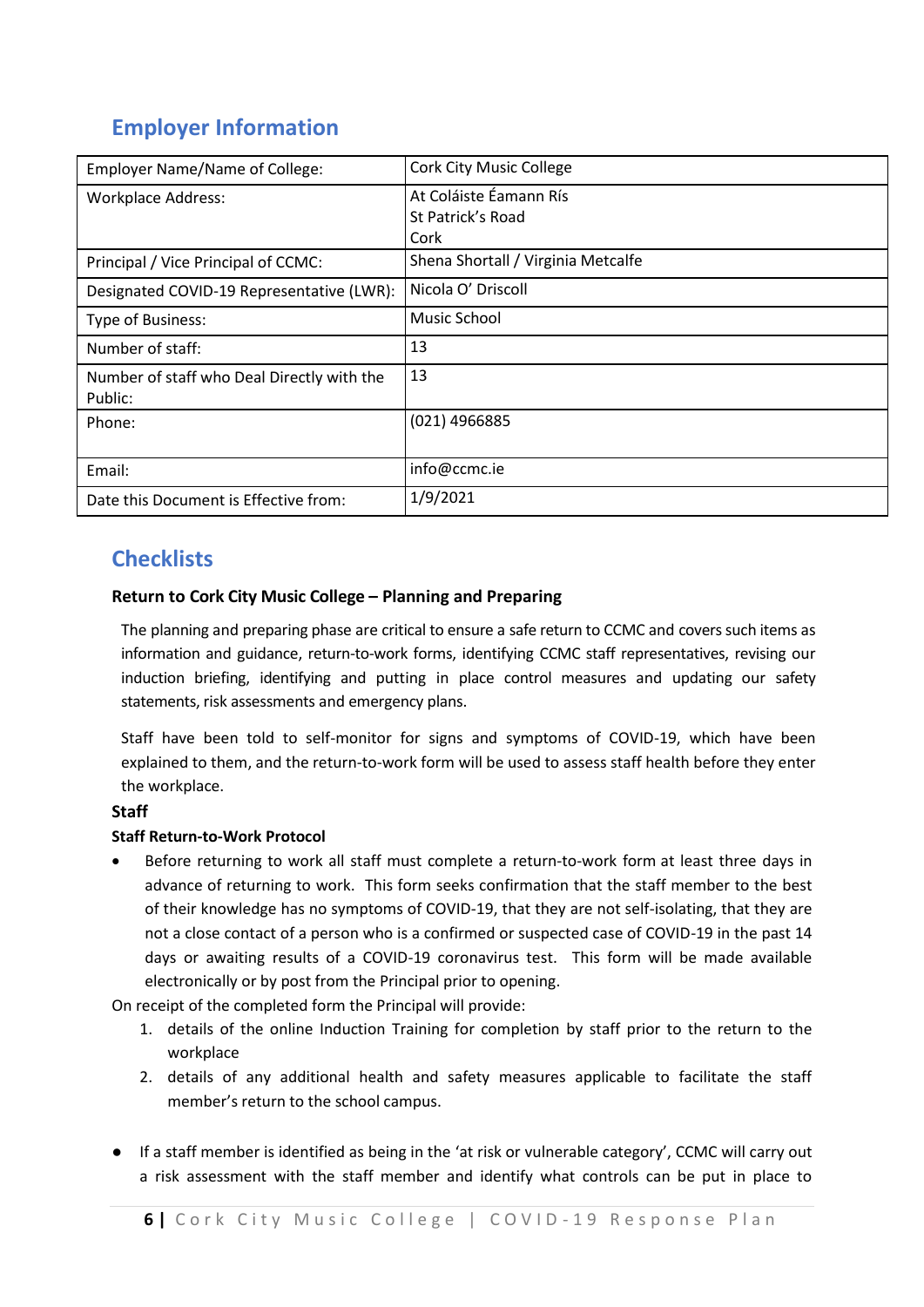support the staff member's safe return to work. It is recommended in the Return to Work Safely Protocol that vulnerable or at-risk staff should be preferentially supported to maintain a physical distance of 2 metres. Any CCMC staff member that is in the clinically vulnerable or high-risk category has the option to self-isolate by working from home and conducting classes online where possible.

● In accordance with public health advice, certain responses to the RTW form will preclude an employee from returning to the workplace for health and safety reasons. e.g., the employee's return to the workplace would result in an unacceptable risk to the health and safety of the employee and/or other persons.

#### **Students**

#### **Students Return to the College**

- Before returning to the College, students/parents will be asked to complete a pre-return to class form for them/their child. This form will seek confirmation that they/the child, to the best of the parent's knowledge, is well, has no symptoms of COVID-19, that they are not a close contact of a person who is a confirmed or suspected case of COVID-19 in the past 14 days or awaiting results of a COVID-19 coronavirus test, and that they are not in a risk category. Students that are in the high-risk category have the option of taking classes online where possible and practicable.
- Only parents/guardians or carers who are well and have no symptoms of COVID-19 or who have served the required quarantine time of 14 days where advised should be allowed to drop off and collect children.

#### **Parents/Guardians: Revised Drop off and Collection Procedures**

The purpose of these dropping off and collection procedures of students is, in as far as possible, to support social distancing and minimise the number of contacts that parents and children have with other parents and children, especially at the entrance to the College in Coláiste Éamann Rís and at other CCMC Outreach Centres.

The College will where practicable:

- Require parents/guardians to drop and collect their child/children at the exact time of their class.
- Organise staggered dropping off and collection times.
- Require parents/guardians along with their children to socially distance at least 2 metres from others at drop off and collection times.
- Require only one parent/guardian per family drops off and collects their child/children.
- Require parents/guardians and students to follow protocols in place at the College in Coláiste Éamann Rís and at other CCMC Outreach Centres regarding entrances and exits.
- Require parents/guardians/students to wash their hands and use the bathroom at home prior to attending class.
- Request parents/guardians to take their child's/children's temperature each day before they attend class. In the event that the child's temperature is high (measured temperature of 100.4o F / 38oC or higher), the child should not attend class.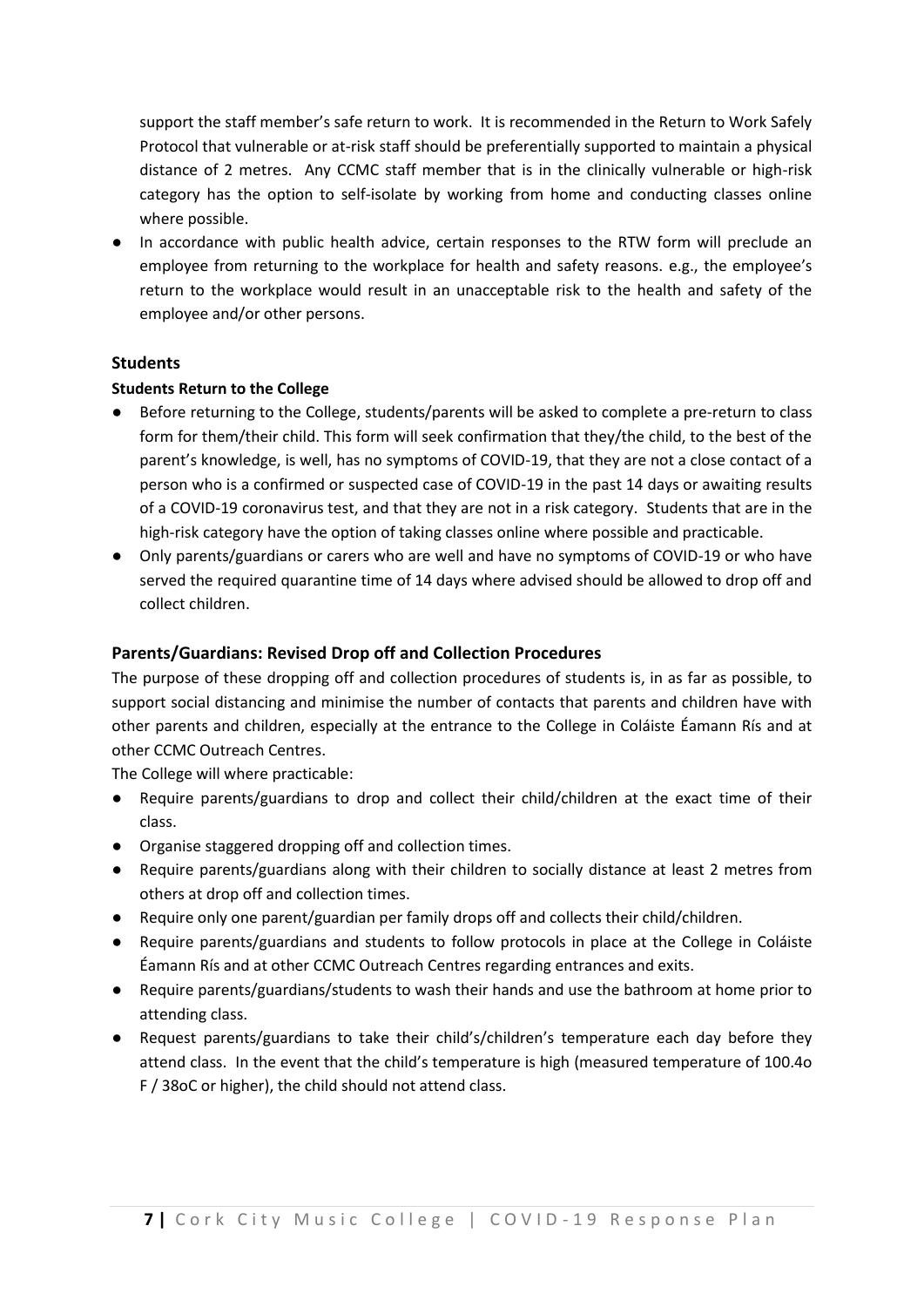#### **General advice to prevent the spread of the virus**

Staff and visitors should at all times adhere to the up-to-date advice and instructions of the public health authorities in relation to protecting oneself and others against the risk posed by the Covid-19 virus.

Updated advice from the HSE is available on its website – <https://www2.hse.ie/coronavirus/> All staff should keep informed of the most up to date advice of the public health authorities by consulting websites and other sources of information directly.

The most common respiratory symptoms of COVID-19 infection include: a high temperature, fever, cough, shortness of breath and breathing difficulties.

Any employee of Cork City Music College displaying these symptoms should immediately inform the Principal/ Vice Principal. They will not be permitted to attend work if they have any of the symptoms listed below:

- High temperature (measured temperature of 100.4o F / 38oC or higher)
- Cough
- Shortness of breath or breathing difficulties
- Loss of smell, of taste, or distortion of taste

Any staff displaying any these symptoms must self-isolate and must not attend work for 14 days. Also, any person living with someone who is self-isolating or waiting for a COVID-19 test must restrict their movement for 14 days.

Staff must inform the Principal and Vice Principal of this situation as soon as possible.

COVID-19 can be most commonly contracted through direct and indirect transmission, droplet or through hand to eye, hand to nose, or hand to mouth transmission. The most common way that COVID-19 transfers is person to person, usually when standing closer than 2 metres, via respiratory droplets from someone who has the illness, for example sneezing, or coughing. This can occur when in close contact to someone who has symptoms. To infect you, it has to get from an infected person's nose or mouth into your eyes, nose or mouth. This can be direct or indirect transmission (on hands, objects, surfaces).

#### **How to reduce the chance of getting infected by the coronavirus:**

#### *Wash your hands frequently*

Regularly and thoroughly clean your hands with an alcohol-based hand rub or wash them with soap and water especially after touching another person or their personal items, after using the toilet and before eating or preparing food.

Why? Washing your hands with soap and water or using alcohol-based hand rub kills viruses that may be on your hands.

#### *Maintain social distancing*

Maintain at least 2 metre (6 feet) distance between yourself and anyone who is coughing or sneezing. When someone coughs or sneezes, they spray small liquid droplets from their nose or mouth which may contain virus. If you are too close, you can breathe in the droplets or they may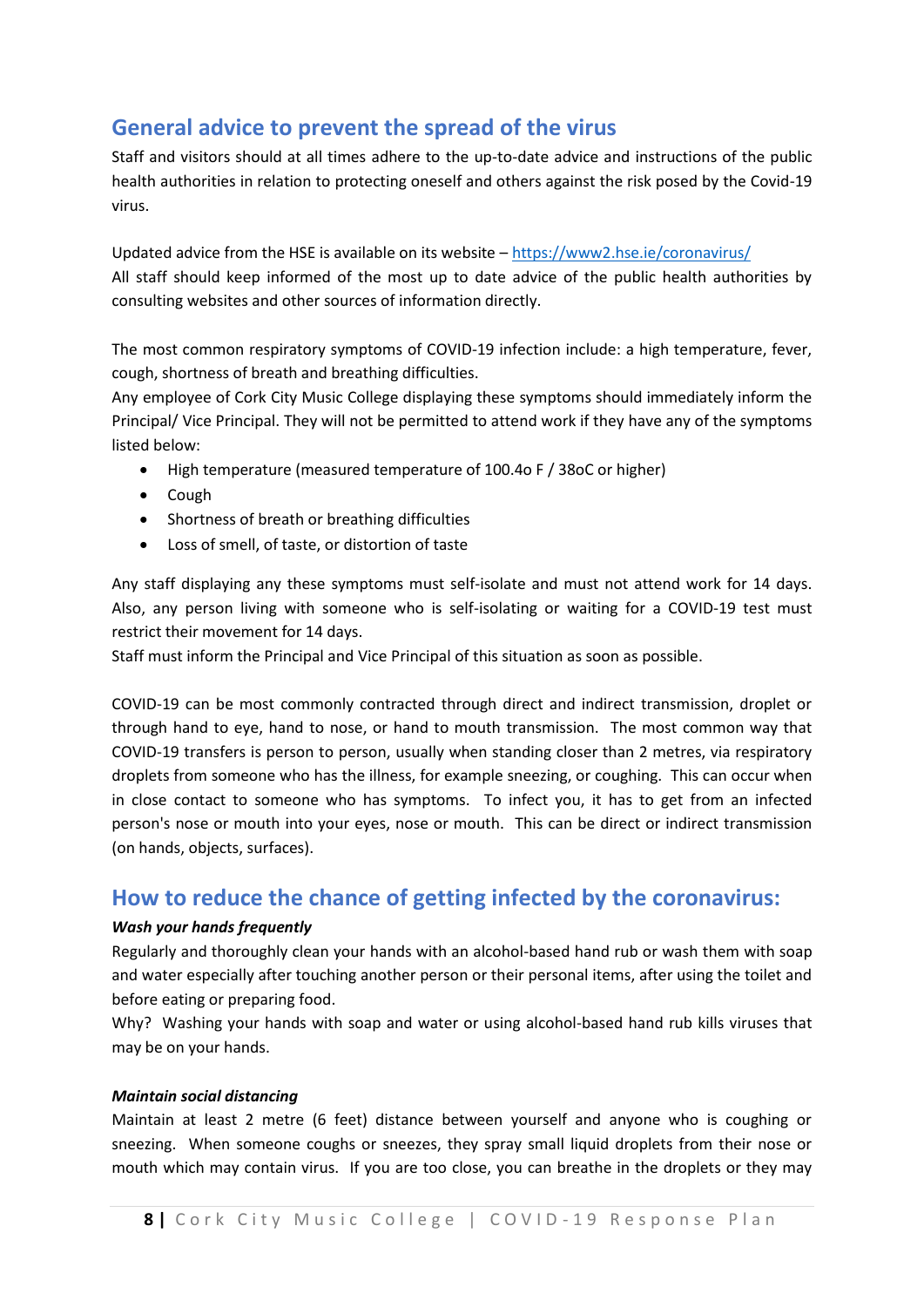get into your eyes nose or mouth, including the COVID-19 virus if the person coughing has the disease. The droplets may also come in contact with you indirectly and get into your system from items or surfaces through the eyes, nose and mouth.

#### *Avoid touching eyes, nose and mouth*

Why? Hands touch many surfaces and can pick up viruses. Once contaminated, hands can transfer the virus to your eyes, nose or mouth.

#### *Practice respiratory hygiene*

Make sure you, and the people around you, follow good respiratory hygiene. This means covering your mouth and nose with a tissue or your bent elbow when you cough or sneeze. Then dispose of the used tissue immediately. By following good respiratory hygiene, you protect the people around you from viruses such as cold, flu and COVID-19. Good hygiene practices and washing your hands properly and regularly can help stop the spread of the virus. It is, therefore, crucial that all staff adhere to this advice and adopt the following practices as strictly as possible.

#### **Do**

- Wash your hands properly and often
- Cover your mouth and nose with a tissue or your sleeve when you cough and sneeze
- Put used tissues into a bin and wash your hands
- Clean and disinfect frequently touched objects and surfaces.

#### **Do Not**

- Touch your eyes, nose or mouth if your hands are not clean
- Share objects that touch your mouth for example, bottles, cups, cutlery, etc.

#### **You should wash your hands:**

- After coughing or sneezing
- Before and after eating
- Before and after preparing food
- If you were in contact with someone who has a fever or respiratory symptoms (cough, shortness of breath, difficulty breathing)
- Before and after being on public transport
- Before and after being in a crowd (especially an indoor crowd)
- When you arrive and leave buildings
- If your hands are dirty
- After toilet use

For advice from HSE on how to wash your hands the following link will be helpful: <https://www2.hse.ie/wellbeing/how-to-wash-your-hands.html>

Video advice is available at: [https://www.facebook.com/HSElive/videos/how-to-properly-wash-your](https://www.facebook.com/HSElive/videos/how-to-properly-wash-your-hands/157857121880007/)[hands/157857121880007/](https://www.facebook.com/HSElive/videos/how-to-properly-wash-your-hands/157857121880007/)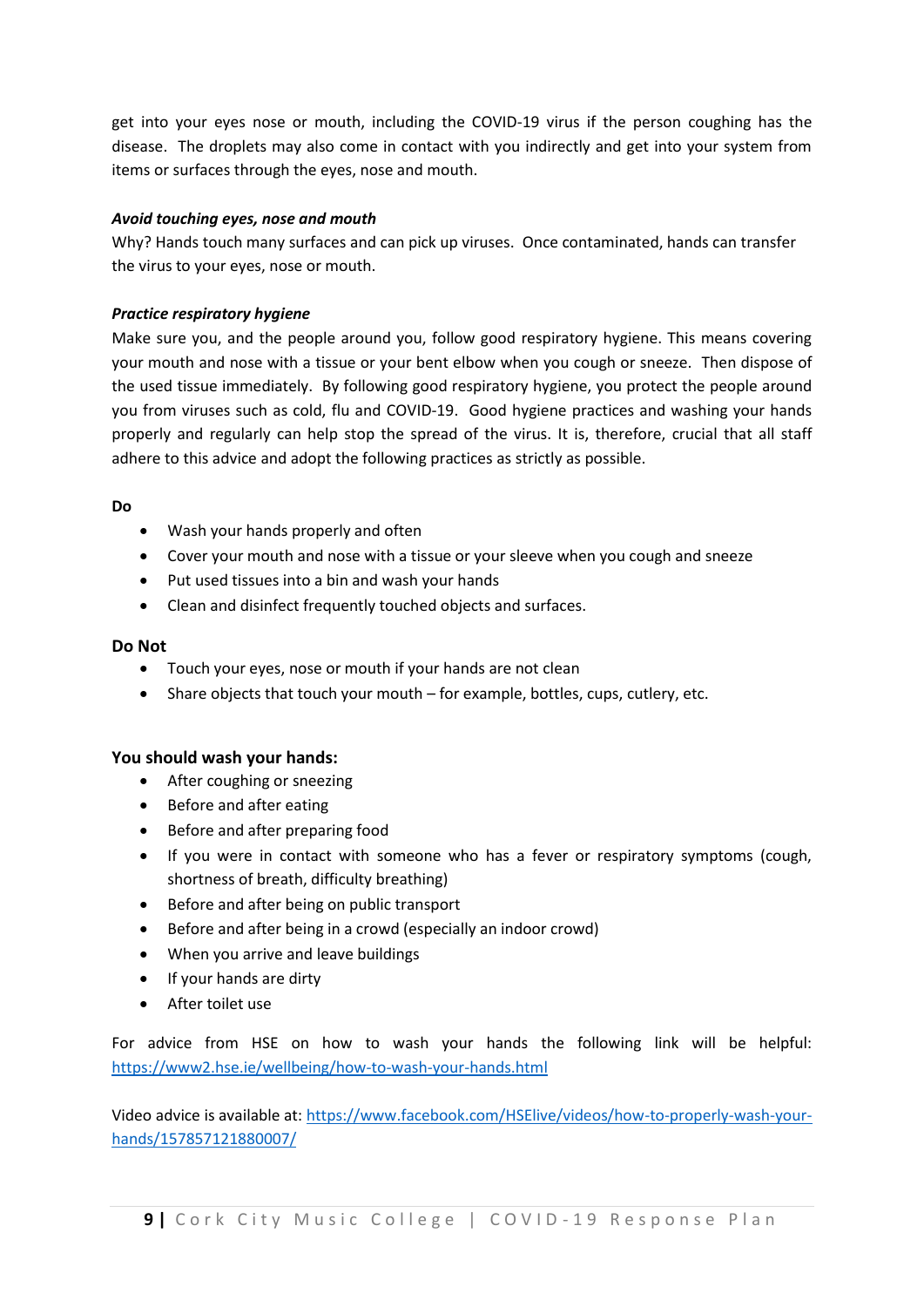#### **People at higher risk or vulnerable groups**

Current public health guidelines have identified groups who are defined as being at very high risk and high risk. The HSE has set out these groups as follows (see: https://www2.hse.ie/conditions/coronavirus/people-at-higher-risk.html):

#### **Very high-risk groups** (extremely vulnerable)

The list of people in very high-risk groups include people who:

- are over 70 years of age even if you're fit and well
- have Down Syndrome
- have [cancer](https://www2.hse.ie/conditions/covid19/people-at-higher-risk/cancer-patients/) and are being treated with chemotherapy or similar drugs other than hormone therapy
- have lung or head and neck cancer and are having radical surgery or radiotherapy
- are having radical radiotherapy for lung cancer or head and neck cancer
- are having certain complex cancer surgery, for example, surgery for lung cancer, head and neck cancer or oesophageal cancer
- have advanced cancer or cancer that has spread to another part of the body
- are on dialysis or have end-stage [kidney disease](https://www2.hse.ie/conditions/covid19/people-at-higher-risk/kidney-disease/) and an eGFR less than 15
- have a condition affecting the brains or nerves that has significantly affected your ability to breathe, meaning you require non-invasive ventilation (such as motor neurone disease or spinal muscular atrophy)
- have [unstable or severe cystic fibrosis,](https://www2.hse.ie/conditions/covid19/people-at-higher-risk/cystic-fibrosis/) including people waiting for a transplant
- have severe respiratory conditions including [Alpha-1 antitrypsin deficiency,](https://www.alpha1.ie/news-events/latest-news/367-coronavirus-update) [severe asthma,](https://www2.hse.ie/conditions/covid19/people-at-higher-risk/asthma/) pulmonary fibrosis, lung fibrosis, interstitial lung disease and [severe COPD](https://www2.hse.ie/conditions/covid19/people-at-higher-risk/copd/)
- have uncontrolled diabetes
- have had an organ transplant or are waiting for a transplant
- have had a bone marrow or stem cell transplant in the last 12 months, or are waiting for a transplant
- have a rare condition that means you have a very high risk of getting infections (such as APECED or errors in the interferon pathway)
- sickle cell disease
- have been treated with drugs such as Rituximab, Cyclophosphamide, Alemtuzumab, Cladribine or Ocrelizumab in the last 6 months
- have certain inherited metabolic disorders (such as Maple Syrup Urine Disease)
- have [obesity](https://www2.hse.ie/conditions/covid19/people-at-higher-risk/obesity/) with a body mass index (BMI) greater than 40

#### **High risk groups**

The list of people in high-risk groups includes people who: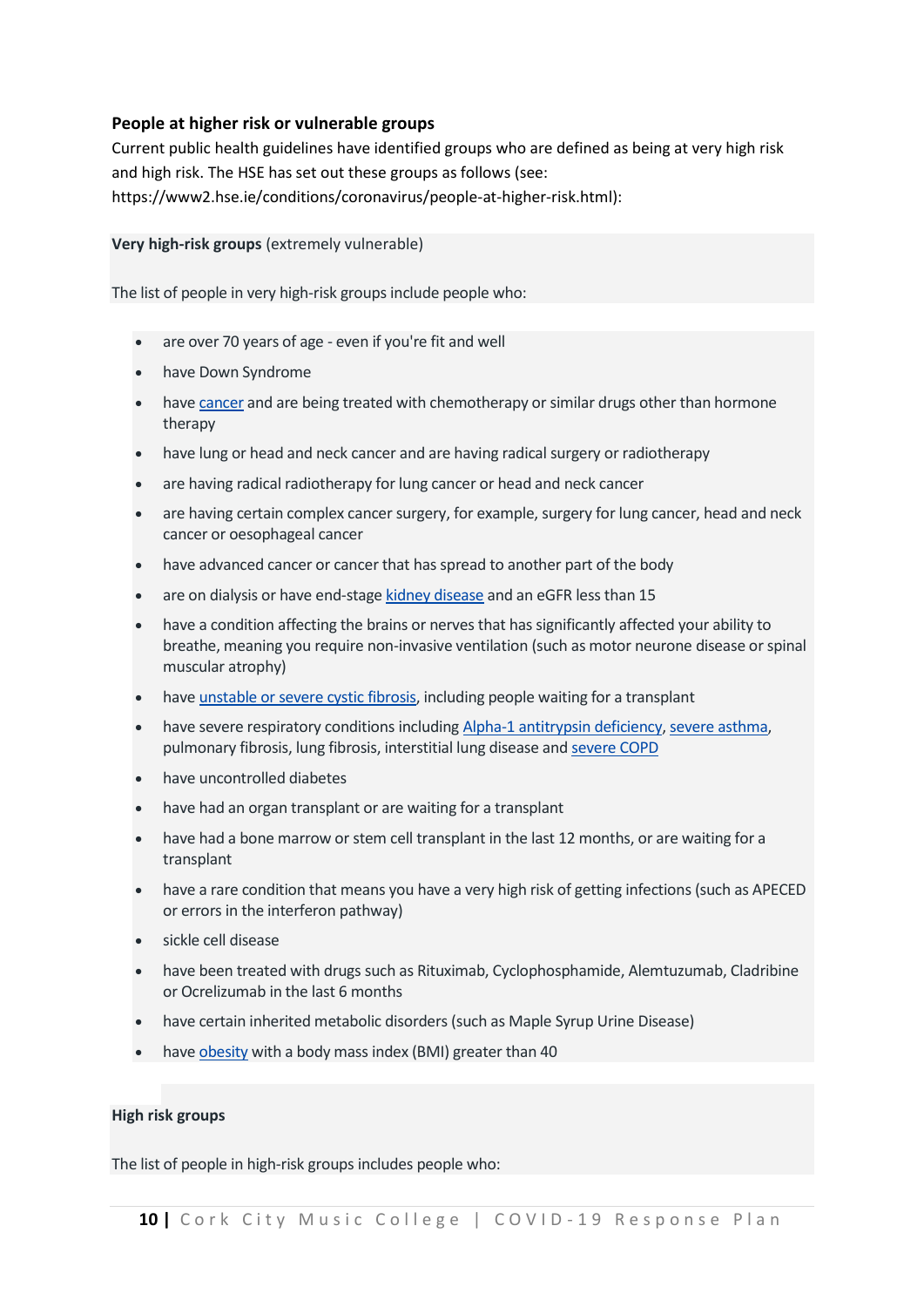- are over 60 years of age
- have a learning disability other than Down Syndrome
- are being treated for cancer but are not very high risk
- have been treated in the past 5 years for a cancer of the blood or bone marrow (such as leukaemia, lymphoma or myeloma)
- have been treated in the past 1 year for a cancer that did not start in the blood or bone marrow
- have [chronic heart disease \(such as heart failure\)](https://www2.hse.ie/conditions/covid19/people-at-higher-risk/heart-conditions/)
- have [chronic kidney disease](https://www2.hse.ie/conditions/covid19/people-at-higher-risk/kidney-disease/) with an eGFR below 30ml a minute
- have chronic liver disease (such as cirrhosis or fibrosis)
- have a condition affecting the brain or nerves (such as Parkinson's disease or cerebral palsy) that affects their breathing or ability to protect or clear their airway
- have [clinically stable cystic fibrosis](https://www2.hse.ie/conditions/covid19/people-at-higher-risk/cystic-fibrosis/)
- have a serious lung condition but are not at very high risk, for example, moderate [COPD,](https://www2.hse.ie/conditions/covid19/people-at-higher-risk/copd/) severe [asthma,](https://www2.hse.ie/conditions/covid19/people-at-higher-risk/asthma/) emphysema or bronchitis
- have [diabetes](https://www2.hse.ie/conditions/covid19/people-at-higher-risk/diabetes/)
- are taking medicine that makes you much more likely to get infections (such as high doses of steroids)
- have a condition that means you have a high risk of getting infections (such as HIV, lupus or scleroderma)
- have an inherited metabolic disorder but are not very high risk
- have [obesity](https://www2.hse.ie/conditions/covid19/people-at-higher-risk/obesity/) with a body mass index (BMI) between 35 and 40
- have a severe mental illness (such as schizophrenia, bipolar disorder, severe depression)
- are over 70 years of age even if you're fit and well
- have had an organ transplant
- are undergoing active chemotherapy for cancer
- are having radical radiotherapy for lung cancer
- have cancers of the blood or bone marrow such as leukaemia, lymphoma or myeloma who are at any stage of treatment
- are having immunotherapy or other continuing antibody treatments for cancer
- are having other targeted cancer treatments which can affect the immune system, such as protein kinase inhibitors or PARP inhibitors
- have had bone marrow or stem cell transplants in the last 6 months, or who are still taking immunosuppression drugs
- severe respiratory conditions including cystic fibrosis, severe asthma, pulmonary fibrosis, lung fibrosis, interstitial lung disease and severe COPD
- have a condition that means you have a very high risk of getting infections (such as SCID, homozygous sickle cell)
- are taking medicine that makes you much more likely to get infections (such as high doses of steroids or immunosuppression therapies)
- have a serious heart condition and you are pregnant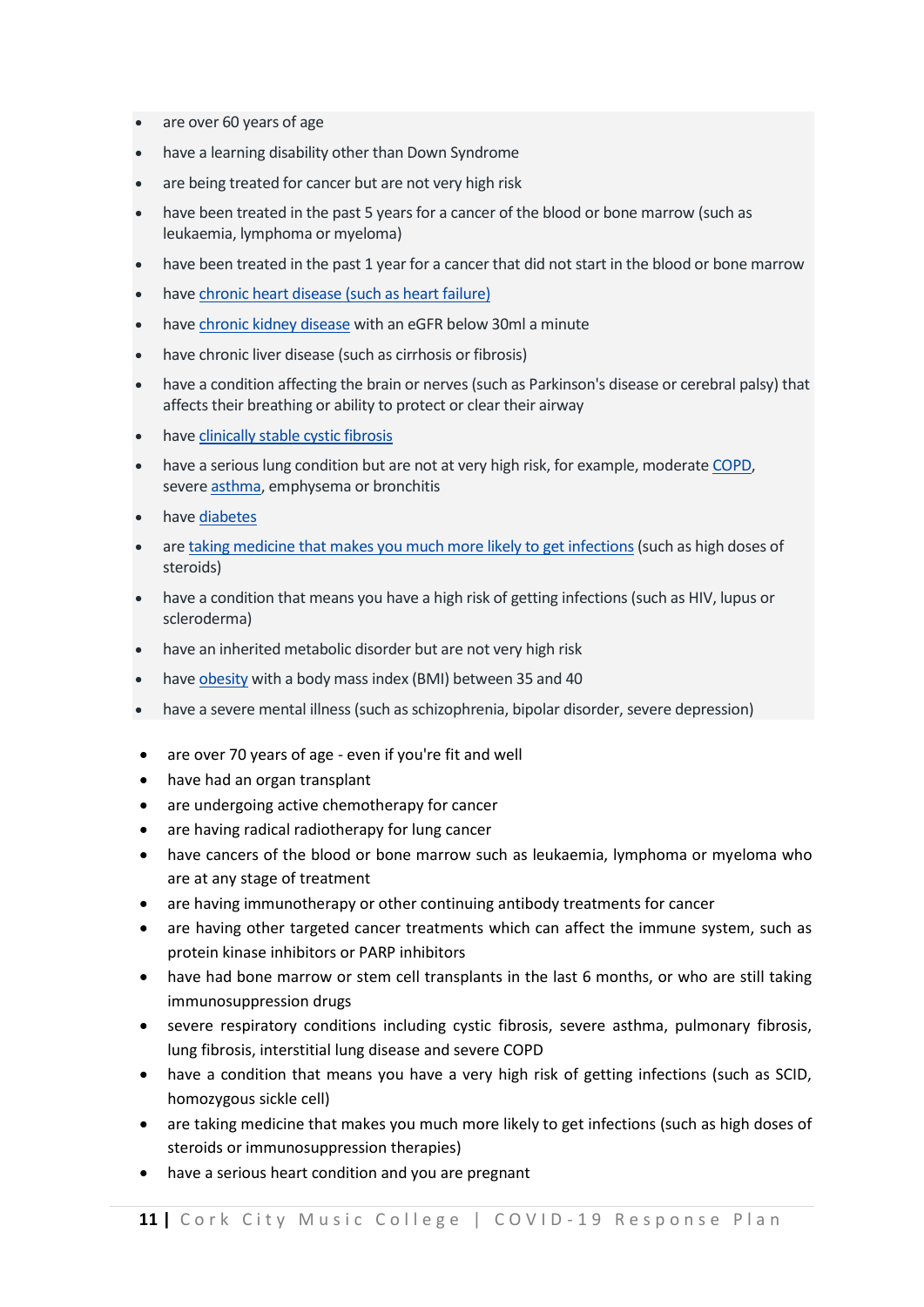Any staff member who has a concern regarding personal higher risk, or a family member/household contact with higher risk, should discuss the situation with their GP/specialist (or an appropriate medical professional) before making a decision on whether to return to work or not.

#### **Control Measures**

- A range of essential control measures have been implemented to reduce the risk of the spread of COVID-19 virus and to protect the safety, health and welfare of staff, students, parents/guardians and visitors as far as possible within Cork City Music College by removing hazards where possible or minimising exposure to hazards where removal is not possible (e.g. physical distancing).
- These control measures are outlined in the revised Safety Statement for Cork City Music College; which will be available on the CCMC website.
- In accordance with the guidance of the public health authorities, such control measures seek to reduce both the number and duration of contacts that staff, students, parents/guardians and visitors have with other persons.
- The control measures shall continue to be reviewed and updated as required on an ongoing basis.
- It is critical that staff, students, parents/guardians and visitors are aware of, and adhere to, the control measures outlined and that they fully cooperate with all health and safety requirements.
- Staff, in particular, should note that they have a legal obligation under Section 13 of the Safety, Health and Welfare at Work Act 2005 to comply with health and safety requirements and to take reasonable care for the health and safety of themselves, their colleagues and other parties within the workplace.
- Staff will be required to complete an online RTW form at least 3 days prior to any return to the CCMC centres. The purpose of the RTW form is to get confirmation from an employee that, to the best of his/her knowledge, he/she has no symptoms of COVID-19 and is not selfisolating or cocooning or awaiting the results of a COVID-19 test.
- It is essential that all staff, students, parents/guardians and visitors are fully aware of the health and safety risks posed by the COVID-19 virus both generally and to them as individuals (e.g. very high risk or high risk category individuals) and have full knowledge and understanding of the control measures in place that aim to prevent the spread of COVID-19 and protect safety, health and welfare within the workplace as far as is practicable.
- All staff will undertake and complete online COVID-19 Induction Training prior to returning to CCMC. The aim of such training is to ensure that employees have full knowledge and understanding of the following:
	- − Latest up to-date advice and guidance on public health
	- − COVID-19 symptoms
	- − Very high risk and high-risk groups
	- − What to do if a staff member develops symptoms of COVID-19 while at work
	- − Outline of the COVID-19 response plan and details of control measures and health and safety requirements
	- − Identification of points of contact
- Staff will be required to complete an online RTW form at least 3 days prior to any return to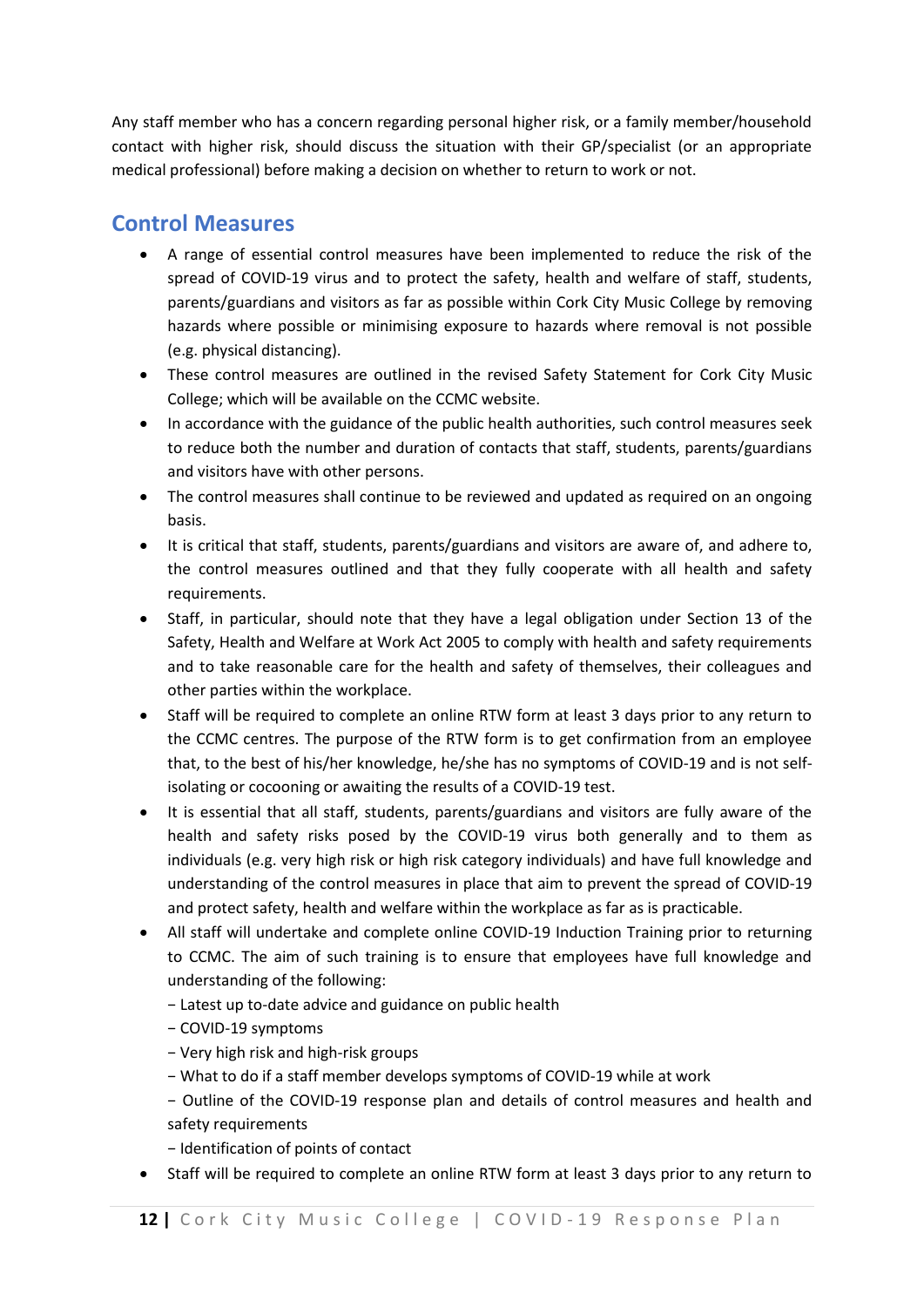CCMC. The purpose of the RTW form is to get confirmation from an employee that, to the best of his/her knowledge, he/she has no symptoms of COVID-19 and is not self-isolating or cocooning or awaiting the results of a COVID-19 test.

- Staff should be fully informed of the control measures and their duties and responsibilities in preventing the spread of COVID-19 and kept up to date with any changes to the control measures and any changes in the guidance available from the public health authorities.
- If a staff member is unsure about any aspect of the COVID-19 Response Plan, the associated control measures, or his/her duties, he/she should immediately seek guidance from the Principal/Vice Principal.
- Students who are symptomatic and/or are isolating must not attend class. Where enough notice has been given, teachers will endeavour to teach the class as scheduled online where possible should the student feels well enough.

#### **Hand hygiene and Respiratory Hygiene**

- The best way to prevent the spread of COVID-19 is to use proper hand hygiene and respiratory etiquette and practice physical distancing.
- It is crucial that all staff, students, parents/guardians, contractors and visitors are familiar with, and adopt, good hand and respiratory hygiene practices.
- CCMC will raise awareness about the importance of hygiene and will provide instructions on how to wash hands through the provision of guidance documentation and the display of posters at various locations within the CCMC centres. Information posters have been prominently displayed at appropriate locations within the CCMC centres including offices, corridors, classrooms and toilet areas. Such are intended to inform but also remind all parties about the importance of hygiene in preventing the spread of COVID-19 virus and protecting health and safety.

#### **Physical Distancing**

- Physical distancing is a key control measure in reducing the spread of infection. It is currently recommended that a minimum **distance of 2 metres** be maintained between people to minimise risk of transmission of the virus, where possible and practicable.
- **Physical distancing at a minimum distance of 2 metres is to be maintained in all CCMC classes. In the event that this distance is not achievable, then the use of face coverings must be implemented. (Face coverings are recommended for all students attending CCMC classes where possible.)**
- There is currently a strict no handshaking policy in place within Cork City Music College.
- All staff, students, parents/guardians, contractors and visitors should avoid direct physical contact with any other persons as far as possible.
- Office capacity is to be limited to facilitate the maintenance of minimum 2 metres physical distancing between designated workstations and staff. If a 2-metre distance cannot be implemented, staff must wear a mask/face covering.

#### **Face Coverings**

• Current general guidance from the HSE in relation to the wearing of face coverings, masks and gloves is available at the following Link: <https://www2.hse.ie/conditions/coronavirus/face-masks-disposablegloves.html>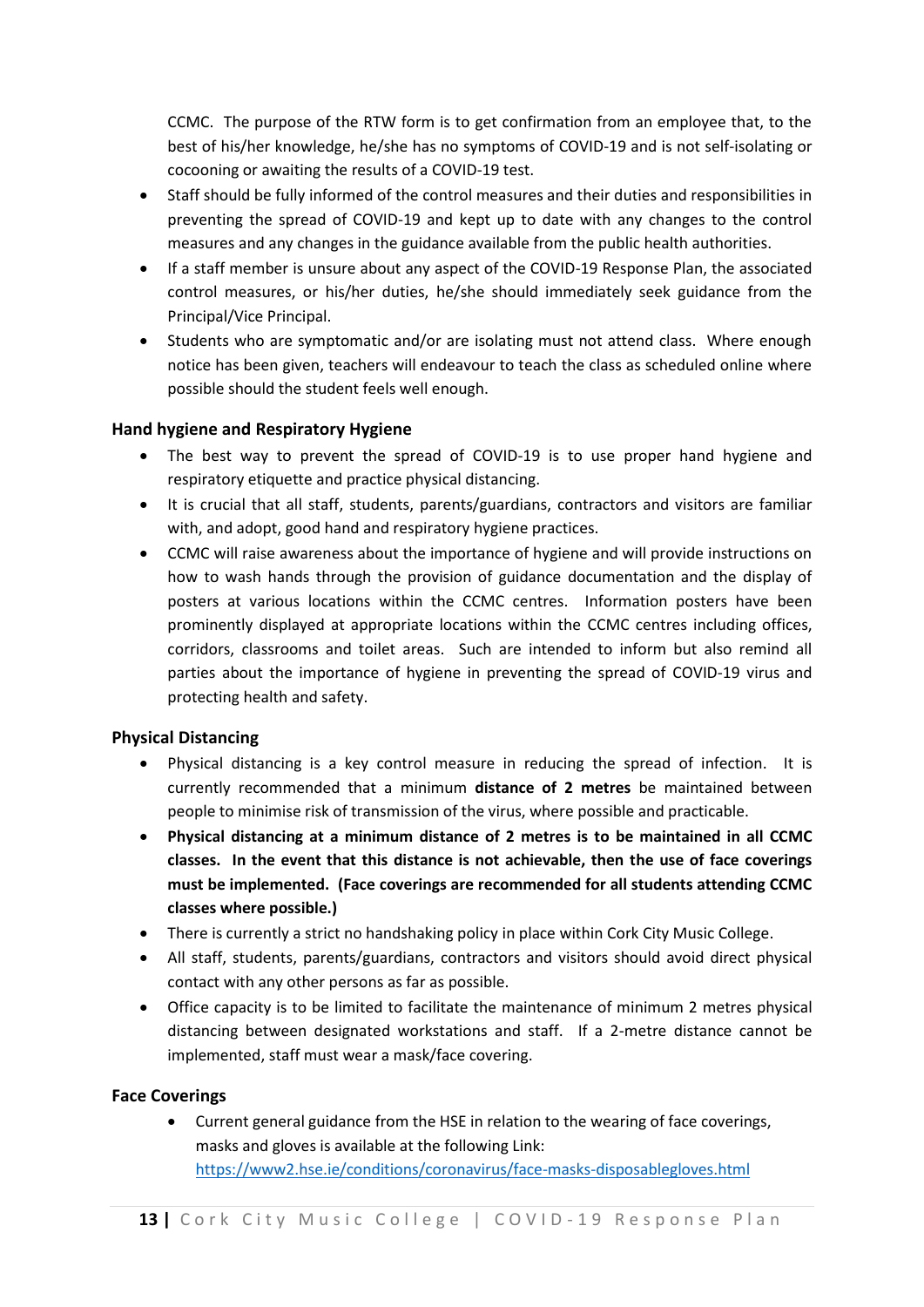- All CCMC staff will provide their own face masks/visors and will wear them where possible and will clean/change them regularly in line with HSE guidelines while carrying out their duty on behalf of CCMC.
- Any staff, students or visitors using face masks/coverings should note that such are an additional safety measure and not a replacement for established control measures such as physical distancing, respiratory etiquette, meticulous hand hygiene and avoiding touching the face, nose, eyes and mouth, which continue to be essential.
- Note: wearing of masks is not a substitute for the measures outlined above. However, if masks are worn, they should be clean and they should not be shared or handled by other colleagues. Staff and students should keep up to date with the latest Public Health advice issued in regard to masks by Gov.ie/NPHET.
- Additionally, users of face masks/coverings should be aware of the risks associated with using masks/coverings such as the potential for contamination caused by improper removal or storage of face masks/coverings or increased risk of transmission due to the increased tendency to touch face whilst wearing a face mask/covering. Users of face masks/coverings must be vigilant and guard against any potential false sense of security caused by the usage of face masks/coverings.
- The number of employees, contractors and/or visitors entering or accessing the office, kitchen or other area within the workplace at any particular time shall be limited as a necessary control measure to protect health and safety.
- When passing another party within the CCMC centres (e.g. in corridor), staff, students and visitors should seek to maintain as much distance as possible from the other party (e.g. move to the opposite side of a corridor, walk in single file, maintain a 2-metre distance from others).
- Everybody is required to be vigilant of the need for physical distancing and to protect their own health and safety and that of others by practicing physical distancing as far as possible at all times within CCMC centres.
- In specific settings where, due to the nature of a work activity, a 2-metre physical distance cannot be ensured, alternative protective measures will be put in place. These will be decided following a detailed risk assessment process and may include:

− Maintain at least a distance of 1 metre or as much distance as is reasonably practicable and all students should face the same direction and not face each other

− The wearing of masks/face coverings in line with Public Health advice

− Handwashing facilities and hand sanitisers are available at multiple locations within the CCMC centres.

- Arrangements have been made for more regular and thorough cleaning of areas and surfaces within the CCMC centres in accordance with the guidance of ECDC (the European Centre for Disease Prevention and Control) for cleaning in non-healthcare settings.
- Regular and thorough cleaning of communal areas and frequently touched surfaces shall be conducted, in particular, toilets, lifts, door handles and kitchens, hand rails. Cleaning will be performed regularly and whenever facilities or surfaces are visibly dirty. If disinfection of an area is required, it must be performed in addition to cleaning, never as a substitute for cleaning.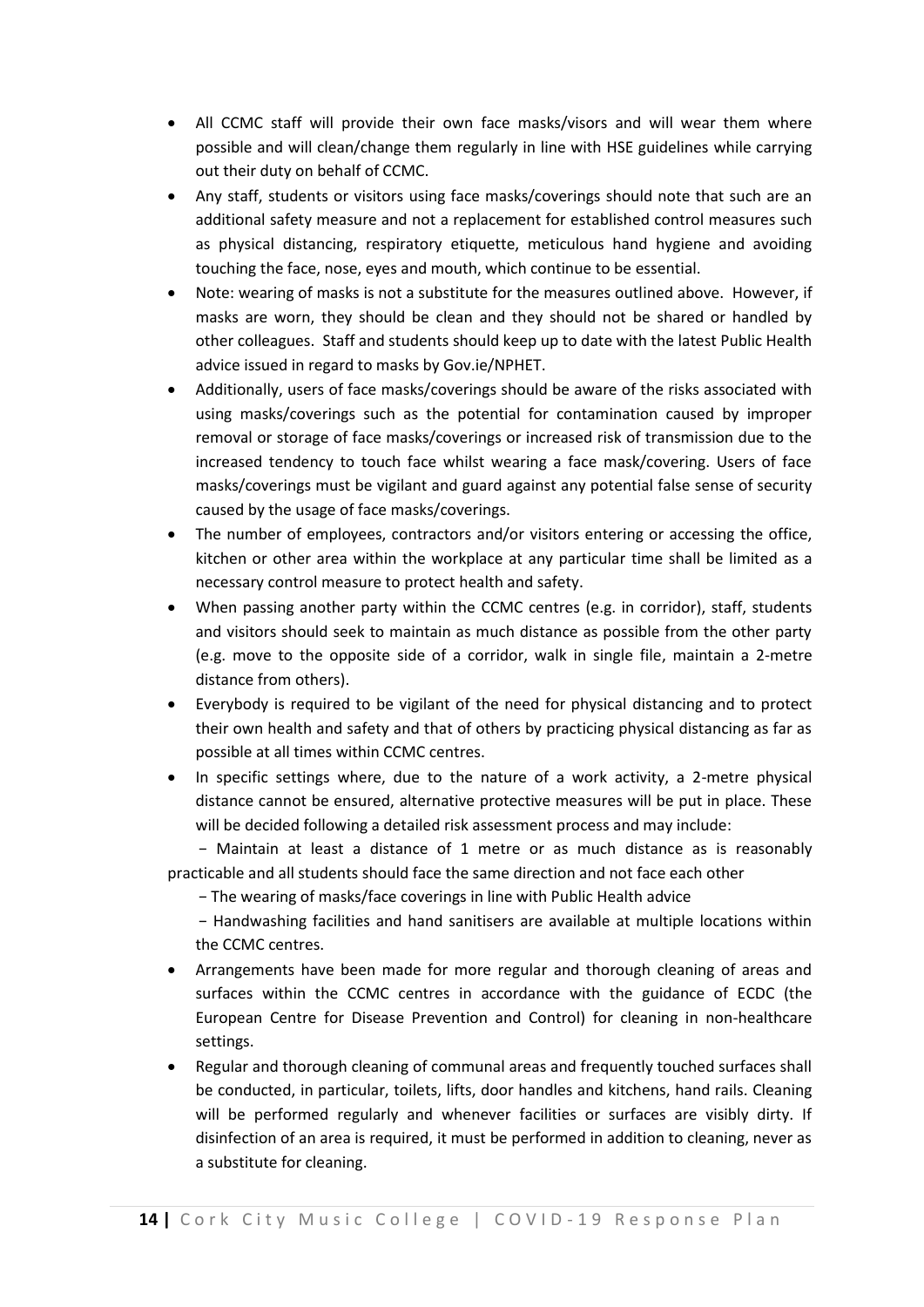- Disinfectant wipes, cleaning products, paper towels and waste bins are available at noted locations within CCMC centres.
- All staff will be provided with disinfectant and hand sanitiser upon their return to CCMC. Under no circumstances should these cleaning materials be used for non CCMC activity.
- Students must bring their own hand sanitiser with them to each class and must use it if requested to do so by the teacher.
- Staff should thoroughly clean and disinfect their workstation/teaching area before and after use each day.
- There will be regular collection of used waste disposal bags from offices and other areas within the workplace.
- Access to the CCMC centres will be in line with agreed college procedures and is strictly limited to staff and students. A protocol has been established for contractors, visitors and parents/guardians with access being restricted and limited to those who have obtained prior approval from the principal.
- Staff and students are encouraged to use stairways within the workplace as much as possible. Lifts should only be used where strictly necessary. The lift in CÉR has a capacity of 1 person to ensure social distancing.
- 2 metre and 1 metre, where applicable, physical distancing indicative stickers (current guidance) and signs have been located at different locations within CCMC centres, which shall serve as a guide and a reminder for staff, students, parents/guardians, contractors and visitors to adhere to this essential control measure.
- Staff must bring their own cup, cutlery, plate etc. and clean this equipment and utensils after use before storing them safely. There will be no communal set of kitchenware and utensils.
- Students and parents/guardians should not approach the CCMC teachers during class times and breaks for meetings with staff unless for an urgent reason. If students and/or parents/guardians need to discuss any issue with CCMC teachers, they must contact the office by email or phone to arrange a suitable time for all parties.
- Students must bring their own equipment to class and not share anything with another student or CCMC teacher. This includes but is not limited to instruments, music stands, music books, copies, pens/pencils etc.
- Where applicable, teachers will send notes from classes to parents/guardians via email/WhatsApp/My Music Staff software to avoid cross contamination using copies.
- The prompt identification and isolation of potentially infectious individuals is a crucial step in restricting the spread of the virus and protecting the health and safety of the individuals themselves and other employees, contractors and visitors at the workplace. A detailed log of those entering CCMC centres will be maintained.
- Under current guidance, meetings will be conducted via phone or online virtual platforms where possible. This includes meetings between staff unless such meetings can be conducted in accordance with social distancing requirements. It is possible that meetings and events will be permitted within CÉR in accordance with applicable Government restrictions and guidelines.
- The correct use of Personal Protective Equipment (PPE) such as face shields/visors or clear plastic barriers or Perspex screens etc. may be required in some circumstances to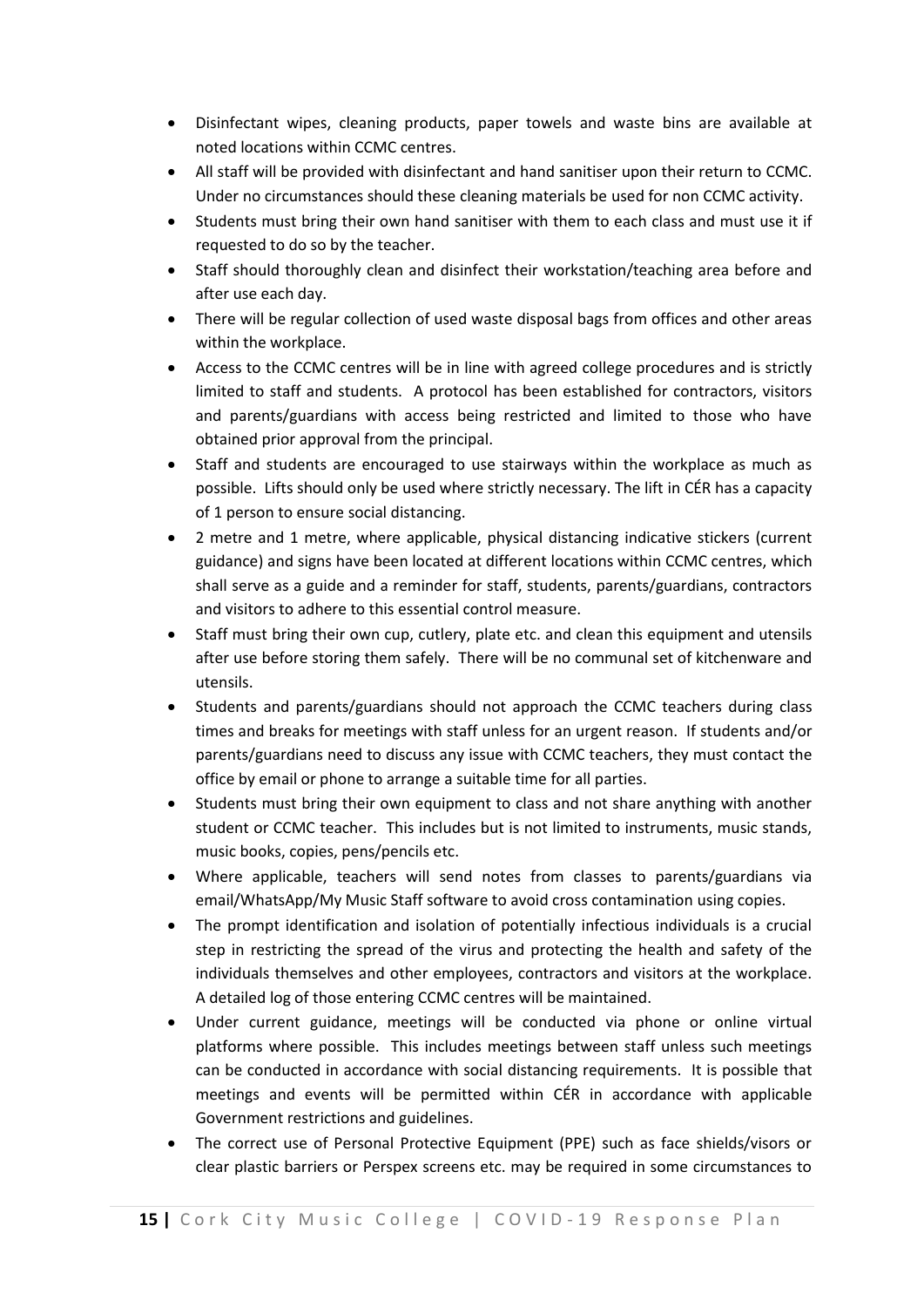address identified risks of spreading the virus.

- PPE is used to address a risk where other preventative measures alone are not sufficient to control against the risk to a reasonably practicable level. For a limited number of employees, PPE will need to be used occasionally or constantly due to the nature of certain work activities or work areas. Where PPE is required by staff, they will be provided with the necessary PPE and provided with training in the proper use, cleaning, storage and disposal of PPE.
- Gloves are not required generally within the workplace for infection prevention and control purposes according to current guidance. Due to the risks associated with the usage of gloves, CCMC will not be providing gloves to staff for general use. However, there may be limited situations where the use of gloves is required, including the handling of cash by the office, and handing out of photocopies by teachers.
- Photocopies will be kept to a minimum. Where possible, instead of using photocopies, materials will be emailed to parents/guardians/students in advance of classes. If this is not possible, photocopies will be made by CCMC staff using disposable gloves especially for the task, which will then be discarded immediately after.
- Where photocopies are necessary for class, the teacher will don disposable gloves to hand out the copies and then discard the gloves immediately after.
- Disposable gloves are worn in medical settings and are not as effective in daily life. Wearing disposable gloves can give a false sense of security and the COVID-19 virus can get on gloves in the same way as it gets on hands. A person's hands and other surface areas can become contaminated when gloves are removed and disposed. The wearing of disposable gloves is not a substitute for good hygiene and handwashing practices.

#### **Vaccination**

• In line with governmental directives, CCMC encourages children over 12, staff and parents to have the COVID-19 vaccine and the seasonal influenza vaccination this coming winter in order to minimise the risks associated with a possible resurgence of COVID-19 during the annual influenza season. The College will support any such recommendation where appropriate. See vaccination policy below.

#### **Dealing with a suspected case of COVID-19**

Staff should not attend work if displaying any symptoms of COVID-19. The following outlines how Cork City Music College will deal with a suspected case that may arise during the course of work.

#### See **Appendix 6 - Checklist for dealing with a suspected case of COVID-19.**

CCMC has:

- Appointed an appropriate person for dealing with suspected cases
- A designated isolation area available within the CCMC centres.

If a staff member displays symptoms of COVID-19 while at work in the College the following are the procedures to be implemented:

• Isolate the person and have a procedure in place to accompany the individual to the designated isolation area, keeping at least 2 metres away from the symptomatic person and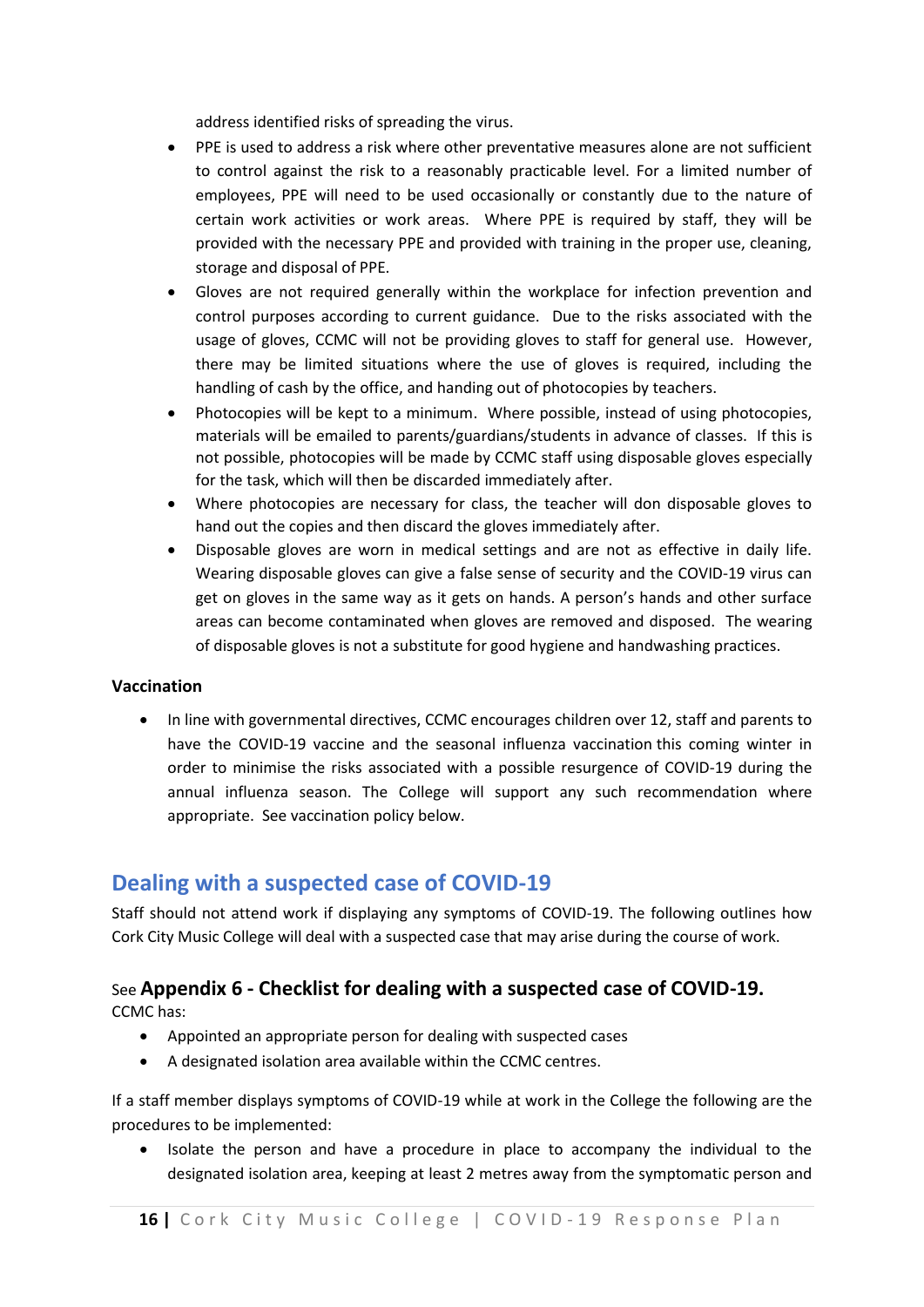also making sure that others maintain a distance of at least 2 metres from the symptomatic person at all times

- The person presenting with symptoms must wear their mask, or be provided with one if one is available. He/she should wear the mask if in a common area with other people or while exiting the premises
- Assess whether the individual who is displaying symptoms can immediately be directed to go home and advise them to call their doctor and continue self-isolation at home
- Facilitate the person presenting with symptoms remaining in isolation if they cannot immediately go home and facilitate them calling their doctor. The individual should avoid touching people, surfaces and objects. Advice should be given to the person presenting with symptoms to cover their mouth and nose with the disposable tissue provided when they cough or sneeze and put the tissue in the waste bag provided. At all times the individual should follow the directions of their GP and public health service
- If the person is well enough to go home, arrange for them to be transported home by a family member, as soon as possible and advise them to inform their general practitioner by phone of their symptoms. Public transport of any kind should not be used
- If they are too unwell to go home or advice is required, contact 999 or 112 and inform them that the sick person is a COVID-19 suspect.
- Carry out an assessment of the incident which will form part of determining follow-up actions and recovery
- Arrange for appropriate cleaning of the isolation area and work areas involved.

#### **Staff Duties**

Staff have a statutory obligation to take reasonable care for their own health and safety and that of their colleagues and other parties. In order to facilitate a safe return to work, these duties include, but are not limited to, the following:

- i. Adhere to the COVID-19 Response Plan and the control measures outlined. The cooperation and assistance of all staff is essential to reduce the risk of spread of COVID-19 and to protect health and safety as far as possible within the workplace. All staff have a key role to play
- ii. Coordinate and work with their colleagues to ensure that physical distancing is maintained, and office capacity limitations are complied with
- iii. Make themselves aware of the symptoms of COVID-19 and monitor their own wellbeing
- iv. Self-isolate at home and contact their GP promptly for further advice if they display any symptoms of COVID-19
- v. Not return or attend CCMC if they have symptoms of COVID-19 under any circumstances
- vi. If they develop any symptoms of COVID-19 whilst within CCMC, they should adhere to the procedure outlined above in the Staff Return-to-Work Protocol
- vii. Complete the RTW form before they return to work and fully comply with the Return to the Workplace Safely Procedure
- viii. Must inform the Principal/Vice Principal if there are any other circumstances relating to COVID-19, not included in the form, which may need to be disclosed to facilitate their safe return to the workplace
- ix. Must complete online COVID-19 Induction Training and any other training required by the College prior to their return to work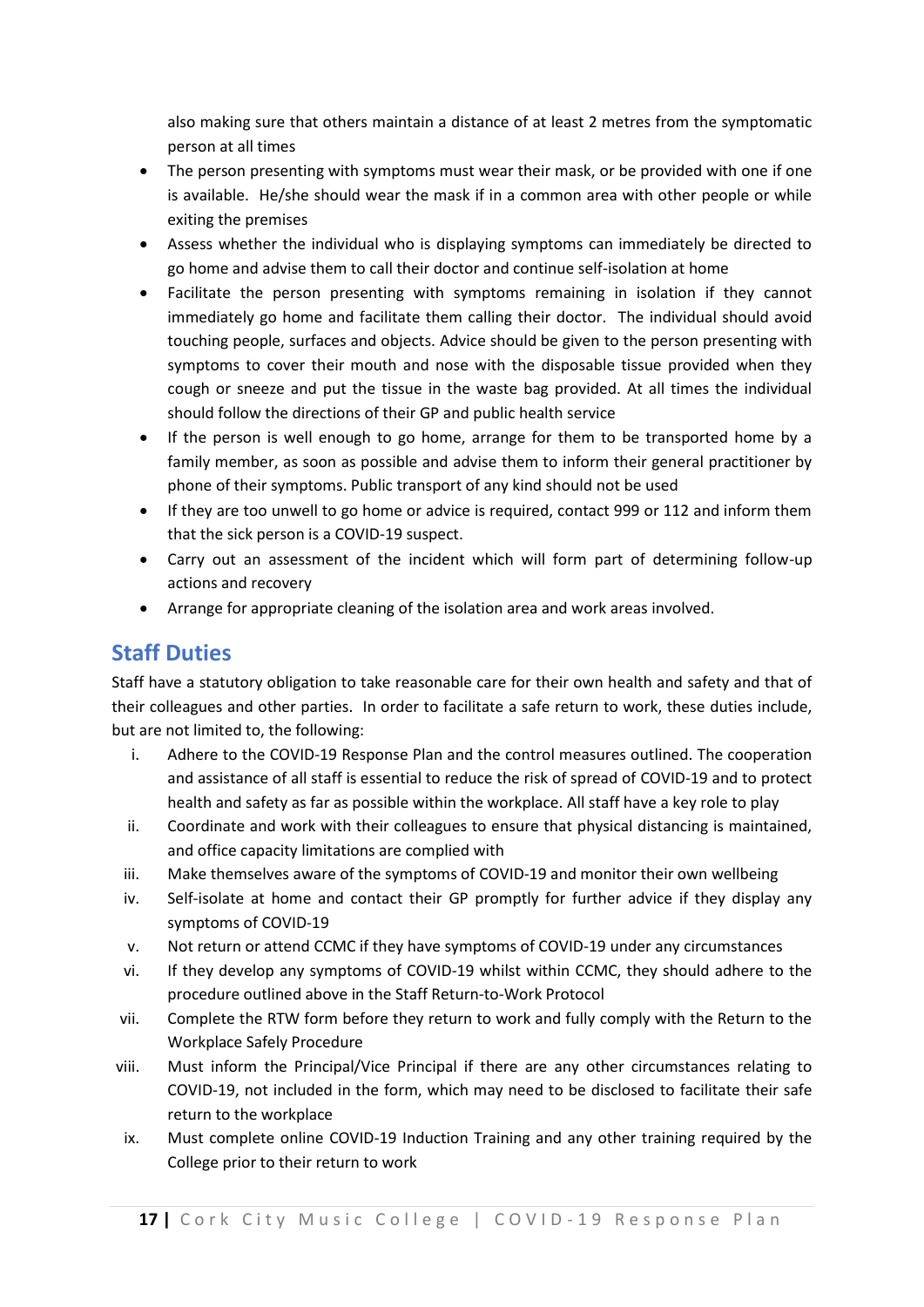- x. Must be aware of, and adhere to, good hygiene and respiratory etiquette practices
- xi. Keep informed of the updated advice of the public health authorities and comply with same.

#### **Sick Leave and absence management**

#### *Covid Leave*

The management of a Covid-19 related absence will be managed by CCMC in line with HSE advice with regards to high risk or vulnerable groups. Sick leave policies may have to be amended.

A staff member who has a concern regarding personal higher risk, or a family member/household contact with higher risk, should discuss the situation with their GP/specialist (or an appropriate medical professional) and follow their advice in relation to whether or not they should return to work.

Reasonable accommodation of staff will also be a factor such as the consideration being given to the employee to work remotely, including if a staff member is worried that he/she is symptomatic. The RTW form opens the conversation between the employer and the employee to discuss their individual circumstances in a sensitive manner. Please speak with the Principal/Vice Principal.

#### **Employee Assistance and Wellbeing Programme**

The College aims to protect and support the health and wellbeing of all staff (physical, mental, spiritual etc.) both at work, whether in the CCMC centres or at home and outside of work. CCMC is mindful that the support and promotion of employee health and wellbeing is particularly important in the current context where the COVID-19 pandemic has caused considerable challenges for, and disruption to, people's personal, family and social lives as well as their work arrangements. The College aims to foster a culture and work environment that support healthy behaviours and

employee wellbeing and shall continue to make health and wellbeing tools and guidance available to staff.

These are challenging times for everyone. Should a staff member experience any stress or anxiety in respect of work or work arrangements, he/she should feel free to speak to the Principal/Vice Principal.

#### **CCMC COVID-19 Vaccination Policy**

#### *Background information used for the policy:*

The COVID-19 Vaccination roll out brings a lot of positives to people's daily lives, but employers need to be aware of the rights of workers and the College is developing this policy to protect the rights of staff and act in the best interest of the health and safety of the staff and the entire student body.

COVID-19 vaccines should protect you from getting seriously ill from COVID-19 if you have [certain](https://www2.hse.ie/conditions/covid19/people-at-higher-risk/overview/)  [health conditions.](https://www2.hse.ie/conditions/covid19/people-at-higher-risk/overview/) It will also protect healthy people from:

• mild to severe COVID-19 illness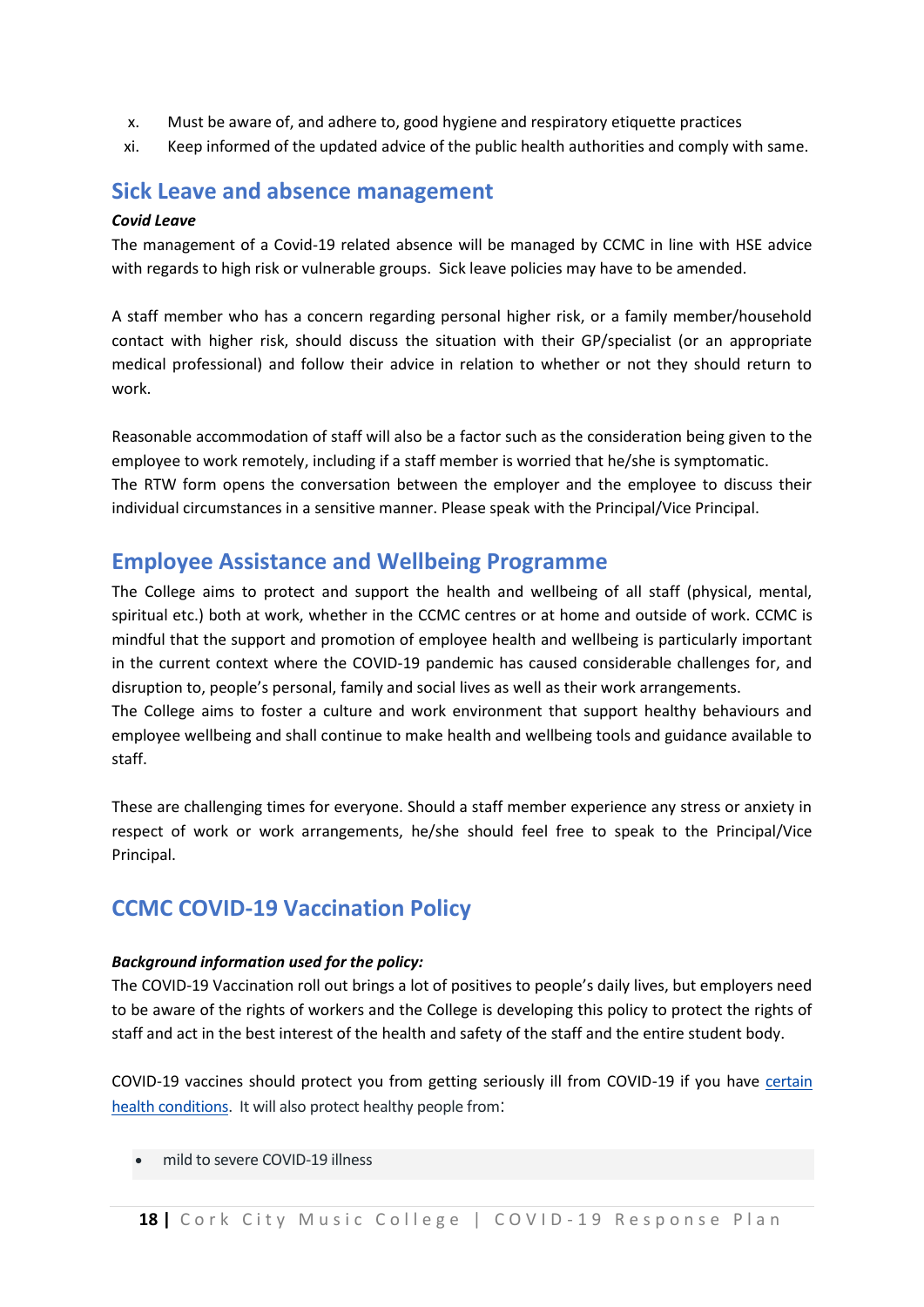- [multisystem inflammatory syndrome](https://www2.hse.ie/conditions/covid19/symptoms/medical-help-child/#multisystem-inflammatory-syndrome-mis-c) due to COVID-19
- the risk of developing 'long COVID' symptoms, such as tiredness and fatigue
- spreading COVID-19 to others

People who are vaccinated will be less likely to miss work and other activities because of being ill with COVID-19.

Under the Safety, Health and Welfare at Work Act, it is the responsibility of the employer to provide a safe working environment for employees, so it is not unreasonable that an employer would want their workforce vaccinated. However, while it is highly recommended that everyone receives the COVID-19 vaccine, it is not mandatory in Ireland and a person's fundamental right to bodily integrity is covered under the Irish Constitution. Employers cannot request, at present, that their employees be fully vaccinated before they come back into the workplace.

#### **Maintaining a Healthy and Safe Workplace**

Employers have to deal with scenarios where there may be a mix of employees who have not received the vaccine and those who have. It is important for employers to remember that their statutory obligation towards the employees as regards to health and safety matters.

#### **Risk Assessments**

It is advisable for employers to approach vaccinations policies with caution. Vaccination policies should include an overview of the benefits associated with receiving the vaccine but not penalizing any employee who doesn't want to get the vaccine. Employers can facilitate authorized time off in this policy for employees to attend their vaccine appointment, so any employee isn't afraid to ask for the time off. The Work Safety Protocol indicates that employers must ensure that their risk assessments and safety statements under health and safety legalization are updated as part of the employer's Covid-19 response plan.

#### **Data Protection Considerations**

It is not permissible for employers to ask staff what their vaccination status is, but if staff volunteer the information, employers are obliged to keep employees' personal data confidential and that data concerning health is only processed when there is an appropriate legal basis. The Data Protection Commission has guidelines that clarified that GDPR provides a legal basis for processing health data when that data is necessary and proportionate.

#### **CCMC Staff Vaccination policy**

CCMC Staff Vaccination Policy is as follows:

• Staff will be encouraged to become vaccinated before they return to the College.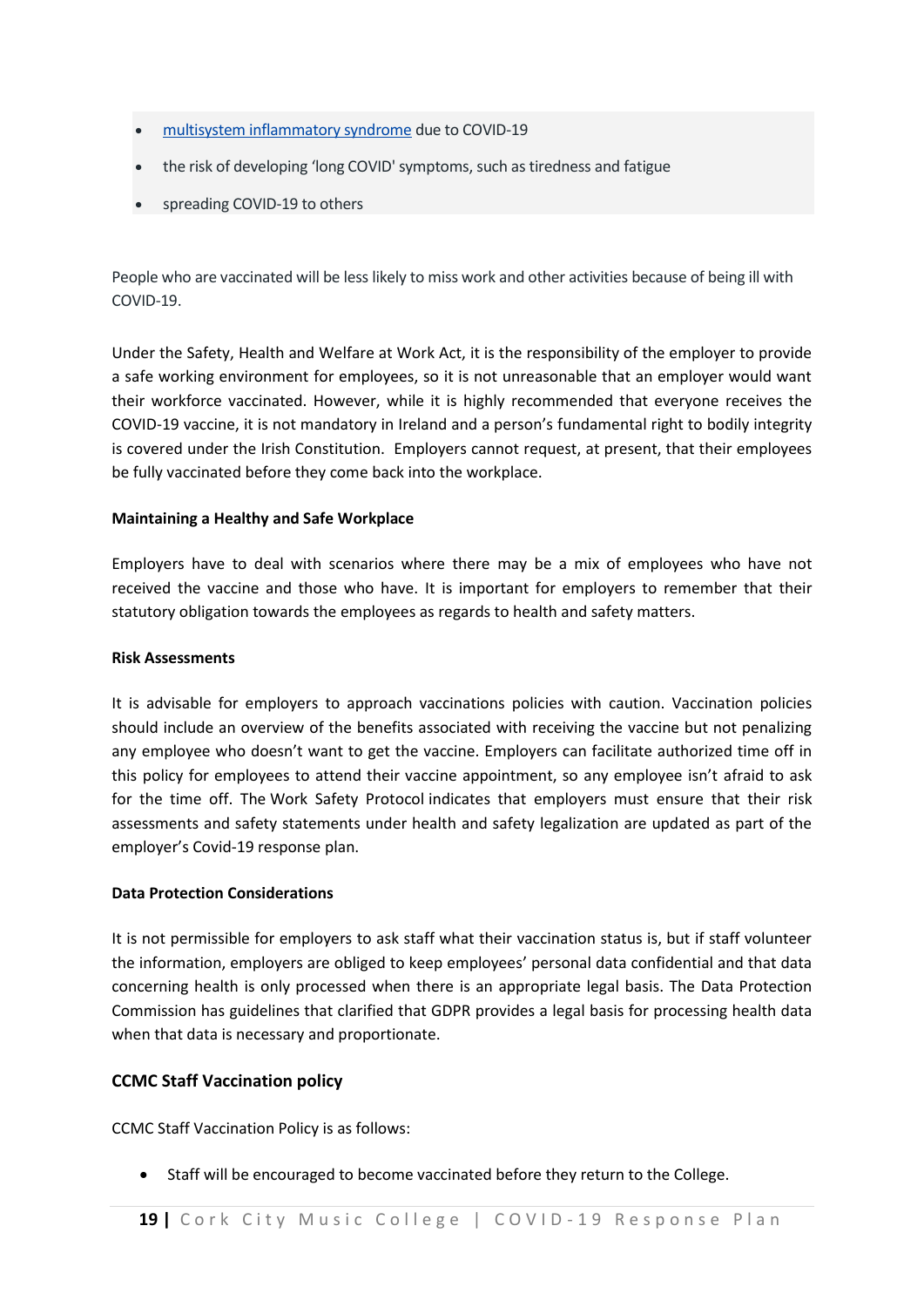- Staff will be given time off if their vaccination appointment is during college hours.
- Since staff have a right to privacy under the data protection regulations and, considering that it is not mandatory for staff to receive the vaccine, they will not be asked to disclose their vaccination status. This point will be under review constantly and may change in line with government recommendations.
- If a staff member chooses to disclose their vaccination status to the College or to parents/guardians/students, this information will be treated in the strictest confidence by the College and not passed onto third parties in line with the staff member's right to privacy.
- If a staff member does not disclose their vaccination status, they will not be questioned. They have a right to privacy on this issue.
- All staff, regardless of vaccination status, will maintain the strictest compliance with the CCMC COVID-19 Response Plan. Failure to do so will be a cause for dismissal.
- All staff, regardless of vaccination status, will remain masked and socially distanced.

#### **Student Vaccination Policy**

• At present, we have no requirements for students to be vaccinated to participate in any aspect of the College's activities. However, social distancing, correct sanitising, masking for over 13s and all other aspects of the CCMC COVID-19 Response Plan must be adhered to while on college property.

Our vaccination policy is new and may require updating in line with government directives. The College reserves the right to change this policy in line with government recommendations.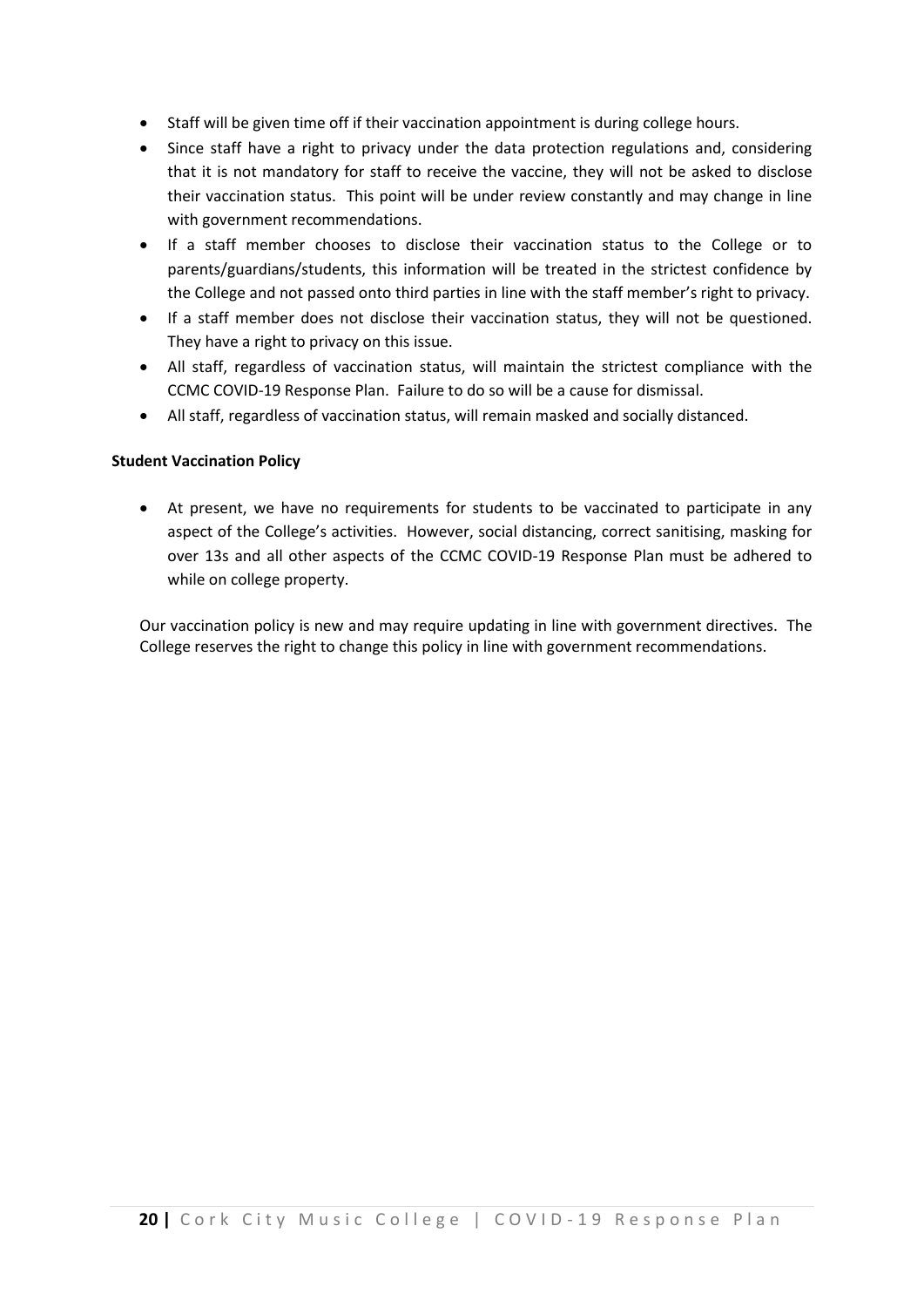|                                 | <b>Appendix 1 - COVID-19 Response Plan -</b>                                                                                                                                                                                                                                                                                                                                                                                                                                                                                                                                                                                                                                                                                                                                                                                                                                                                                                                                                                                                                                                                                                                                                                                                                                                          |  |  |  |  |
|---------------------------------|-------------------------------------------------------------------------------------------------------------------------------------------------------------------------------------------------------------------------------------------------------------------------------------------------------------------------------------------------------------------------------------------------------------------------------------------------------------------------------------------------------------------------------------------------------------------------------------------------------------------------------------------------------------------------------------------------------------------------------------------------------------------------------------------------------------------------------------------------------------------------------------------------------------------------------------------------------------------------------------------------------------------------------------------------------------------------------------------------------------------------------------------------------------------------------------------------------------------------------------------------------------------------------------------------------|--|--|--|--|
|                                 | <b>Return to Work Roadmap</b>                                                                                                                                                                                                                                                                                                                                                                                                                                                                                                                                                                                                                                                                                                                                                                                                                                                                                                                                                                                                                                                                                                                                                                                                                                                                         |  |  |  |  |
| <b>Timeline</b>                 | <b>Proposed Return - Late August &amp; September 2021</b>                                                                                                                                                                                                                                                                                                                                                                                                                                                                                                                                                                                                                                                                                                                                                                                                                                                                                                                                                                                                                                                                                                                                                                                                                                             |  |  |  |  |
| <b>Government Roadmap</b>       | Cork City Music College to have developed a COVID-19 Response Plan.<br>Cork City Music College to have issued a Pre-Return-to-Work form to<br>all staff to be returned and completed from 3 days before returning to<br>CCMC.<br>Cork City Music College to have provided necessary online induction<br>training to staff in relation to COVID-19.<br>Cork City Music College will have reviewed and updated relevant<br>college policies to take account of any changes that might be required<br>as a result of COVID-19 protocols.<br>Cork City Music College to have updated Safety Statement to address<br>the risks and control measures in relation to COVID-19.                                                                                                                                                                                                                                                                                                                                                                                                                                                                                                                                                                                                                               |  |  |  |  |
| <b>Staff level and Activity</b> | All staff return to work in line with risk assessment<br>$\bullet$                                                                                                                                                                                                                                                                                                                                                                                                                                                                                                                                                                                                                                                                                                                                                                                                                                                                                                                                                                                                                                                                                                                                                                                                                                    |  |  |  |  |
|                                 | RTW forms completed and returned<br>$\bullet$<br>Induction training completed<br>$\bullet$                                                                                                                                                                                                                                                                                                                                                                                                                                                                                                                                                                                                                                                                                                                                                                                                                                                                                                                                                                                                                                                                                                                                                                                                            |  |  |  |  |
| <b>Control Measures</b>         | Safety information and protocols communicated to all staff,<br>$\bullet$<br>pupils and parent/guardians<br>Appropriate signage in line with public health guidelines to be<br>$\bullet$<br>displayed throughout CCMC (CÉR and centres)<br>Physical distancing requirements arranged in line with social<br>distancing risk assessment (one-way systems, staggered class<br>times, use of stairs, lifts and re-organising CCMC to maintain 2<br>metre distancing)<br>Staff are encouraged to become vaccinated against COVID-19<br>Classroom layouts in line with government social distancing<br>requirements<br>Virtual meetings (it is possible, however, that meetings and<br>events will be permitted within a CCMC building as we move<br>from one phase to the next under the Government Roadmap<br>for reopening society and business in accordance with<br>applicable Government restrictions and guidelines<br>COVID compliant staff room and work areas<br>PPE available where required<br>Hand sanitisers in all areas<br>Standard cleaning and maintenance regimes in place and<br>detailed records retained<br>Staggered starting/finish/breaks arranged<br>Students' attendance records kept and sign in/sign out<br>$\bullet$<br>arrangements in place for others for tracing purposes |  |  |  |  |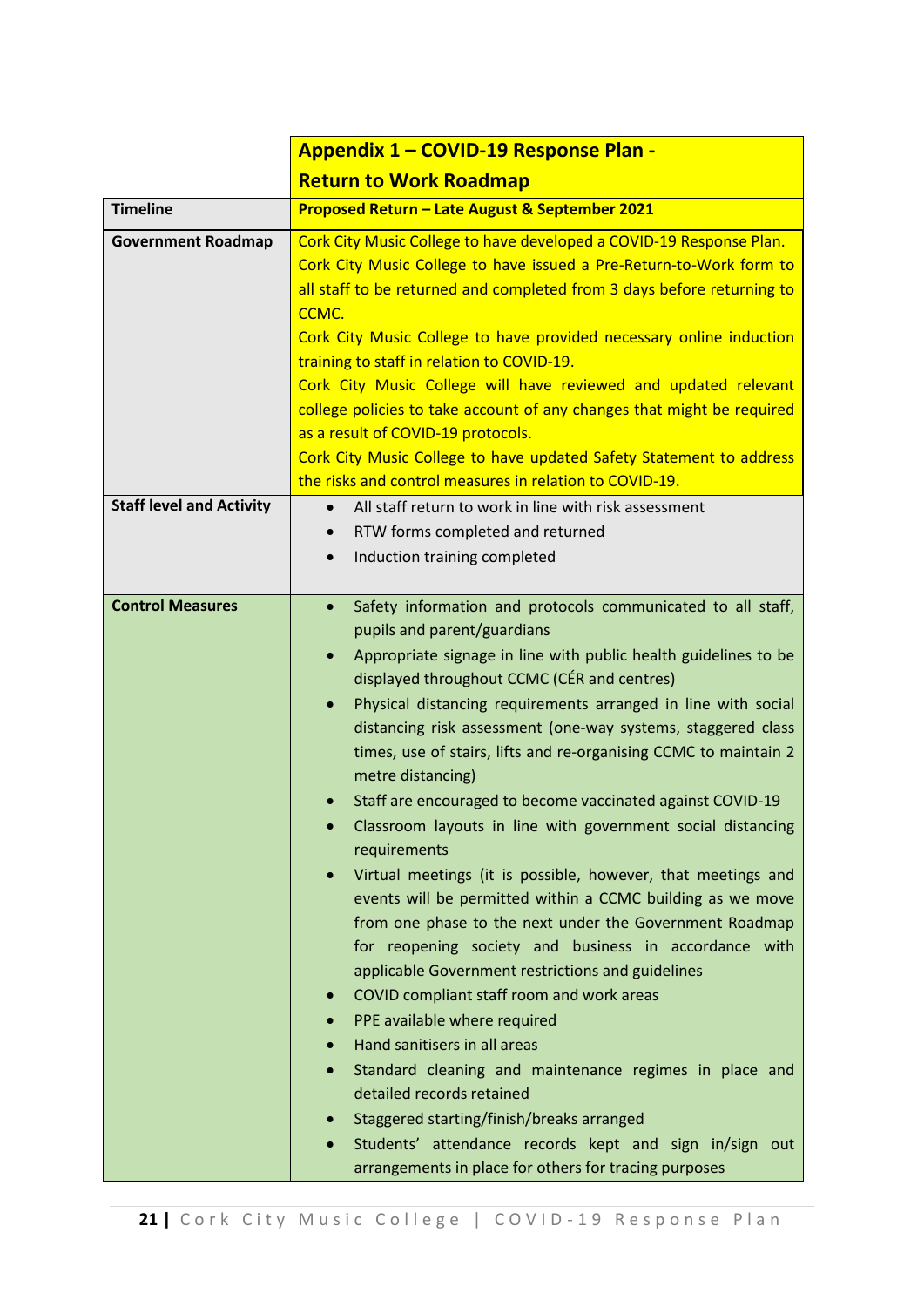| Appropriate First Aid procedures in place and necessary                      |
|------------------------------------------------------------------------------|
| training to be provided to first aiders                                      |
| Designated isolation room(s) available<br>$\bullet$                          |
| Visitor access protocol in place<br>$\bullet$                                |
| Delivery protocol in place<br>$\bullet$                                      |
| Structure for regular communication and information sharing<br>$\bullet$     |
| opportunities in place to reinforce and advise staff of any new              |
| safety requirements                                                          |
| All safety procedures and protocols are adhered to by staff<br>$\bullet$     |
| College policies (such as Code of Behaviour, Health and Safety)<br>$\bullet$ |
| to be updated as necessary                                                   |
|                                                                              |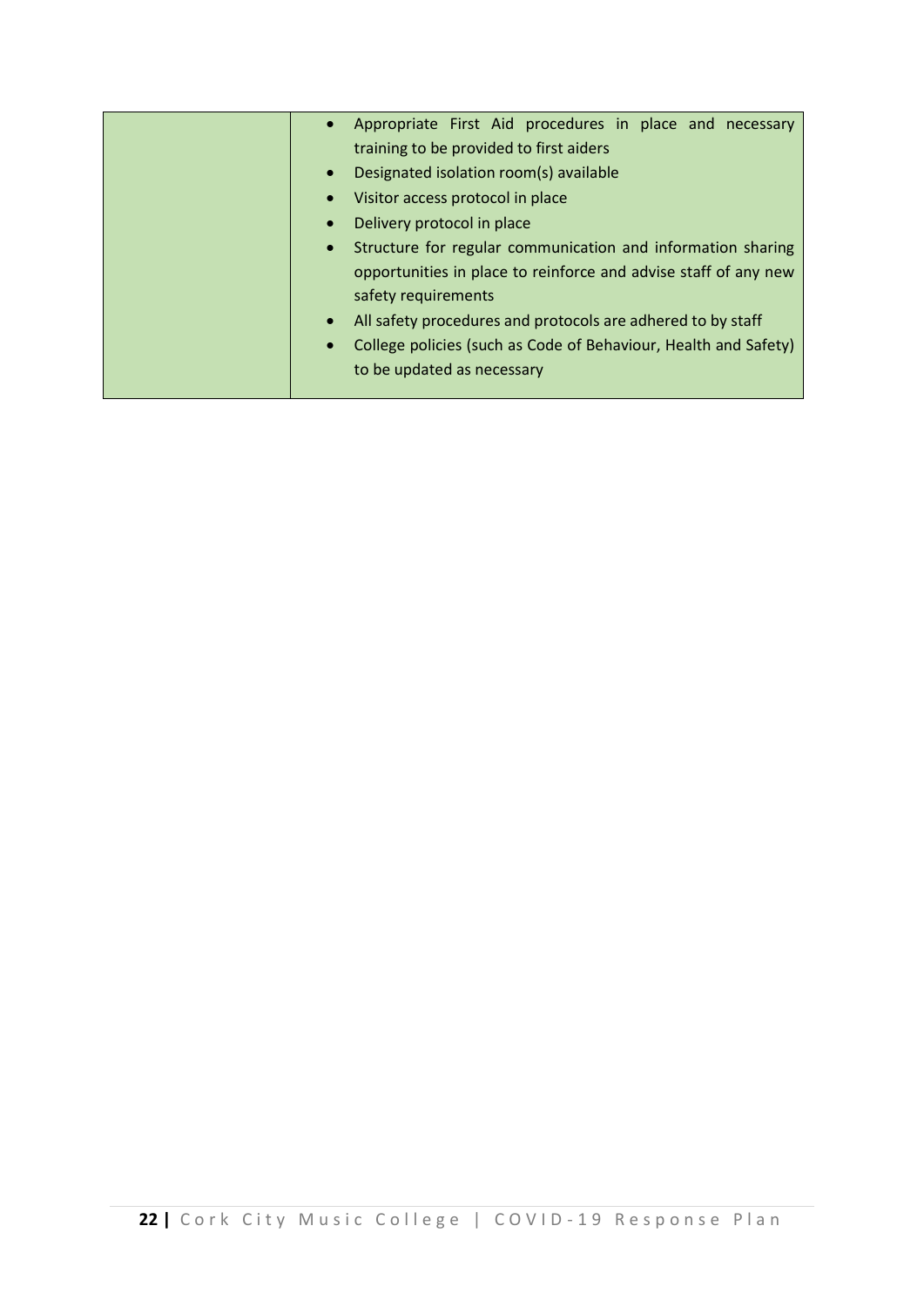|                       | <b>Appendix 2 – Checklist for Reopening of CCMC</b>      |               |                       |                 |  |  |  |
|-----------------------|----------------------------------------------------------|---------------|-----------------------|-----------------|--|--|--|
| <b>Area</b>           | <b>Actions</b>                                           | <b>Action</b> | <b>Responsibility</b> | <b>Complete</b> |  |  |  |
|                       |                                                          | <b>Date</b>   |                       |                 |  |  |  |
| <b>Policies &amp;</b> | COVID-19 Response Plan to be prepared                    |               |                       |                 |  |  |  |
| <b>Procedures</b>     | Risk assessment and Safety Statement to be               |               |                       |                 |  |  |  |
|                       | updated                                                  |               |                       |                 |  |  |  |
|                       | Pre- Return to Work (RTW) self-assessment                |               |                       |                 |  |  |  |
|                       | questionnaire to be prepared                             |               |                       |                 |  |  |  |
|                       | On-going consultation with all staff                     |               |                       |                 |  |  |  |
|                       | Training module to be prepared for a Return to           |               |                       |                 |  |  |  |
|                       | Work                                                     |               |                       |                 |  |  |  |
|                       | Planning to start on social distancing arrangements      |               |                       |                 |  |  |  |
|                       | for CCMC - one-way systems, use of lifts, classroom      |               |                       |                 |  |  |  |
|                       | layouts, social areas, etc.                              |               |                       |                 |  |  |  |
|                       | Class schedule arrangements to be reviewed               |               |                       |                 |  |  |  |
|                       | Arrangements for visitors and deliveries to be           |               |                       |                 |  |  |  |
|                       | prepared                                                 |               |                       |                 |  |  |  |
|                       | Sign in-sign out procedures to be reviewed (contact      |               |                       |                 |  |  |  |
|                       | tracing)                                                 |               |                       |                 |  |  |  |
|                       | Protocol to be prepared to deal with person who          |               |                       |                 |  |  |  |
|                       | develops signs and symptoms of COVID-19 at CCMC          |               |                       |                 |  |  |  |
|                       | Need to identify isolation area(s) within centres        |               |                       |                 |  |  |  |
|                       | Guidance to be prepared for staff if working from        |               |                       |                 |  |  |  |
|                       | home                                                     |               |                       |                 |  |  |  |
|                       | Transport arrangements to be reviewed particularly       |               |                       |                 |  |  |  |
|                       | drop and collection areas                                |               |                       |                 |  |  |  |
|                       | Checklist to be developed for safe use of                |               |                       |                 |  |  |  |
|                       | equipment in specialist rooms                            |               |                       |                 |  |  |  |
|                       | Need to establish where PPE will be required by<br>staff |               |                       |                 |  |  |  |
|                       | Need to develop a schedule for increased, routine        |               |                       |                 |  |  |  |
|                       | cleaning and disinfection of all frequently touched      |               |                       |                 |  |  |  |
|                       | surfaces within CCMC                                     |               |                       |                 |  |  |  |
|                       | Need to have a procedure for staff when handling         |               |                       |                 |  |  |  |
|                       | equipment                                                |               |                       |                 |  |  |  |
| <b>Requirements</b>   | Physical distancing                                      |               |                       |                 |  |  |  |
|                       | Hand hygiene and respiratory etiquette protocols in      |               |                       |                 |  |  |  |
| for all areas         | place                                                    |               |                       |                 |  |  |  |
|                       | Hand-washing facilities and sanitisers in multiple       |               |                       |                 |  |  |  |
|                       | locations                                                |               |                       |                 |  |  |  |
|                       | Necessary signage and information displayed for          |               |                       |                 |  |  |  |
|                       | the management of COVID-19                               |               |                       |                 |  |  |  |
|                       | Additional waste collection points                       |               |                       |                 |  |  |  |
|                       | Monitoring of access to and egress from CCMC             |               |                       |                 |  |  |  |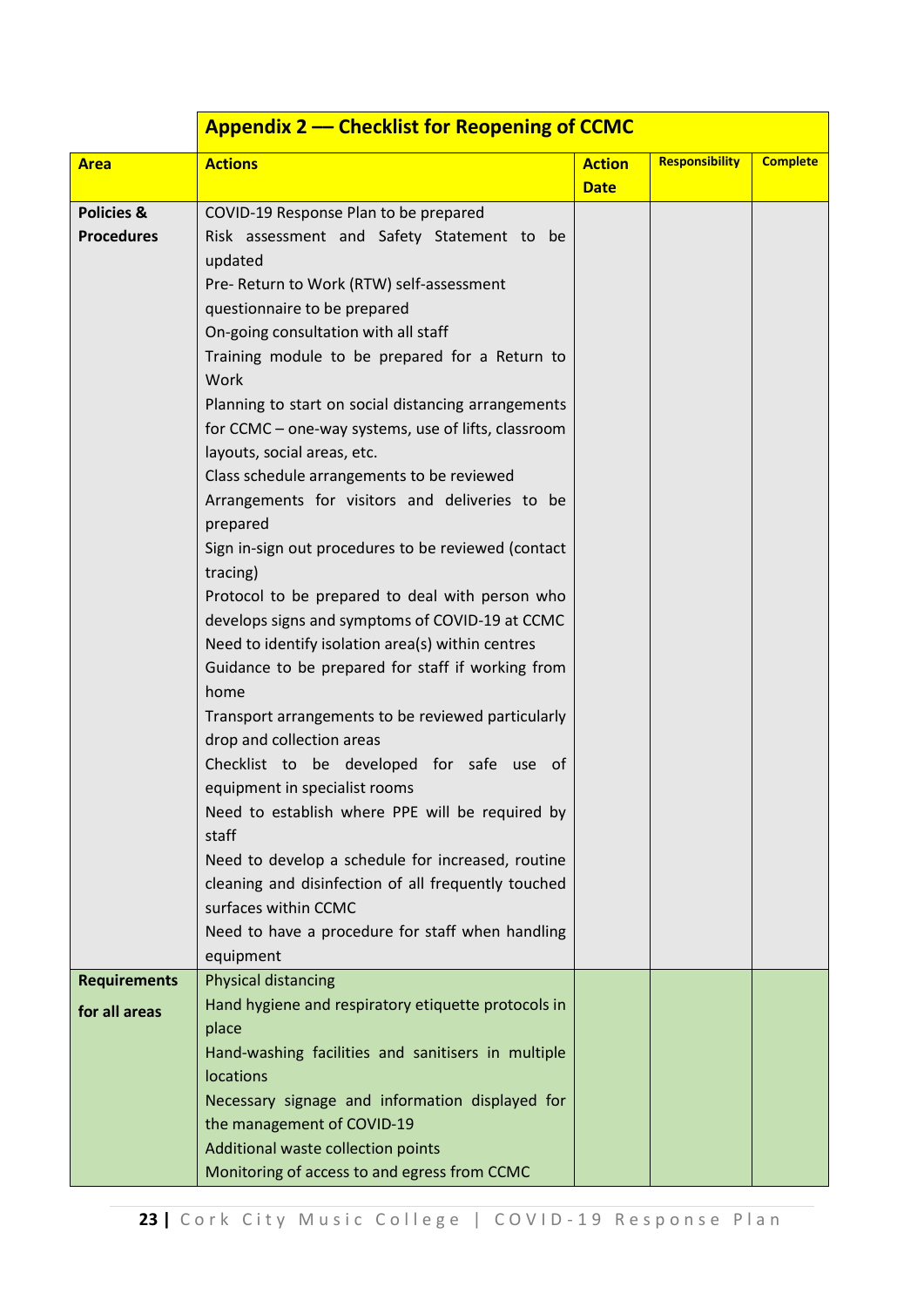| <b>Staff</b>                   | High-risk staff to liaise with the College to ensure  |  |  |
|--------------------------------|-------------------------------------------------------|--|--|
|                                | their safety while at work                            |  |  |
|                                | Receive necessary training prior to returning to      |  |  |
|                                | work                                                  |  |  |
|                                | Consult about COVID-19 Response Plan and Safety       |  |  |
|                                | Statement update                                      |  |  |
|                                | Designated COVID-19 Representative<br>Appoint         |  |  |
|                                | (LWR)                                                 |  |  |
|                                | COVID-19 supervisors appointed                        |  |  |
|                                | Provide with information and guidance around a        |  |  |
|                                | safe return to work, medical information, personal    |  |  |
|                                | responsibility and duties                             |  |  |
|                                | Provide with information about vaccination and        |  |  |
|                                | encourage to become vaccinated                        |  |  |
|                                | Continue to use virtual meetings until public health  |  |  |
|                                | policy guidelines change                              |  |  |
| Parents/                       | On-going consultation prior to reopening              |  |  |
| <b>Guardians and</b>           | To be provided with necessary information and         |  |  |
| <b>Students</b>                | guidance to prepare for CCMC reopening                |  |  |
|                                | Updated procedures to be outlined and explained       |  |  |
|                                | System for regular communication<br>to<br>be          |  |  |
|                                | established                                           |  |  |
| <b>Classrooms</b>              | Arrangements for classrooms to be reviewed in         |  |  |
|                                | light of public health policy and the necessary       |  |  |
|                                | control measures required to protect the health       |  |  |
|                                | and safety of staff and pupils                        |  |  |
| <b>Administrators</b>          | Arrangements for administration areas/office to be    |  |  |
|                                | reviewed in light of public health policy and the     |  |  |
|                                | necessary control measures required to protect        |  |  |
|                                | health and safety of staff and students               |  |  |
| <b>Visitors and</b>            | Policy to be put in place                             |  |  |
| <b>Contractors</b>             |                                                       |  |  |
| <b>Student Drop-</b>           | New procedures to be put in place for parents and     |  |  |
| off and                        | guardians. Class times to be strictly adhered to.     |  |  |
| <b>Collection</b>              | Students must leave CCMC upon conclusion of class     |  |  |
| <b>Special</b>                 | Signage and indicative floor stickers                 |  |  |
| <b>Equipment</b><br>Sanitisers |                                                       |  |  |
| <b>Required</b>                | PPE - face coverings, screens, gloves, etc.           |  |  |
|                                | Planning for additional cleaning staff by our centres |  |  |
|                                | Additional cleaning and disinfectant materials        |  |  |
|                                | Essential cleaning materials for staff to keep their  |  |  |
|                                | own work areas clean i.e. wipes/disinfection          |  |  |
|                                |                                                       |  |  |
|                                | products, paper towels, etc.                          |  |  |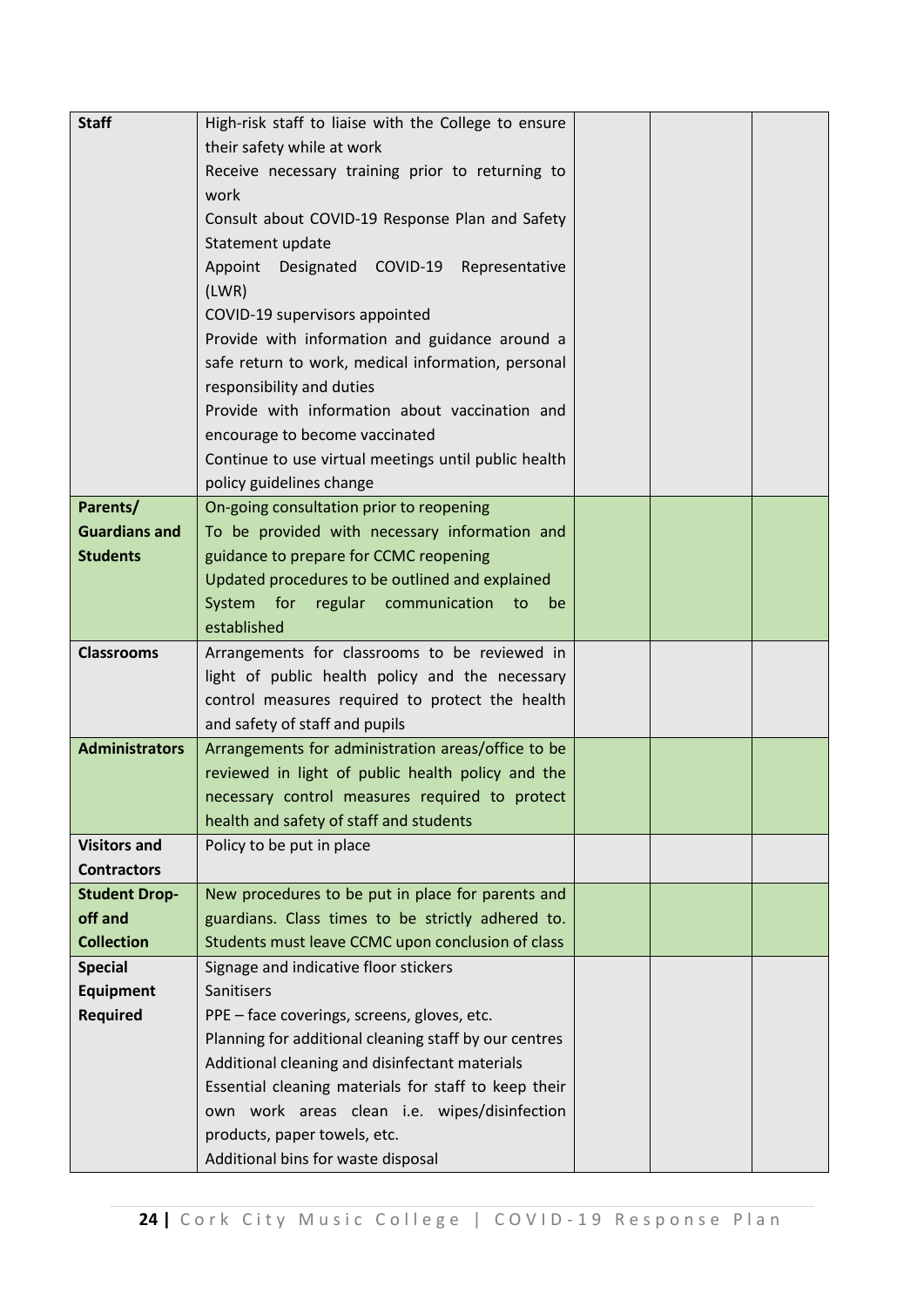|                       | Training - First Aid; use of PPE                   |  |  |
|-----------------------|----------------------------------------------------|--|--|
|                       | Covid-19 LWR appointed                             |  |  |
| <b>Additional</b>     | <b>Staff meetings</b>                              |  |  |
| <b>Considerations</b> | Open evenings                                      |  |  |
|                       | <b>Board of Management meetings</b>                |  |  |
|                       | No sharing of equipment                            |  |  |
|                       | No hand shaking, no hugging, no high five protocol |  |  |
|                       | within CCMC                                        |  |  |
|                       | No photos or selfies protocol within CCMC          |  |  |
|                       |                                                    |  |  |
|                       | Lifts to be only used where strictly necessary     |  |  |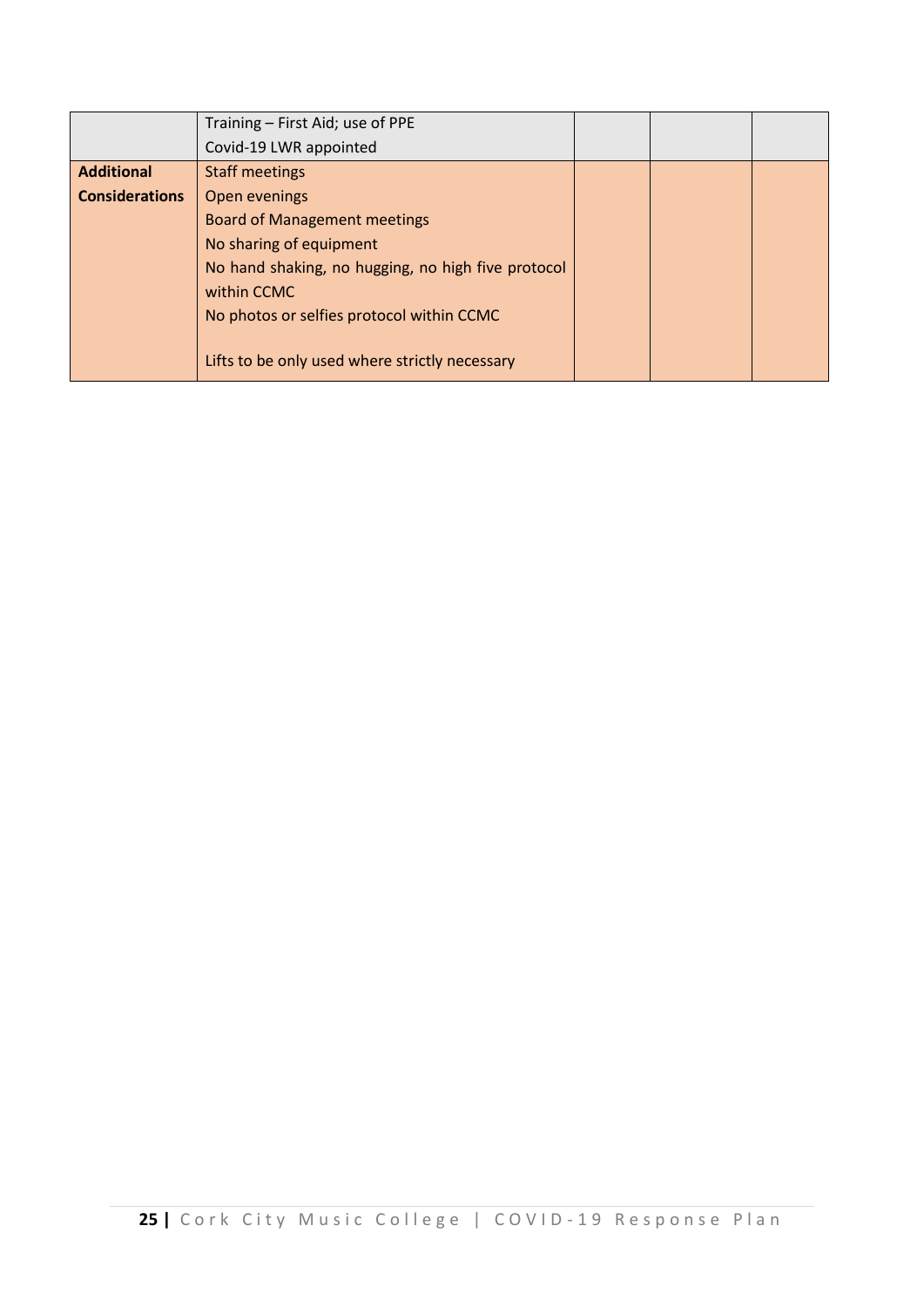|    | <b>Appendix 3 – Pre-Return to Work Questionnaire COVID-19</b>                                                                                                                                                                                                                                                                |            |           |  |  |  |
|----|------------------------------------------------------------------------------------------------------------------------------------------------------------------------------------------------------------------------------------------------------------------------------------------------------------------------------|------------|-----------|--|--|--|
|    | This questionnaire must be completed by staff from 3 days in advance of<br>returning to work.<br>If the answer is Yes to any of the below questions, you are advised to<br>seek medical advice before returning to work.<br><b>Name of Music School: Cork City Music College</b><br><b>Name of Principal: Shena Shortall</b> |            |           |  |  |  |
|    | <b>Questions</b>                                                                                                                                                                                                                                                                                                             | <b>Yes</b> | <b>No</b> |  |  |  |
| 1. | Do you have symptoms of cough, fever, high temperature, sore throat, runny<br>nose, breathlessness or flu like symptoms now or in the past 14 days?                                                                                                                                                                          |            |           |  |  |  |
| 2. | Have you been diagnosed with confirmed or suspected COVID-19 infection in the<br>last 14 days?                                                                                                                                                                                                                               |            |           |  |  |  |
| 3. | Have you been advised by the HSE that you are you a close contact of a person<br>who is a confirmed or suspected case of COVID-19 in the past 14 days?                                                                                                                                                                       |            |           |  |  |  |
| 4. | Have you been advised by a doctor to self-isolate at this time?                                                                                                                                                                                                                                                              |            |           |  |  |  |
| 5. | Have you or any of your family members travelled in the past 14 days to any<br>regions affected by COVID-19?                                                                                                                                                                                                                 |            |           |  |  |  |
| 6. | Have you been advised by your doctor that you are in the very high-risk group?<br>If yes, please liaise with Principal re return to work                                                                                                                                                                                     |            |           |  |  |  |

I confirm, to the best of my knowledge that I have no symptoms of COVID-19, am not self-isolating or awaiting results of a COVID-19 test and have not been advised to restrict my movements. Please note: CCMC is collecting this sensitive personal data for the purposes of maintaining safety within the workplace in light of the COVID-19 pandemic. The legal basis for collecting this data is based on vital public health interests and maintaining occupational health and this data will be held securely in line with our retention policy.

 $Signed:$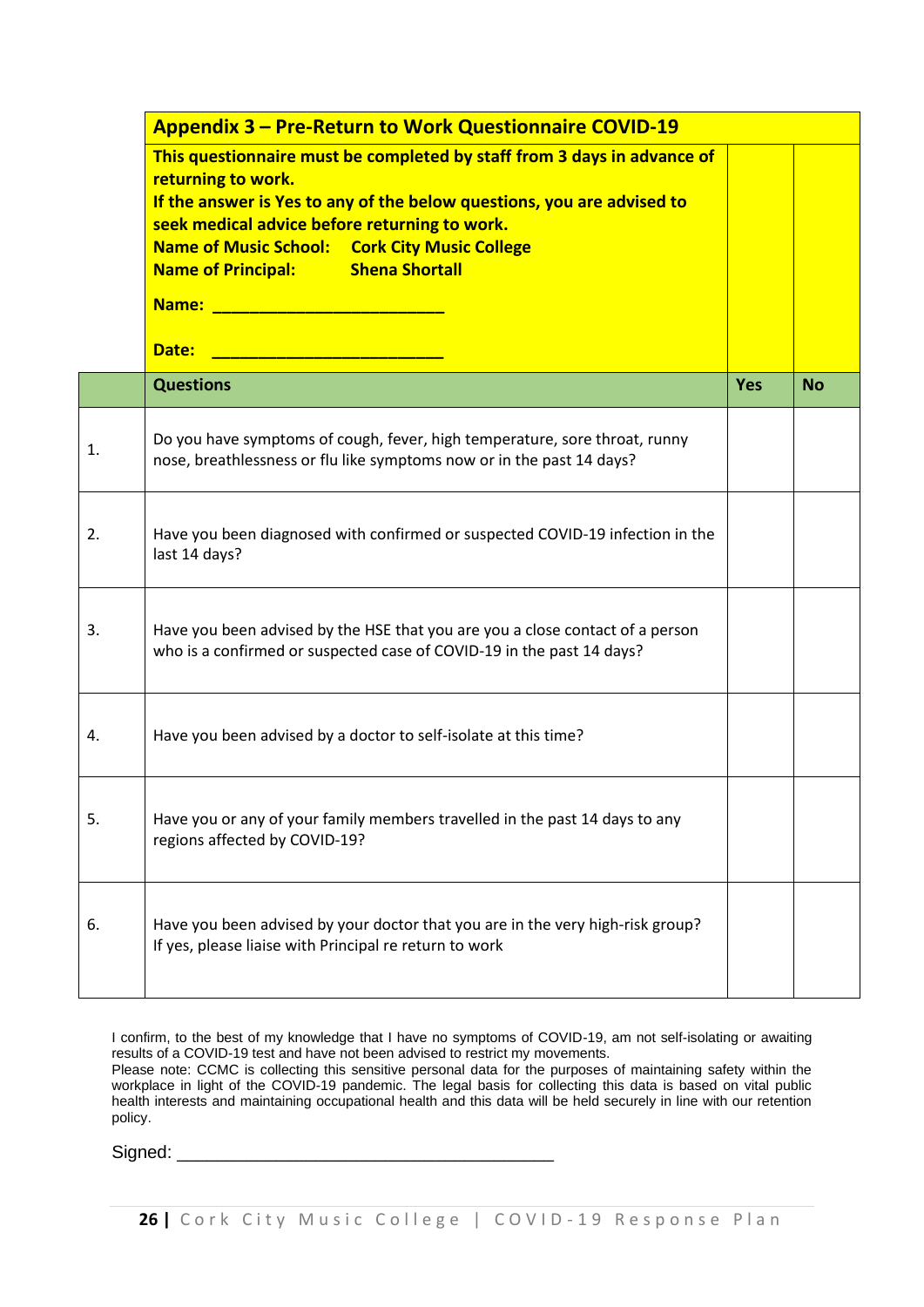|                   | <b>Appendix 4 – Contact Tracing Log</b>                                     |        |              |  |  |  |  |
|-------------------|-----------------------------------------------------------------------------|--------|--------------|--|--|--|--|
| Name of           | Nicola O' Driscoll<br><b>Cork City Music College</b><br><b>CCMC Contact</b> |        |              |  |  |  |  |
| <b>College</b>    | person                                                                      |        |              |  |  |  |  |
| <b>Address of</b> | at Coláiste Éamann Rís<br><b>For Queries</b>                                |        |              |  |  |  |  |
| <b>College</b>    | St Patrick's Road                                                           | only:  | 021 4966885  |  |  |  |  |
|                   | Cork                                                                        |        |              |  |  |  |  |
|                   |                                                                             | Email: | info@ccmc.ie |  |  |  |  |

| <b>Name of Visitor</b>                                |                                           |                      |             |                 | $Yes \Box No \Box$     | Was the visit pre-<br>arranged with the<br><b>CCMC</b> office/Principal? |                                          |
|-------------------------------------------------------|-------------------------------------------|----------------------|-------------|-----------------|------------------------|--------------------------------------------------------------------------|------------------------------------------|
| <b>Date of Visit</b>                                  |                                           | $\frac{1}{\sqrt{2}}$ | <b>Time</b> |                 |                        |                                                                          | Entry _______ am/pm   Exit _______ am/pm |
| <b>Visitor Status</b>                                 | Contractor $\square$                      | Parent/Guardian □    |             | Other $\square$ |                        |                                                                          |                                          |
|                                                       |                                           |                      |             |                 | <b>Please complete</b> |                                                                          |                                          |
| <b>Contact</b><br><b>Details of</b><br><b>Visitor</b> | Company<br><b>Name</b><br>(if applicable) |                      |             |                 |                        |                                                                          |                                          |
|                                                       | <b>Address</b>                            |                      |             |                 |                        |                                                                          |                                          |
|                                                       | <b>Contact No.</b>                        |                      |             | Email           |                        |                                                                          |                                          |
|                                                       | <b>Reason for</b><br><b>Visit</b>         |                      |             |                 |                        |                                                                          |                                          |

| Who the visitor met (separate line required for each person the visitor met) |               |  |  |  |  |
|------------------------------------------------------------------------------|---------------|--|--|--|--|
| Length of time spent with each person<br>Name of person visited              |               |  |  |  |  |
|                                                                              | in the school |  |  |  |  |
|                                                                              |               |  |  |  |  |
|                                                                              |               |  |  |  |  |
|                                                                              |               |  |  |  |  |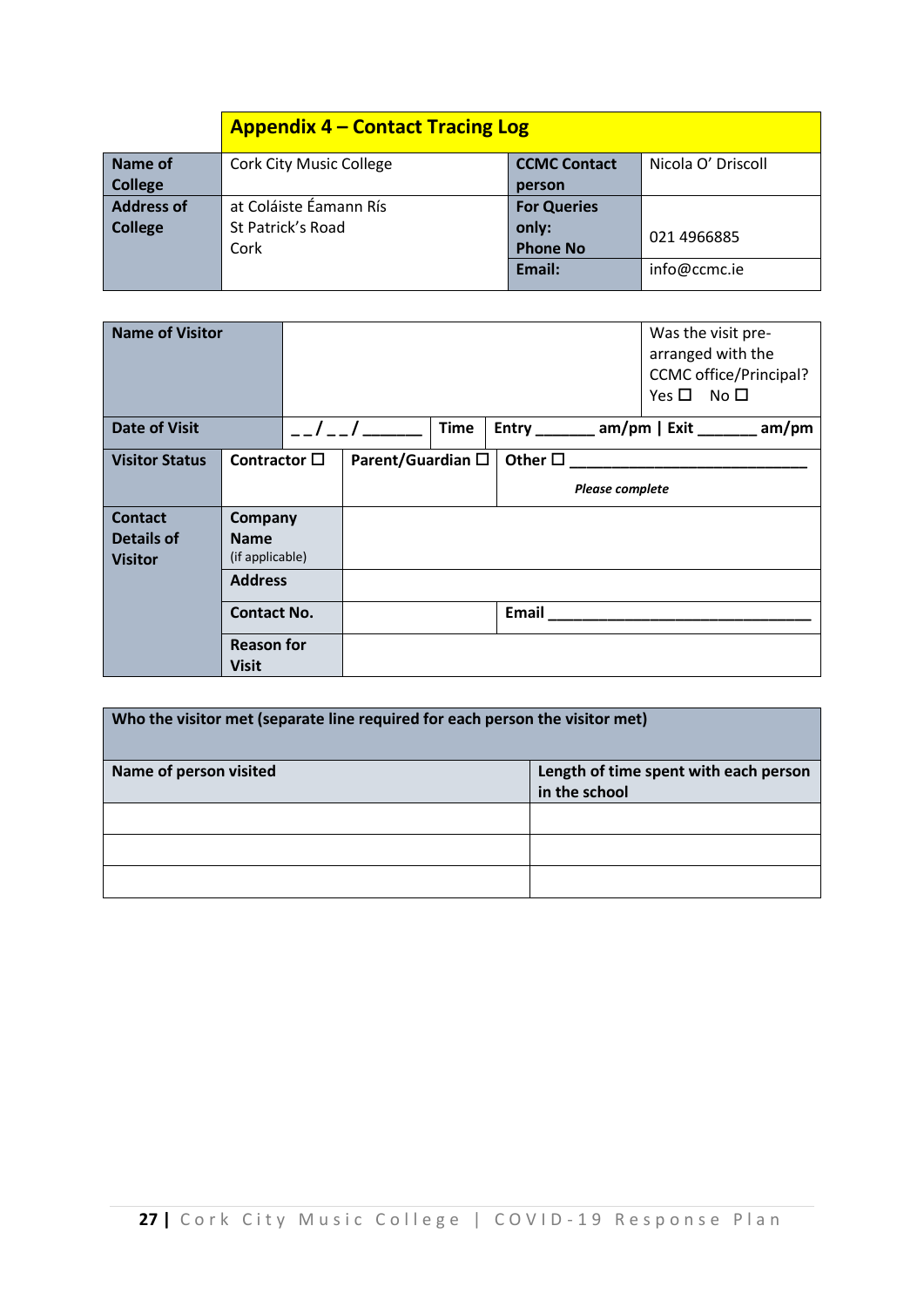#### **Appendix 5 - Checklist for CCMC Management**

This checklist supports planning and preparation, control measures and induction needed to support a safe return to CCMC for students, staff, parents and others.

**For completion by the agreed person with overall responsibility of managing the implementation of the COVID-19 Response plan: the principal.**

#### **Planning and Systems**

1. Is there a system in place to keep up to date with the latest advice from Government and the Department of Education and Skills (DES), to ensure that advice is made available in a timely manner to staff and students and to adjust your plans and procedures in line with that advice?

Yes. As the COVID-19 pandemic evolves, any updates issued on www.gov.ie that relate to the safe return to school for pupil, staff, parents and others are reviewed.

2. Have you appointed a staff member to the Designated COVID-19 Representative/Lead Worker Representative (LWR) position (detailed at page 3 above) in accordance with the agreed protocol?

Yes. Nicola O' Driscoll was appointed to the LWR positions in accordance with the agreed protocol with support from the Principal and Vice Principal.

- 3. Have you advised staff as to who has been appointed to the position of LWR? Yes. An email was circulated to staff confirming the appointments on Monday 13<sup>th</sup> September.
- 4. Have you prepared a CCMC COVID-19 response plan and made it available to staff and students?

Yes. A COVID-19 response plan has been formulated and the content of the plan shall be communicated to staff and students. The format of the plan was based upon guidance documents and templates issued by the HSA and by the Department of Education and Skills.

5. Have you a system in place to provide staff and students with information and guidance on the measures that have been put in place to help prevent the spread of the virus and what is expected of them?

Yes. Upon returning to work on 13<sup>th</sup> September, COVID-19 staff induction training was delivered during which information and guidance on the measures that have been put in place to help prevent the spread of the virus and what is expected of them was communicated by management to staff. This was completed prior to the return of students. Information and guidance on the measures that have been put in place to help prevent the spread of the virus and what is expected of them shall be communicated to parents via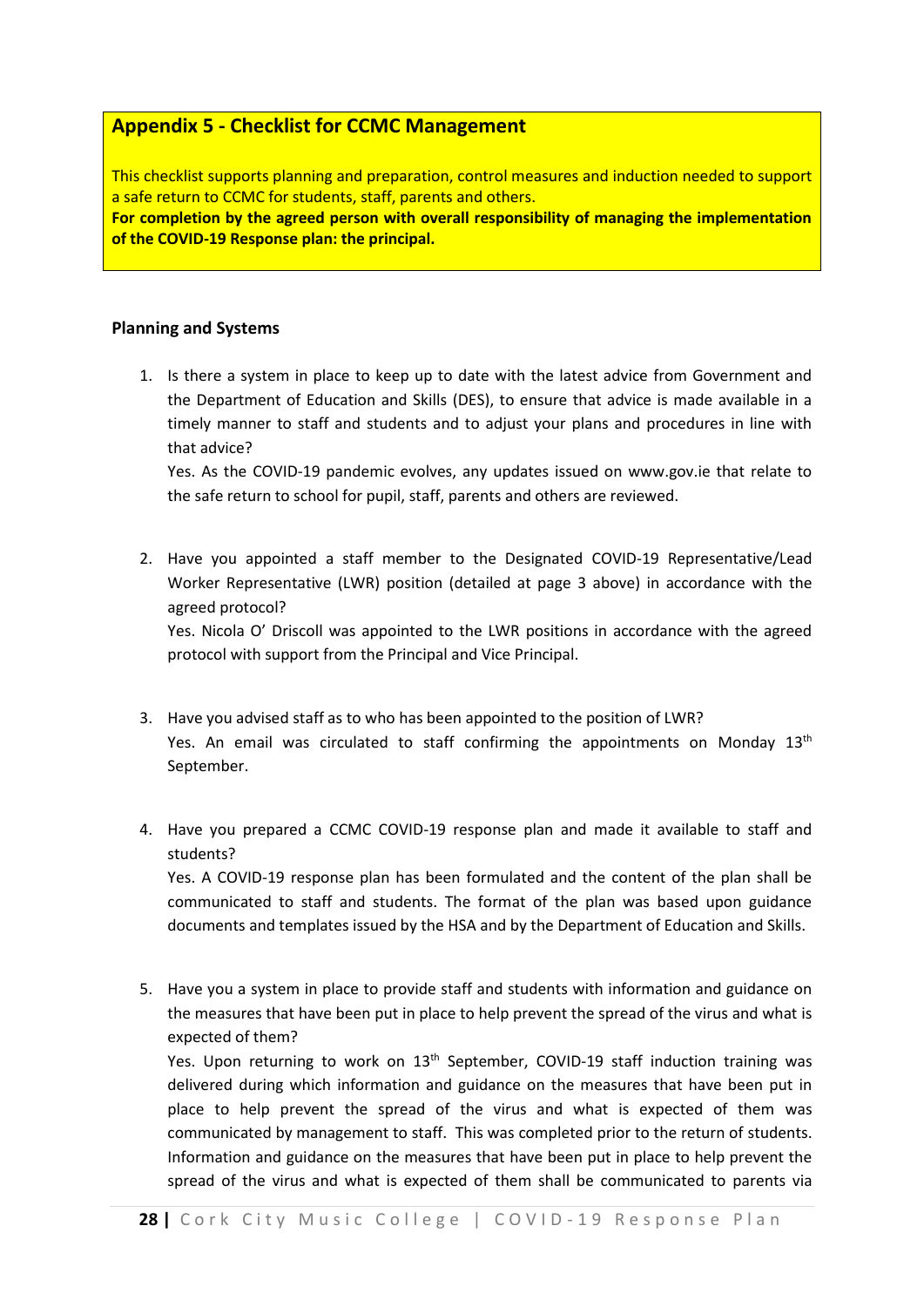email and students upon their return to CCMC. This information shall be reinforced by the CCMC teachers periodically throughout the year and whenever procedures are updated to account for the evolving nature of the pandemic.

- 6. Have you displayed the COVID-19 posters in suitable locations highlighting the signs and symptoms of COVID-19? Yes. Signage is located in appropriate locations throughout CCMC.
- 7. Have you told staff and students of the purpose of the COVID-19 contact log?
	- Yes. This was communicated to staff during the COVID-19 staff awareness induction training.
- 8. Have you a COVID-19 contact log in place to support HSE tracing efforts if required? Yes. See appendix 4 – **Contact Tracing Log.**
- 9. Have you informed staff on the measures that have been put in place to help prevent the spread of the virus and what is expected of them, and provided a system for them to raise issues or concerns and to have them responded to? Yes. This was communicated to staff during the COVID-19 staff induction training on 13/09/20. The role of the Lead Worker Representative was also described during this briefing.
- 10. Have you reviewed and updated risk assessments to take account of any controls to help prevent the spread of COVID-19?

Yes. Risk Assessment attached, see **Appendix 9.**

11. Have you updated emergency plans, in particular to take account of the COVID response plan? Yes.

#### **Staff**

- 12. Have you made available to each staff member a COVID-19 return-to-work form to be completed and returned 3 days before they return to the workplace? Yes. (See appendix 3)
- 13. Are you aware of staff members who are at very high risk under the HSE guidance on people most at risk (HSE guidance on people most at-risk)? Yes. Using information provided by the HSE, details of people most at-risk of COVID-19 have been communicated to staff. All members of staff have been encouraged to report to management, shall they feel any of the vulnerable categories are applicable to them.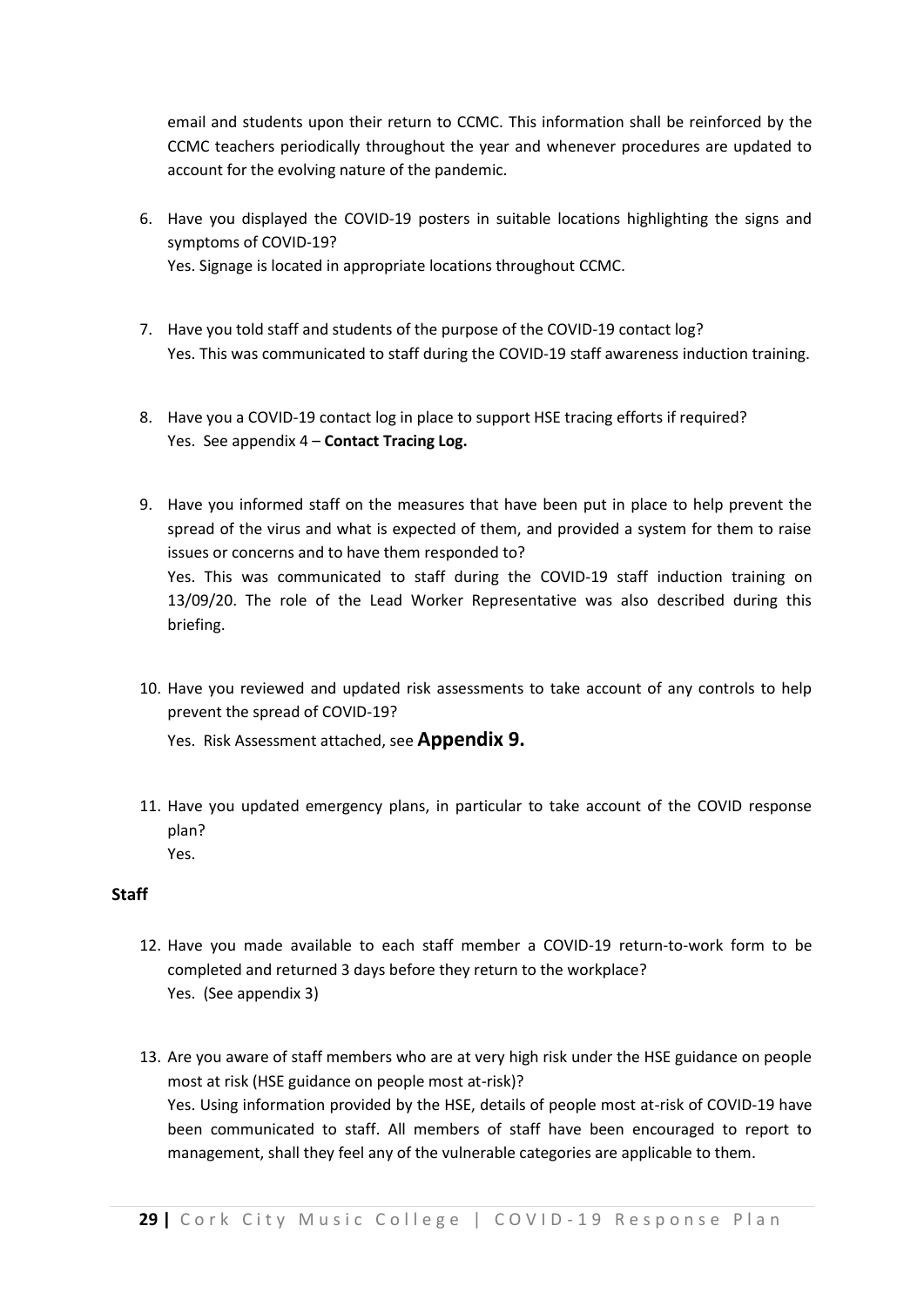- 14. Have you advised staff and students they must stay at home if sick or if they have any symptoms of COVID-19? Yes. The symptoms of COVID-19 were communicated to staff and they have been instructed to remain at home if they feel sick, to phone their doctor and report symptoms and to relay the outcome to CCMC management so that a risk assessment of other staff members can be conducted if necessary if COVID-19 is suspected.
- 15. Have you informed staff about the vaccination programme and have you encouraged them to become vaccinated against COVID-19?

Yes. Staff were informed about the benefits of being vaccinated and were encouraged to become vaccinated if not done already at the staff induction day, 13<sup>th</sup> September 2021.

16. Have you told staff and parents/guardians/students what to do and what to expect if they start to develop symptoms of COVID-19 while in school, including where the isolation area is?

Yes. The symptoms of COVID-19 have been communicated to staff and parents/guardians/students, the location of the isolation area identified and the process to be pursued should symptoms of COVID-19 manifest.

#### **Training and Induction**

17. Have you taken the necessary steps to update your college induction / familiarisation training to include all information relating to COVID-19? Yes. A COVID-19 staff induction training document has been produced and circulated to all staff. This document contains both general information relating to COVID-19 and also information that is specific to CCMC and the measures we are taking to respond to the pandemic.

#### **Buildings / Equipment**

- 18. Have you visually checked, or had an appropriate person check, all equipment in the school for signs of deterioration or damage before being used again? Yes. The Coláiste Éamann Rís COVID-19 school aides checked equipment for evidence of deterioration. Inadequate hinges had prevented some windows from opening properly. Maintenance was conducted to rectify this and ensure natural sources of ventilation. Also, CCMC Principal Shena Shortall and LWR Nicola O' Driscoll regularly check CCMC materials to ensure all music equipment is suitable for use for CCMC.
- 19. Have you arranged for CCMC including all equipment, desks, benches, doors and frequently touched surfaces points, been thoroughly cleaned before reopening? Yes. CCMC's main centre in Coláiste Éamann Rís was thoroughly cleaned prior to reopening. Additional cleaning materials were procured to facilitate the implementation of a "Clean as you go" policy. In addition, CHOC Services are contracted to deliver cleaning solutions throughout the school during the 2021/2022 academic year and will play a key role in the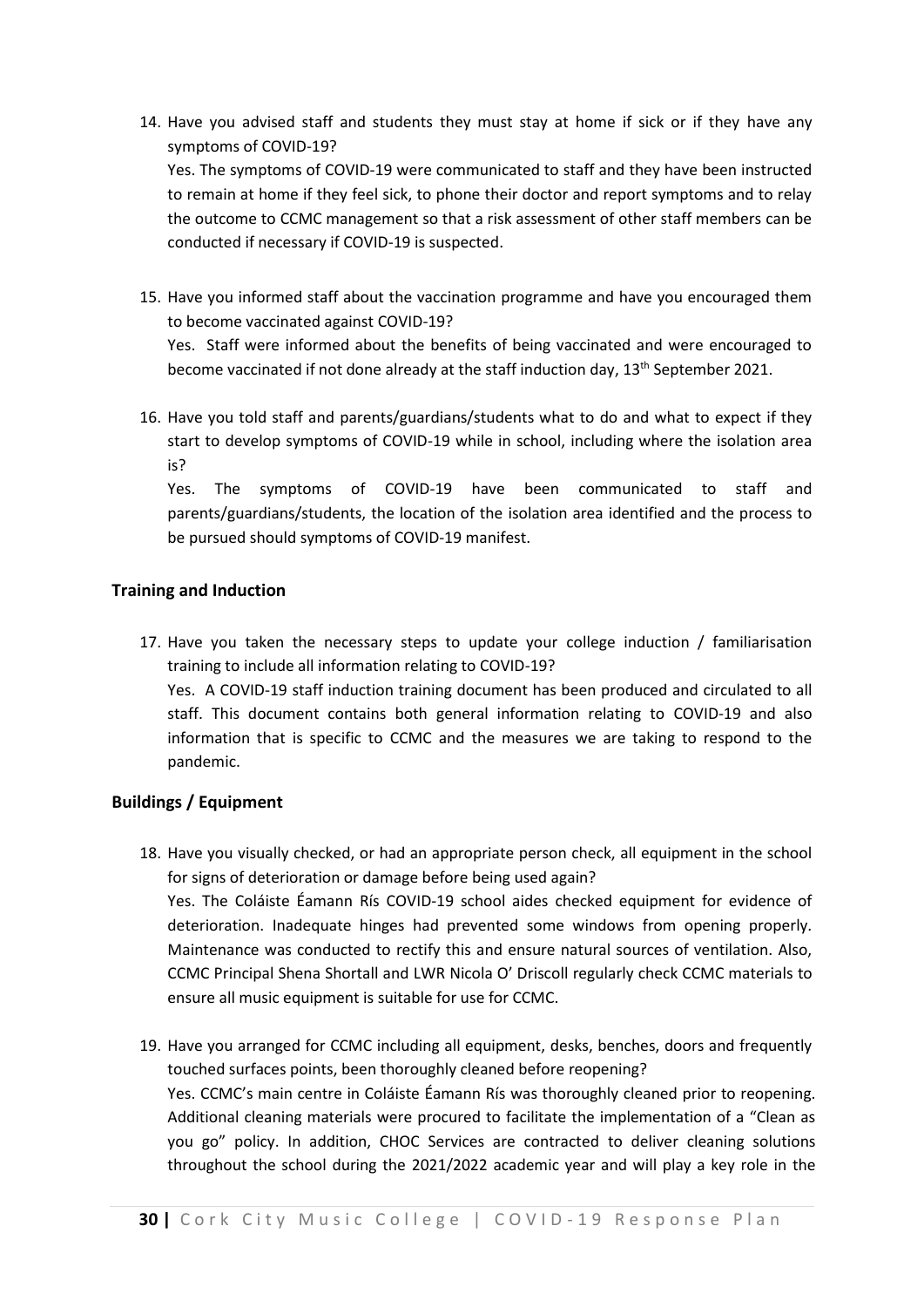sanitation and sterilisation of surfaces and frequently touched surface points and in the decontamination and disinfection of COVID-19.

#### **Control Measures in place**

#### **Hand / Respiratory hygiene**

- 20. Have you accessed supplies of hand sanitisers and any necessary PPE equipment?
	- Yes. CÉR has located hand and table sanitisers throughout the main CCMC centre. In addition, CCMC has provided sanitising wipes to CCMC staff before teaching commences for use in other CCMC centres where required. Two reusable masks are available for each CCMC staff member upon returning to CCMC. In addition, disposable masks have been purchased for CCMC students if they are required. Students who do not wear a face covering due to medical reasons shall be seated more than 2 metres from their teacher and other people in the room.
- 21. Are there hand washing/hand sanitising stations in place to accommodate staff, students and visitors adhering to hand hygiene measures? Yes. Hand wash sinks are available throughout CCMC and these are equipped with liquid soap. Hand sanitising stations are located at entry and exit points as well as at appropriate locations throughout the school to accommodate staff, students and visitors.
- 22. Have arrangements been made for staff and students to have regular access to handwashing/hand sanitising facilities as appropriate? Yes. A bottle of hand sanitiser will be distributed to every CCMC staff member upon the resumption of school. CCMC students have been asked to bring their own hand sanitiser to class each week.
- 23. Are hand sanitisers easily available and accessible for all staff, students and visitors e.g. in each classroom and at entry and exit points to school buildings? Yes. A dispenser containing hand sanitiser is located inside every classroom at CCMC. In CÉR, five hand sanitising stations are located in the PE foyer and four hand sanitising stations have been positioned near the toilets on the bottom corridor.
- 24. Have you made arrangements to ensure hand hygiene facilities are regularly checked and well-stocked?

Yes. In CÉR, the wall mounted hand sanitising dispenser that are located in every classroom shall be replenished regularly by the CÉR Lead Worker Representatives.

- 25. Does the alcohol-based hand sanitiser have at least 60% ethanol or 70% isopropanol as the active ingredient? Yes.
- 26. Have you informed staff about the importance of hand washing?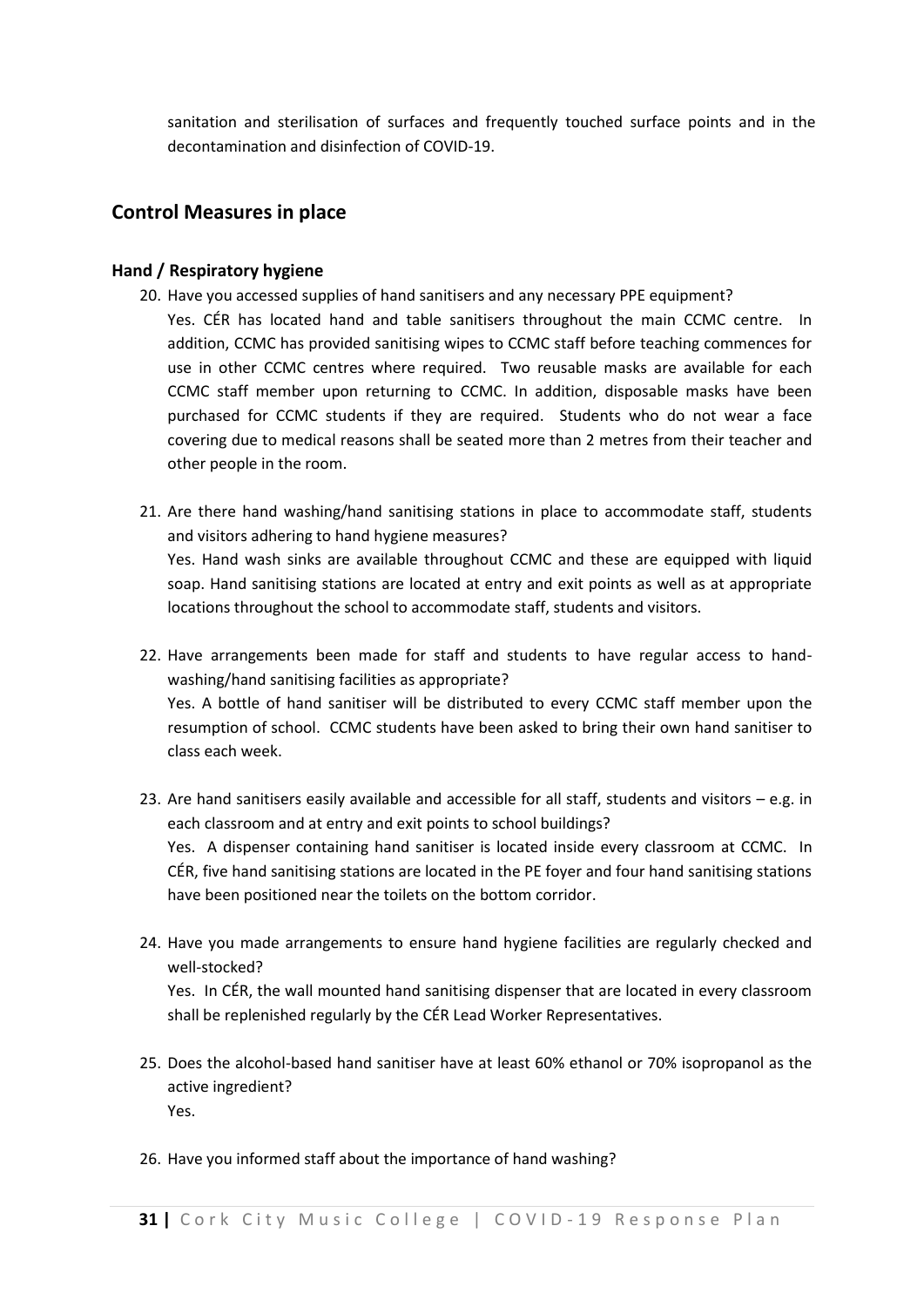The importance of hand washing was communicated to CCMC staff during the Covid-19 staff induction training.

27. Have you arranged for staff and students to view how to wash their hands (with soap and water for at least 20 seconds) and dry them correctly through the use of the HSE video resource?

The 20-second rule shall be promoted in accordance with HSE recommendations and information on how to access the video illustrating this from the HSE website was communicated to staff during the Covid-19 staff induction training. CCMC has contacted parents to inform them about the importance of hand washing correctly and to share with them the HSE video resource.

28. Have you shown staff how to use hand sanitiser correctly and where hand-sanitising stations are located?

This information shall be communicated to staff during the Covid-19 staff induction training.

- 29. Have you displayed posters on how to wash hands correctly in appropriate locations? Yes.
- 30. Have you told staff and students when they need to wash their hands or use hand sanitiser? This includes:
	- $\triangleright$  before and after eating and preparing food
	- $\triangleright$  after coughing or sneezing
	- $\triangleright$  after using the toilet
	- $\triangleright$  where hands are dirty
	- $\triangleright$  before and after wearing gloves
	- $\triangleright$  before and after being on public transport
	- $\triangleright$  before leaving home
	- $\triangleright$  when arriving/leaving CCMC / other sites
	- $\triangleright$  after each class
	- $\triangleright$  after touching potentially contaminated surfaces
	- $\triangleright$  if in contact with someone displaying any COVID-19 symptoms

This information was communicated to CCMC staff during the COVID-19 staff induction training. It shall be the responsibility of all staff to advise students of the importance of hand hygiene. It shall be standard practice for teachers and students to sanitise their hands after disinfecting music equipment at the beginning of every lesson. When equipment has been shared, the equipment shall be disinfected prior to use and hands shall then be sanitised. Disinfecting of surfaces shall be followed by hand sanitising.

- 31. Have you told staff and students of the importance of good respiratory measures to limit the spread of the virus, including?
	- $\triangleright$  avoid touching the face, eyes, nose and mouth
	- $\triangleright$  cover coughs and sneezes with an elbow or a tissue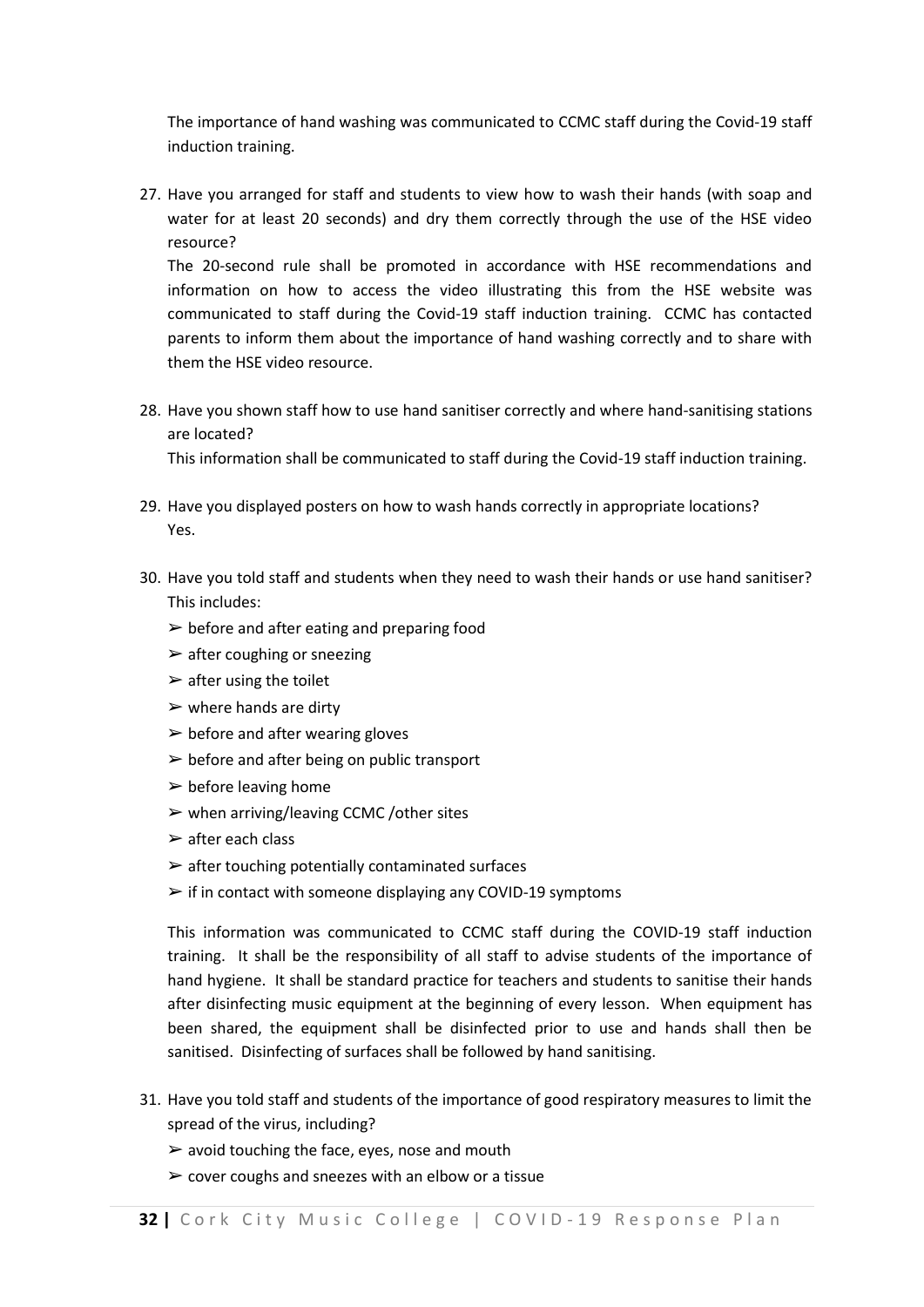#### $\triangleright$  dispose of tissues in a covered bin

This information was communicated to staff during the Covid-19 staff induction training. It shall be the responsibility of all staff to advise students of the importance of good respiratory measures. In particular CCMC teachers shall reinforce this during initial contact with students following the resumption of CCMC and during weekly classes thereafter.

#### **Physical Distancing:**

- 32. Have you identified all available space for CCMC to be used to maximise physical distancing? Yes. Most CCMC classes are one-to-one where a 2-metre physical distance can be easily maintained between a student and teacher. In classes that contain more than one student, CCMC uses rooms where at least a 2-metre social distance can be applied. With few exceptions, class sizes are limited to a maximum of six students for 2021/2022. (Exceptions include Leaving Cert music classes and again, a 2-metre physical distance can be maintained in these classes.)
- 33. Have you arranged each room so that the teacher's desk should be 2 metres away from student desks? Yes.
- 34. Have you arranged in each room that students would be, at least 1m and (where possible 2m) away from each other? Yes. Students are ≥ 2 metres apart. Students who not wear a face covering due to medical reasons shall be seated ≥ 2 metres from other people in the room.
- 35. Have you arranged the timetable to facilitate staggered classes where possible and practicable?

Yes. Each day in the main CCMC centre at CÉR, staggered starting and finishing times for classes have been implemented as much as possible to facilitate avoidance of students in corridors. In CCMC outreach centres, only one CCMC teacher is scheduled per day to facilitate this same system.

- 36. Have you arranged for the dropping off and collection of CCMC students to be conducted in a safe manner and communicated this with parents/guardians? Yes. This process is detailed on page 7. Parents/guardians were emailed about this and it is also part of our enrolment policy to which a parent/guardian must agree to before
- 37. Have you arranged for staff meetings to be held remotely or in small groups or in large spaces to facilitate physical distancing? Yes. Zoom meetings are now used to facilitate physical distancing.
- 38. Have you taken steps to minimise rotation of staff between classrooms where possible?

registering their child for CCMC classes.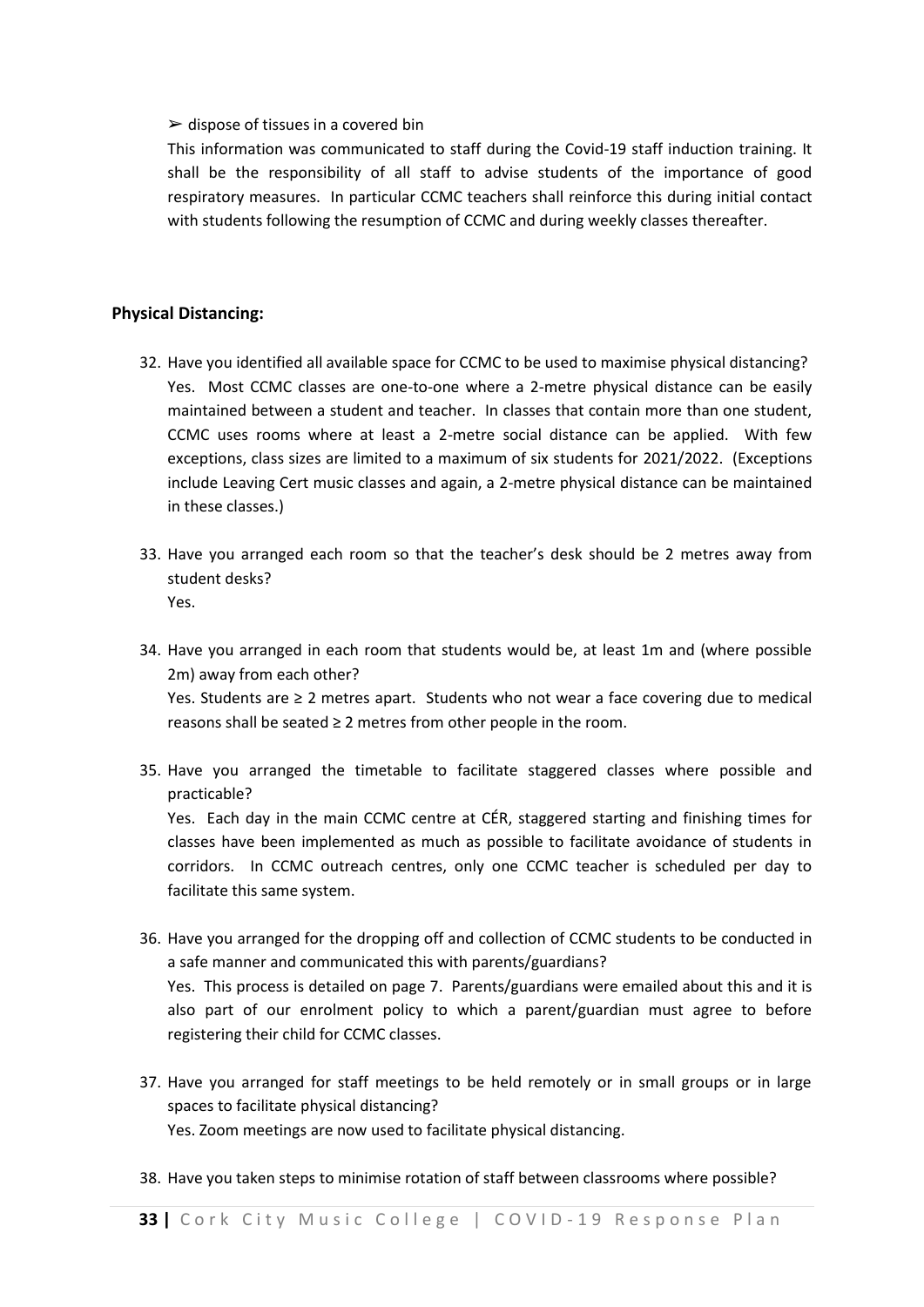Yes. Where possible staff shall remain in the same classroom for their full daily schedule.

- 39. Have you a system to regularly remind staff and students to maintain physical distancing? Yes. The presence of signage reinforces the importance of physical distancing. Teachers shall be encouraged to continually reinforce the importance of physical distancing to their students. Also, rooms have been decluttered to create as much space as possible so that physical contact can be avoided.
- 40. Have you advised staff and students not to shake hands and to avoid any physical contact? Yes. A no hand shaking and high fiving policy has been adopted.

#### **Visitors to Schools**

41. Have you identified the activities that involve interacting with essential visitors to CCMC, made arrangements to minimise the number of such visitors and put in place measures to prevent physical contact, as far as possible?

Yes. Where possible, interaction with suppliers and contractors shall be conducted via email or telephone. Visitors to CCMC shall sign in and be reminded that physical distancing shall be compulsory. Parents shall enter CCMC strictly upon appointment only. When dropping off/collecting their child/ren to and from CCMC, parents have been informed not to enter the college. Should they wish to speak with their child's teacher, they must phone or email the office and the office will make the required arrangements.

42. Are there arrangements in place to inform essential visitors to CCMC of the measures to help prevent the spread of infection?

Yes. Signage is prominently displayed at reception informing essential visitors to CCMC of the measures to help prevent the spread of infection.

43. Have you a system in place for all visitors who do need to come to CCMC to make appointment, arrange to contact a central point and to record their visit using the contact tracing log?

Yes. Access to CCMC shall not be permitted without appointment. Essential visitors who have an appointment shall report to reception where they shall sign in using the contact tracing log.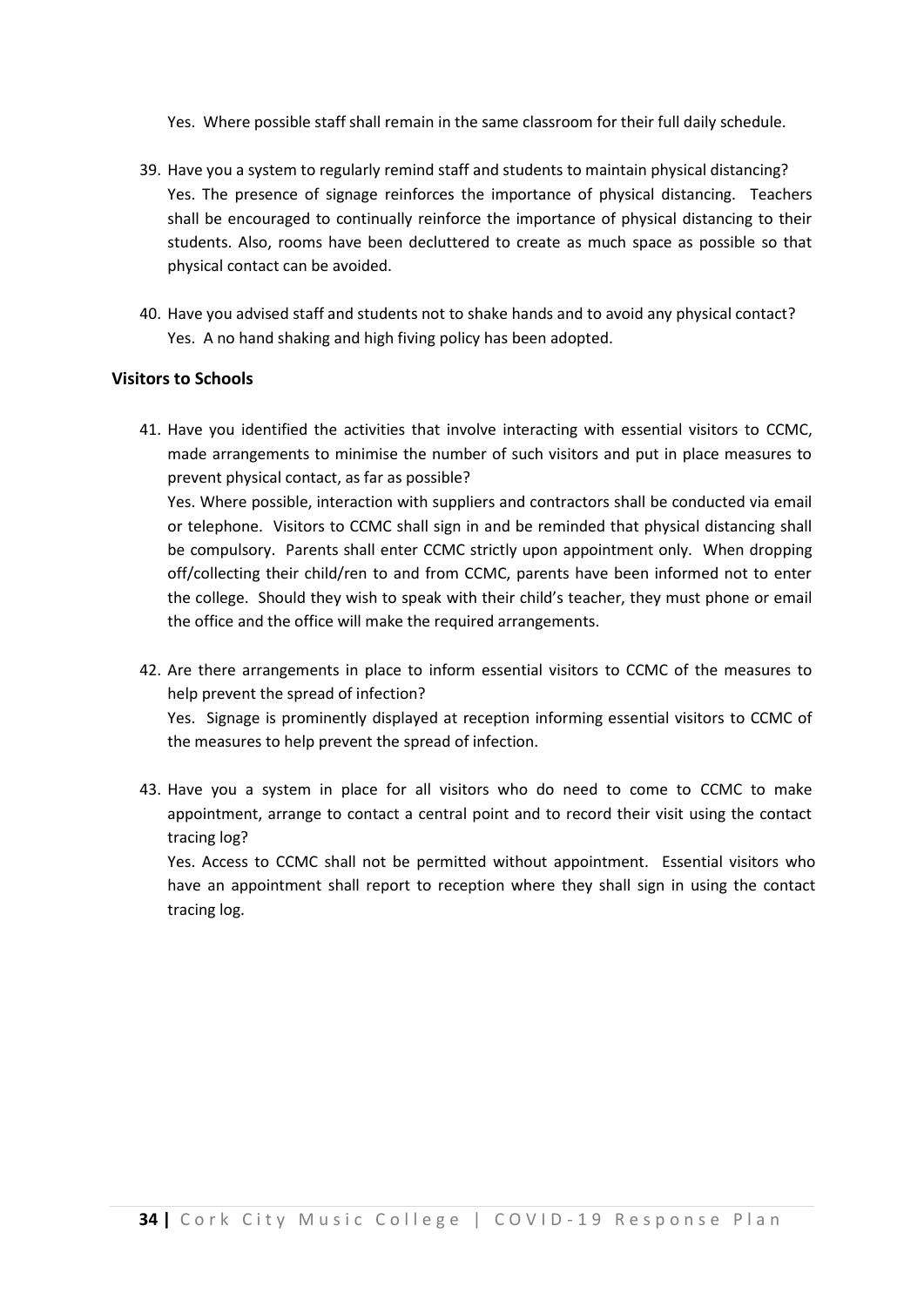#### **Appendix 6 – Checklist for Dealing with a Suspected Case of COVID-19**

Each main class cohort should be considered a separate group for the purpose of managing suspected cases. Each teacher/staff member will be required to manage a suspected case in line with the protocol and training.

**The Principal will be responsible for ensuring that all aspects of the protocol to deal with suspected cases have been adhered to.**

#### **Isolation Area**

- 1. In the main CCMC centre in CÉR, have you identified a place that can be used as an isolation area, preferably with a door that can close? Yes. The room previously used as a P.E. changing room has been designated as the isolation room. This room was chosen because of its proximity to the back door which communicates directly to the school pitch. Therefore, a person exhibiting symptoms of Covid-19 can be escorted from the isolation area to the pitch and then around the back of the building to the
- 2. The isolation area does not have to be a separate room but if it is not a room it should be 2 metres away from others in the room. The isolation area is a separate room.
- 3. Is the isolation area accessible, including to staff and students with disabilities? Yes.
- 4. Is the route to the isolation area accessible? Yes.

car park or exit gate without disruption.

- 5. Have you a contingency plan for dealing with more than one suspected case of COVID-19? Yes. The location of the isolation area is large enough to cater for a maximum of four suspected cases of Covid-19.
- 6. Are the following available in the isolation area(s)?
	- ➢ Tissues
	- $\blacktriangleright$  Hand sanitiser
	- $\triangleright$  Disinfectant/wipes
	- ➢ Gloves/Masks
	- ➢ Waste Bags
	- $\triangleright$  Bins

Yes. Also, there are windows in the isolation area that provide a natural source of ventilation.

#### **Isolating a Person**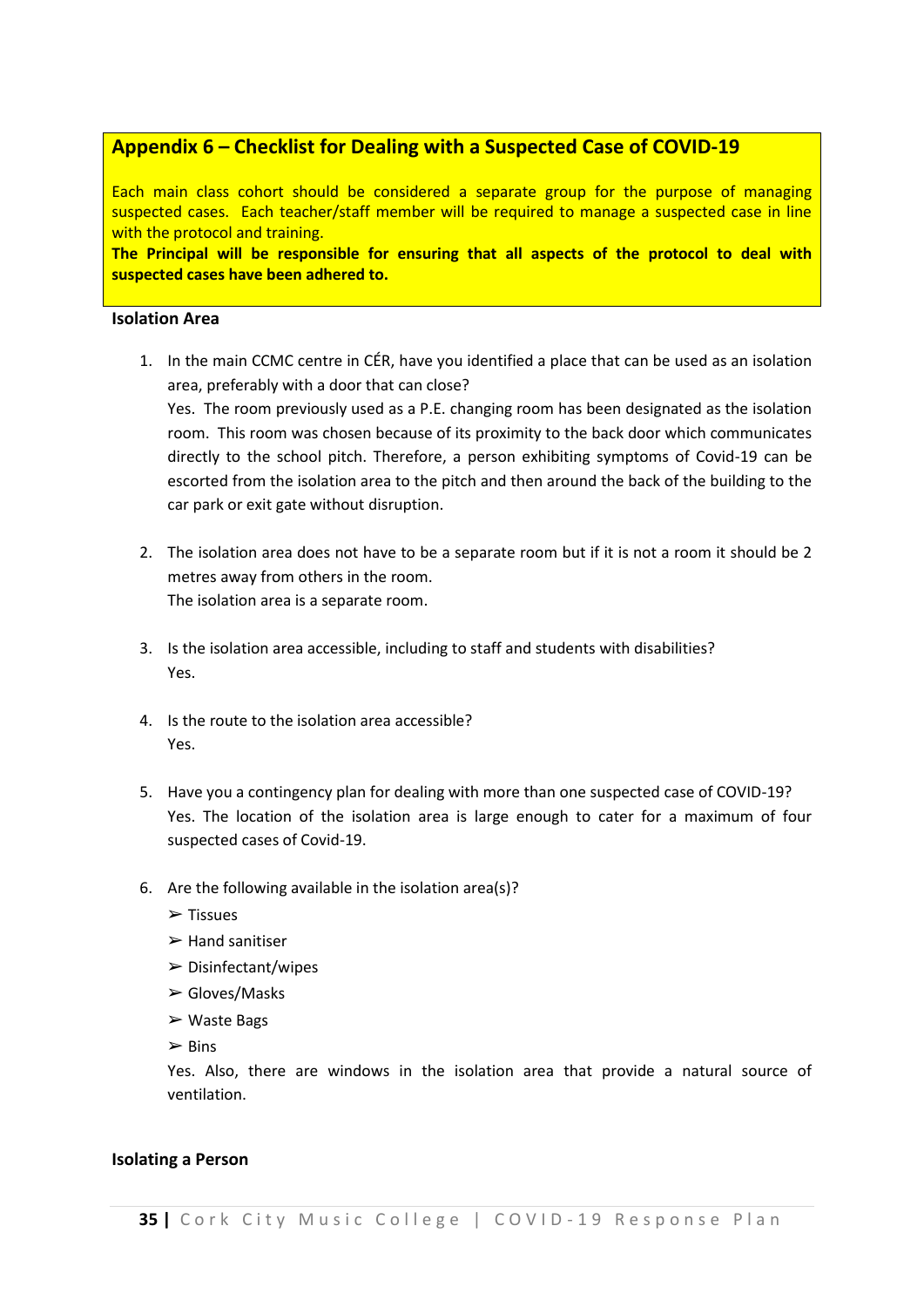- 7. Are procedures in place to accompany the infected person to the isolation area, along the isolation route with physical distancing from them? Yes. In the event of a member of staff or student exhibiting symptoms of COVID-19, the LWR Nicola O' Driscoll shall be alerted to the situation and she shall accompany the patient along the route to the isolation area while being cognisant of maintaining a distance of at least 2 metres to prevent the spread of infection.
- 8. Are staff familiar with this procedure? The procedure for isolating a person exhibiting symptoms of COVID-19 was communicated to all staff during the COVID-19 staff induction training on 7/09/20.
- 9. Is there a disposable mask to wear for the affected person while in the common area and when exiting the building? CCMC students have been informed about always bringing a mask/face covering with them to class each week. In the event that the student does not have a face covering, a disposable mask shall be made available for the affected person who is exhibiting symptoms while in the common area and when exiting the building.

#### **Arranging for the affected person to leave the college**

- 10. Staff have you established by asking them if the staff members feel well enough to travel home? This procedure shall be implemented should a member of staff exhibit symptoms of COVID-19.
- 11. Student have you immediately contacted their parents/guardians and arranged for them to collect their student? Under no circumstances can a student use public or school transport to travel home if they are a suspected case of COVID-19. This procedure shall be implemented should a student exhibit symptoms of COVID-19.
- 12. The affected person should be advised to avoid touching other people, surfaces and objects. This procedure shall be communicated to the person exhibiting symptoms of COVID-19.
- 13. The affected person should be advised to cover their mouth and nose with disposable tissue(s) when they cough or sneeze, and to put the tissue in the bin. This procedure shall be communicated to the person exhibiting symptoms of COVID-19.
- 14. Has transport home or to an assessment centre been arranged if the affected person has been directed to go there by their GP? This procedure shall be communicated to the person exhibiting symptoms of COVID-19.
- 15. Has the affected person been advised not to go to their GP's surgery or any pharmacy or hospital? This procedure shall be communicated to the person exhibiting symptoms of COVID-19.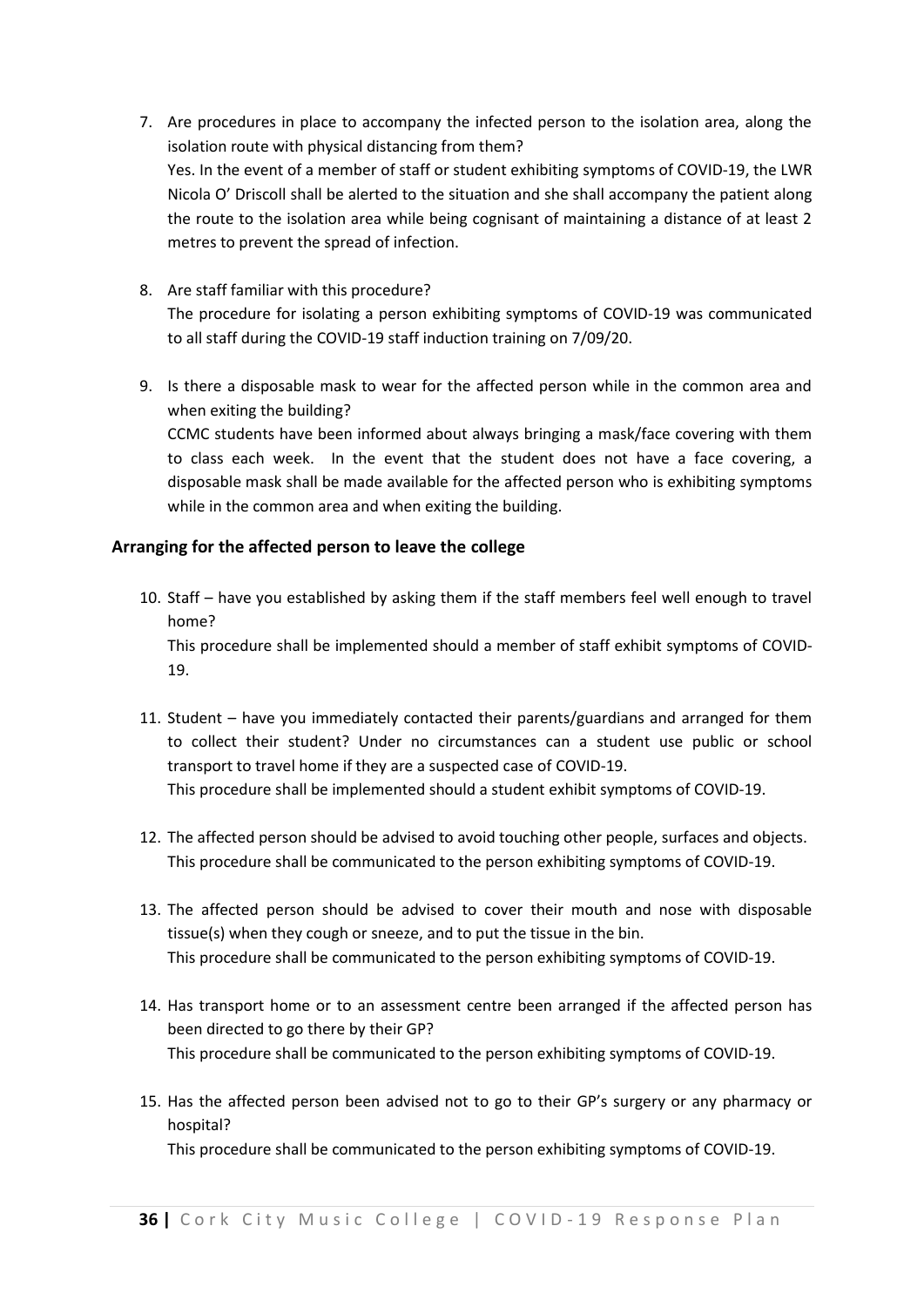- 16. Has the affected person been advised they must not use public transport? This procedure shall be communicated to the person exhibiting symptoms of COVID-19.
- 17. Has the affected person been advised to continue wearing the face mask until they reach home?

This procedure shall be communicated to the person exhibiting symptoms of COVID-19.

#### **Follow up**

18. Have you carried out an assessment of the incident to identify any follow-up actions needed?

A risk assessment shall be conducted to identify if any other staff members and/or students were in close contact with the person exhibiting symptoms of COVID-19. Surfaces and equipment used by the person exhibiting symptoms shall also be subjected to thorough cleaning and disinfecting. CÉR will consult CHOC services should an incident arise.

- 19. Have you advised the LWR of the incident in accordance with the agreed protocol? The LWR shall be notified when the isolation area is used to facilitate a person exhibiting symptoms of COVID-19.
- 20. Are you available to provide advice and assistance if contacted by the HSE? Yes.

#### **Cleaning**

- 21. Have you taken the isolation area out-of-use until cleaned and disinfected? The isolation area used by the person exhibiting symptoms of COVID-19 shall not be used again until it has been thoroughly cleaned and disinfected.
- 22. Have you made arrangements to clean and disinfect any classroom space where the staff or students were located? Surfaces and equipment used by the person exhibiting symptoms shall be thoroughly cleaned and disinfected. CHOC Services shall be consulted should an incident arise.
- 23. Have you arranged for cleaning and disinfection of the isolation area and any other areas involved, as soon as practical after the affected person has left the building? Yes. Cleaning and disinfecting of the isolation area shall be conducted as soon as practical after the affected person has left the building. CHOC Services shall be consulted should an incident arise.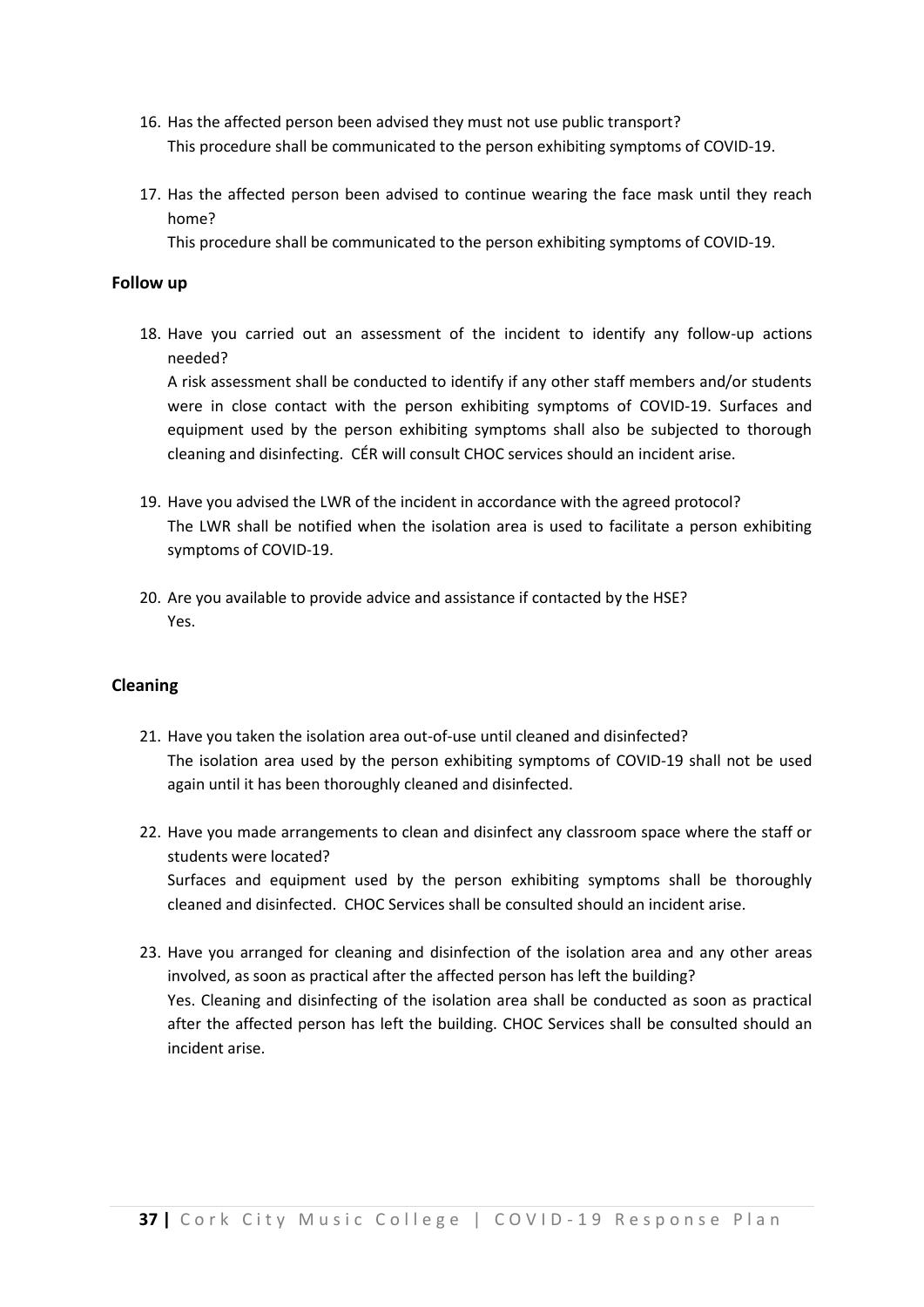#### **Appendix 7 - Checklist for the CCMC Lead Worker Representative (LWR)**

**Checklist of questions in line with the protocol at Appendix 3 as agreed between the Department and management bodies** 

- 1. Have you agreed with CCMC to act as a Lead Worker Representative for the College? Yes.
- 2. Have you been provided with information and training in relation to the role of Lead Worker Representative?

Yes.

- 3. Are you keeping up to date with the latest COVID-19 advice from Government? Yes.
- 4. Are you aware of the signs and symptoms of COVID-19? Yes.
- 5. Do you know how the virus is spread? Yes.
- 6. Do you know how to help prevent the spread of COVID-19? Yes.
- 7. Have you watched and do you understand the online training provided by the HSA and have you been given induction training before returning to CCMC? Yes.
- 8. Have you been made aware of the control measures CCMC has put in place to minimise the risk of you and others being exposed to COVID-19? Yes.
- 9. Are you helping in keeping your fellow workers up to date with the latest COVID-19 advice from Government?

Yes.

- 10. Have you completed the COVID-19 return-to-work form and given it to CCMC? *(template Return-to-Work form available)*  Yes.
- 11. Are you aware of the control measures CCMC has put in place to minimise the risk of you and others being exposed to COVID-19? (*Checklist for Management available)*  Yes.
- 12. On behalf of the employer did the CCMC principal consult with you when putting control measures in place?

Yes.

- 13. Have you a means of regular communication with the principal and where applicable any other person with overall responsibility for the CCMC COVID-19 plan? Yes.
- 14. Are you co-operating with CCMC to make sure these control measures are maintained? Yes.
- 15. Have you familiarised yourself with the cleaning requirements needed to help prevent cross contamination?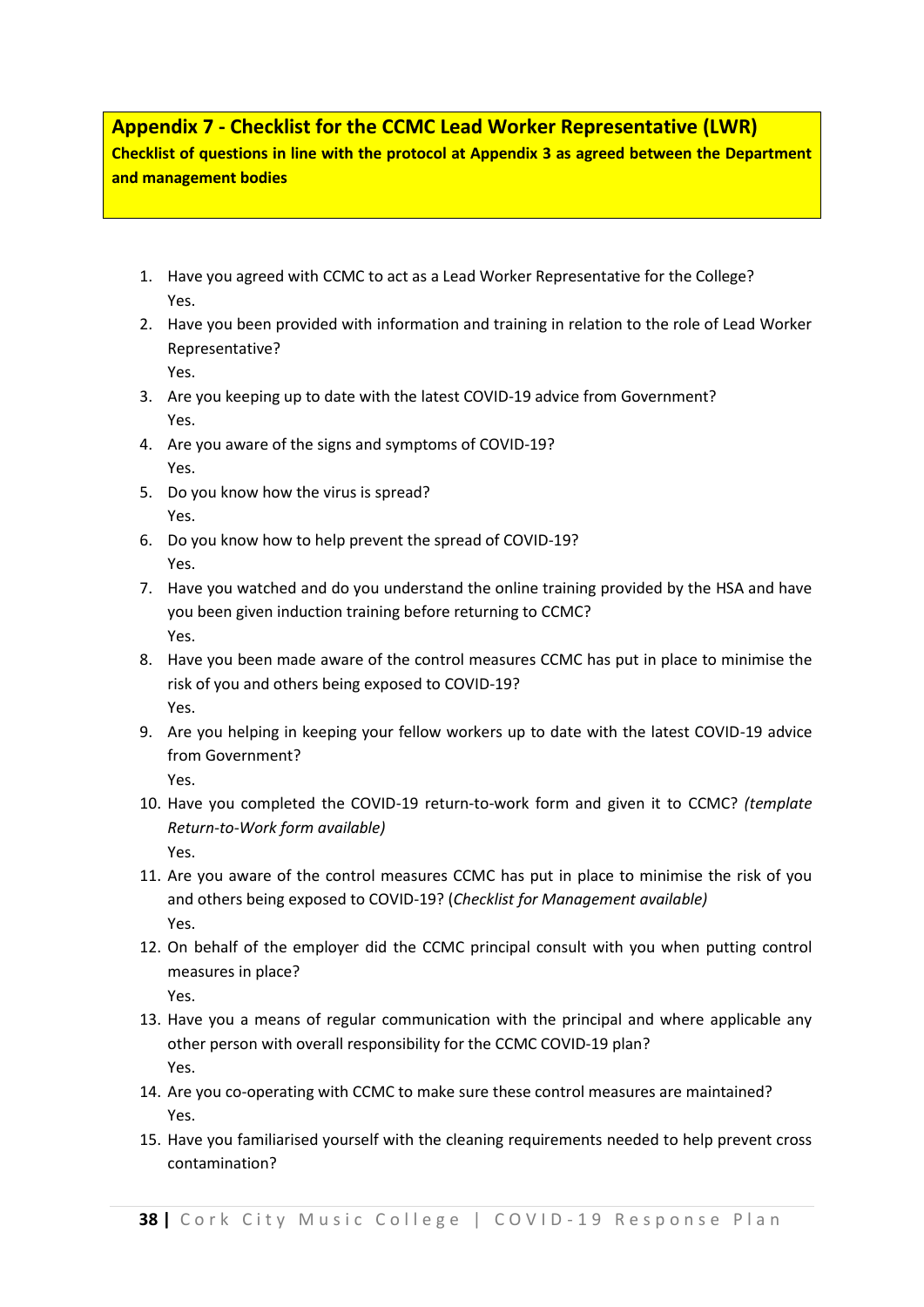Yes.

16. Have you been asked to walk around and check that the control measures are in place and are being maintained?

Yes.

- 17. Are you reporting immediately to the person with overall responsibility for the CCMC COVID-19 plan any problems, areas of non-compliance or defects that you see? This shall be done when appropriate.
- 18. Are you keeping a record of any problems, areas of non-compliance or defects and what action was taken to remedy the issue?

This shall be done when appropriate.

- 19. Are you familiar with what to do in the event of someone developing the symptoms of COVID-19 while at CCMC? Yes.
- 20. Are you co-operating with CCMC in identifying an isolation area and a safe route to that area? (*Checklist for dealing with suspected case of COVID-19 available)*  Yes.
- 21. Are you helping in the monitoring and keeping under review the management of someone developing symptoms of COVID-19 while at CCMC? Yes.
- 22. Once the affected person has left CCMC, are you helping in assessing what follow-up action is needed?

This shall be done when appropriate.

- 23. Are you helping in maintaining the staff and student contact log? Yes.
- 24. Are you making yourself available to fellow staff to listen to any COVID-19 control concerns or suggestions they may have? Yes.
- 25. Are you raising those control concerns or suggestions with your college Principal and feeding back the response to the staff member/s who raised the issue? Yes.
- 26. Have you been provided by CCMC with supports in your role as Lead Worker Representative?

Yes.

27. If you are the college secretary have your duties been re-prioritised by CCMC management to afford you sufficient time to carry out your duties as LWR within the scope of your normal contracted hours, as provide for in the protocol? Yes.

Signed:

Nicola O' Driscoll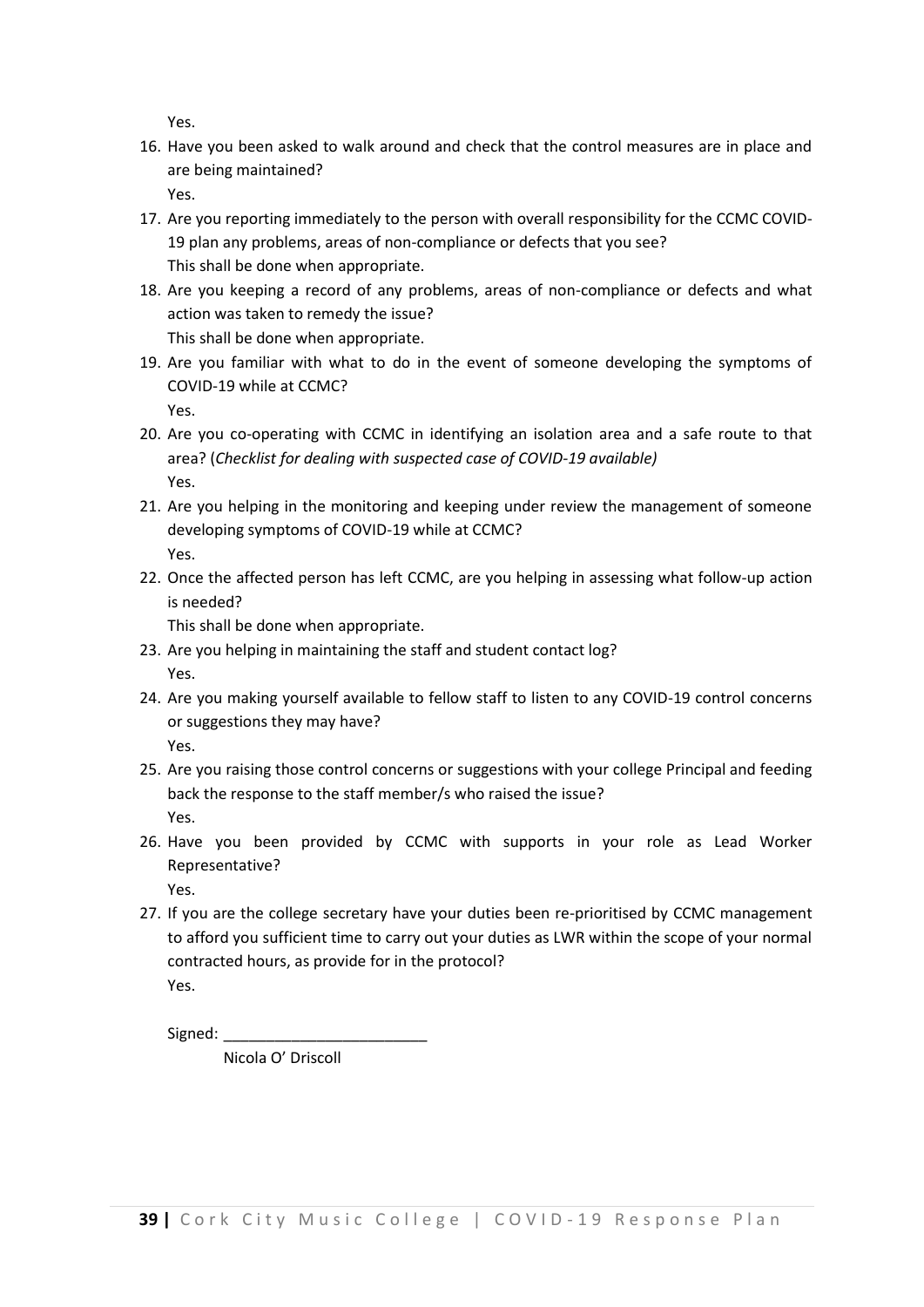#### **Appendix 8 - Checklist for Cleaning**

**Since Coláiste Éamann Rís is the main teaching centre for CCMC, this checklist is a combination of CÉR's COVID-19 Response Plan with CCMC's checklist.**

1. Have you a system in place for checking and keeping up to date with the latest public health advice from Government and the Department of Education, to ensure that advice is made available in a timely manner to staff and students and to adjust your cleaning procedures in line with that advice?

Yes. As the COVID-19 pandemic evolves, any updates issued on www.gov.ie that relate to the safe return to CCMC for pupil, staff, parents and others are reviewed.

2. Have you reviewed the HPSC health advice for the safe reopening of schools, in particular *Section 5.6 Environmental Hygiene*?

Yes.

3. Have you explained the need for the enhanced cleaning regime to staff and students?

This information was communicated to staff during the COVID-19 staff induction training on 13/09/20. It shall be the responsibility of all CCMC staff to advise students of the importance of the enhanced cleaning regime. In particular, CCMC teachers shall reinforce this during initial contact with students following the resumption of CCMC and during weekly class time thereafter.

4. Are you aware that cleaning is best achieved using a general-purpose detergent and warm water, clean cloths, mops and the mechanical action of wiping and cleaning, following by rinsing and drying?

Yes. Additional cleaning materials were purchased from the approved supplier of CÉR.

5. Have you sufficient cleaning materials in place to support the enhanced cleaning regime?

Yes. Additional cleaning materials have been purchased and the services of an external cleaning company have been retained to improve the efficiency and effectiveness of cleaning and disinfecting.

6. Have you provided training for cleaning staff on the enhanced cleaning regime? (*DES intends to provide online training for cleaning staff.)* 

Yes, CÉR have provided this.

7. Have you made arrangements for the regular and safe emptying of bins?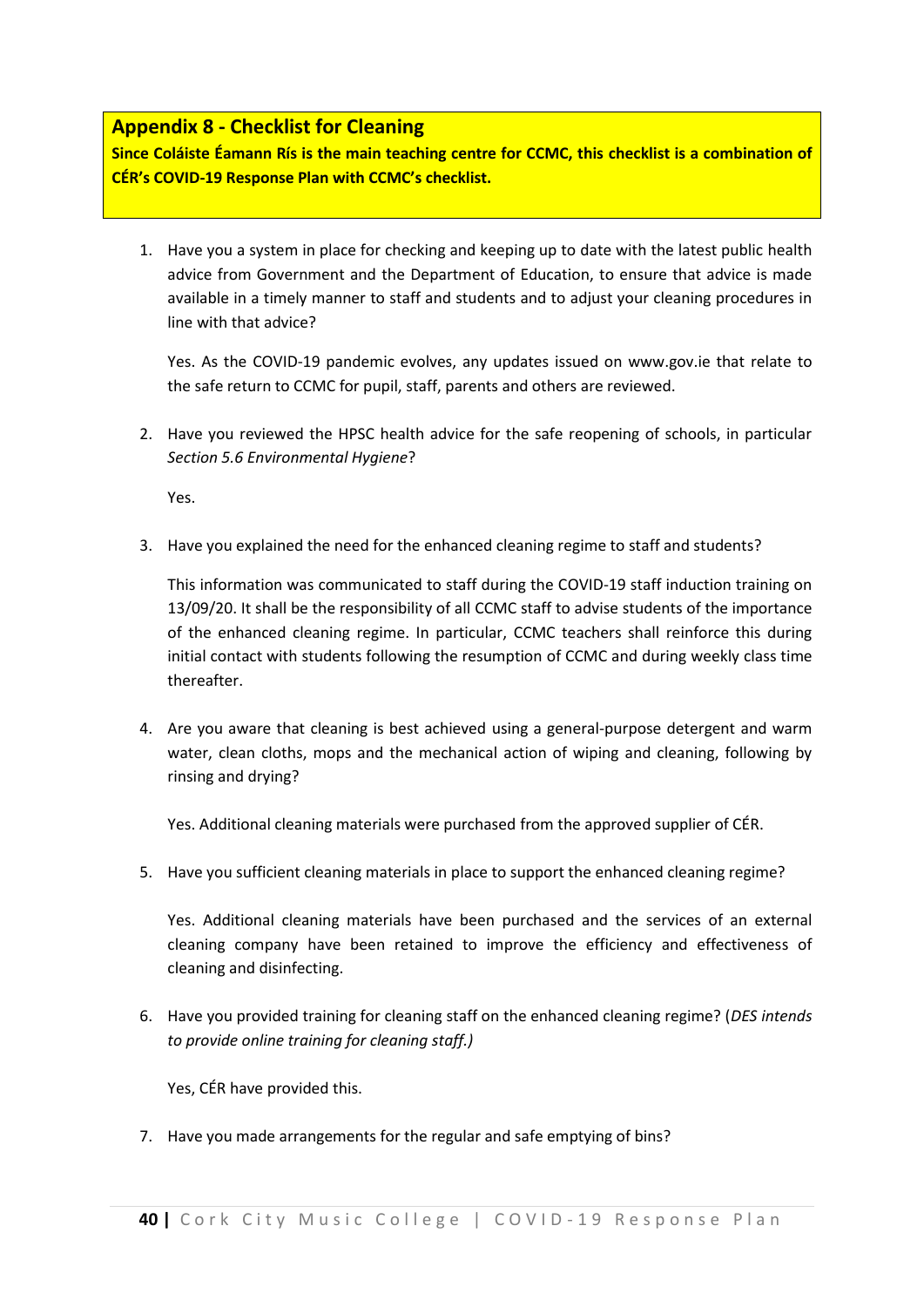Yes. A waste bin shall be provided in every room. When full, the bin shall be emptied in the wheelie bin located in the corridor by a CÉR student who will sanitise his / her hands upon returning to the classroom.

8. Are you familiar with the cleaning options for school settings set out in the HPSC health advice for schools for surfaces, toilets, cleaning equipment, PPE and waste management?

Yes.

9. Are you aware that each school setting should be cleaned once per day?

Yes.

- 10. Have you in place a system for regular cleaning of the following frequently touched surfaces?
	- Door handles,
	- Hand rails
	- Chairs/arm rests
	- Sinks
	- Toilet facilities

CHOC Services shall provide specialist cleaning services during the 2021/2022 academic year. In addition, Transition Year CÉR students shall augment the intensity of the cleaning regime.

11. Have you provided cleaning materials to staff and students so that they can clean their own desk or immediate workspace?

Yes. Every classroom in CÉR shall be equipped with a bottle of Zoflora disinfectant. In addition, five boxes of disposable latex gloves, three hundred rolls of blue disposable paper and seven tubs of disinfectant wipe have been purchased to support staff and students so that they can clean their own desk or immediate workspace.

12. Have you advised staff that they are responsible for cleaning personal items that have been brought to work and are likely to be handled at work? E.g. mobile phone, laptop, music equipment and to avoid leaving them down on communal surfaces or they will need to clean the surface after the personal item is removed.

This information was communicated to staff during the COVID-19 staff induction training. It shall be the responsibility of all staff to advise students of the importance of the cleaning of personal items. In particular, CCMC teachers shall reinforce this during initial contact with students following the resumption of CCMC and during weekly class time thereafter.

13. Have you advised staff and students to avoid sharing items such as copies, pencils, pens, music books etc.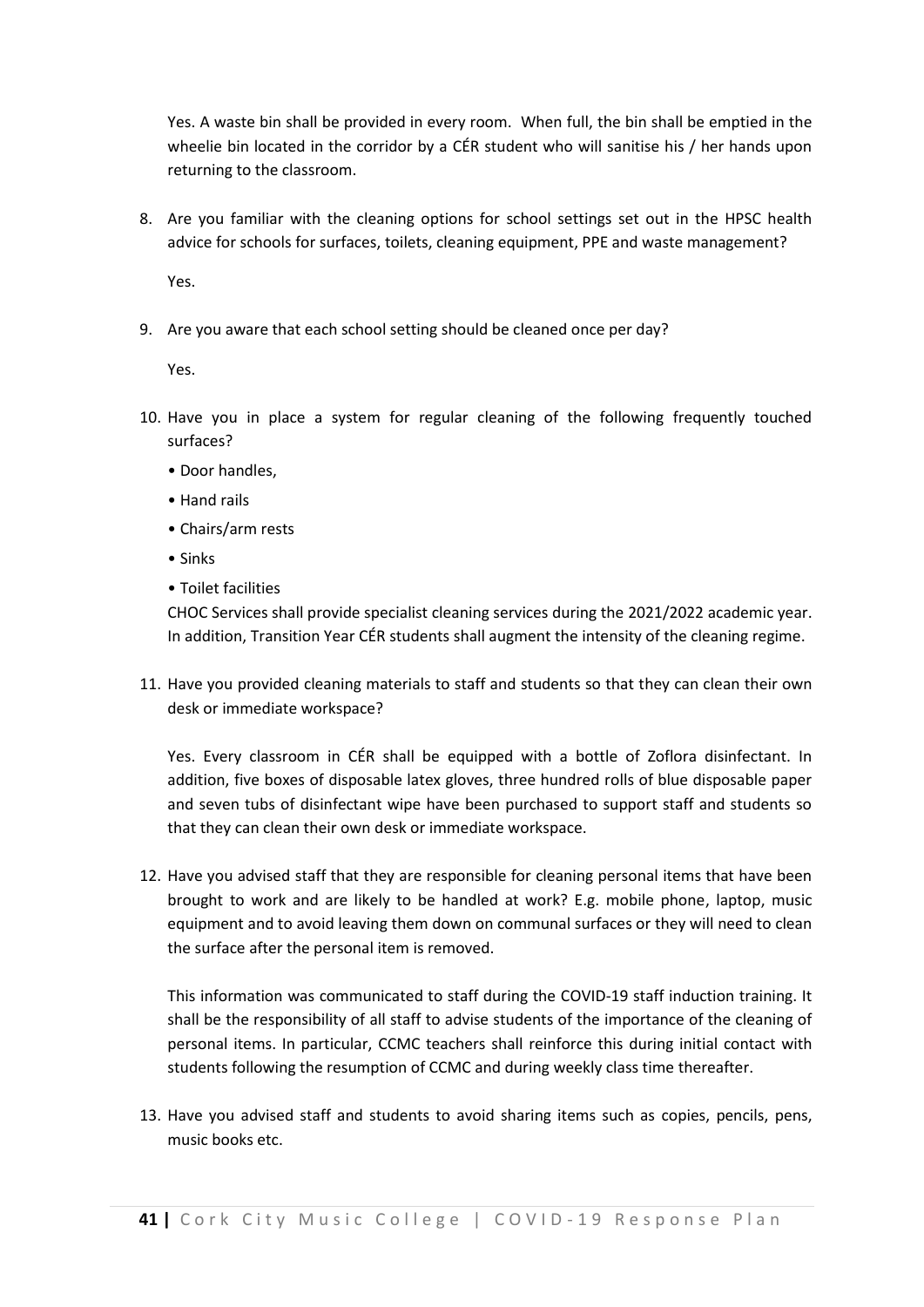Yes.

- 14. Have you put in place a written cleaning schedule to be made available to cleaning staff including:
	- $\triangleright$  Items and areas to be cleaned
	- $\triangleright$  Frequency of cleaning
	- $\triangleright$  Cleaning materials to be used
	- $\triangleright$  Equipment to be used and method of operation

This shall be conducted by CHOC Cleaning, the specialist company retained for the 2021/2022 academic year and put in place by CÉR.

15. Details of how to clean following a suspected case of COVID-19 are at *Appendix 6 of the Plan above.*

This guideline shall be implemented following a suspected case of COVID-19.

16. If disinfection of contaminated surfaces is required, is a system in place to do this following cleaning?

Yes. The difference between cleaning and disinfecting shall be communicated to staff (i.e. cleaning is the removal of visible dirt, disinfecting is the removal of harmful bacteria and viruses). CHOC Services shall disinfect surfaces daily.

17. If staff have been instructed to wear gloves when cleaning, are they aware of the need to wash their hands thoroughly with soap and water, both before and after wearing gloves?

Yes. Advice on the importance of hand washing and the safe use of gloves shall be administered in accordance with HSE guidelines. This was done during the COVID-19 staff induction training.

18. Have you a system in place for the disposal of cleaning cloths and used wipes in a rubbish bag? *Current HSE guidance recommends waste such as cleaning waste, tissues etc. from a person suspected of having COVID-19 should be double bagged and stored in a secure area for 72 hours before being presented for general waste collection.* 

Yes.

19. Have you ensured there is a system in place to make sure reusable cleaning equipment including mop heads and non-disposable cloths are clean before re-use?

Yes.

20. Have you ensured there is a system in place to ensure that equipment such as buckets are emptied and cleaned with a fresh solution of disinfectant before re-use? Yes.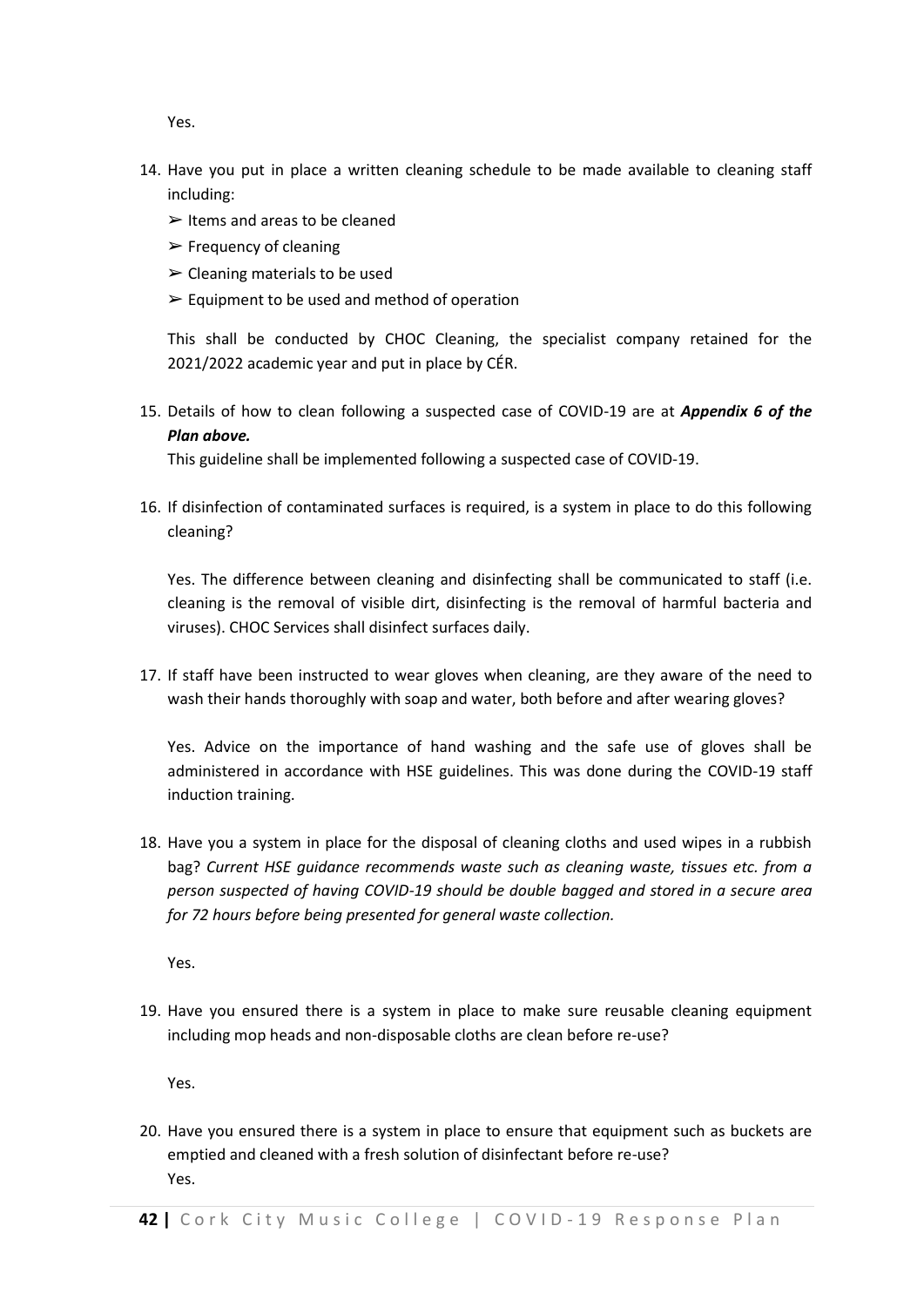#### **Appendix 9 – CCMC COVID-19 Risk Assessment**

The following is the COVID-19 risk assessment of Cork City Music College at Coláiste Éamann Rís (CÉR). A COVID-19 Back-to-Work course has been taken by the Principal, Shena Shortall, Vice-Principal, Virginia Metcalfe and by our Designated COVID-19 Representative/Lead Worker Representative (LWR), Nicola O, Driscoll. CCMC has been prepared with respect to the current recommendations from the HSA in terms of social distancing, sanitary stations, posters, one-way systems, isolation areas and PPE. The best way to prevent person-to-person spread of COVID-19 is to use proper hand hygiene and respiratory etiquette and practice physical distancing.

The following hazards have been identified at the main administrative CCMC centre, Coláiste Éamann Rís, and the response that will be taken to deal with each. Please note that these hazards also exist in our Outreach Network centres and the same procedures outlined here will apply to all centres, unless the procedures of a centre differ on any point. In this situation, CCMC teachers that work in Outreach Centres will liaise with those centres to ensure that they follow the COVID-19 protocols of that centre.

#### **Hazard 1:**

**Contracting or spreading the COVID-19 by not washing hands or by not washing them adequately.** 

#### **Who might be harmed?**

Staff, students, parents/guardians, parents/adults dropping off children, visitors to CCMC, outside service workers.

#### **How will this be controlled?**

- 1. Provide a hand sanitation station at the entrance of CCMC and ensure that posters are concise and informative.
- 2. Provide information posters on how to wash hands properly.
- 3. Provide adequate water, soap and drying facilities in CCMC.
- 4. Share the following with parents/guardians/students: 'how to perform hand hygiene effectively': <https://www2.hse.ie/wellbeing/how-to-wash-your-hands.html>

#### **What further action will be considered to control the risks?**

- 1. Monitor and supervise at intervals to make sure people are following controls.
- 2. Post signs to remind people to use sanitiser on entering and exiting the building.
- 3. Provide information to the staff about the facilities and remind them to ensure their students are compliant.
- 4. Put in place a mechanism where staff and students can report any issues or problems.

#### **Who needs to carry out the action?**

The Principal, Vice-Principal, Designated COVID-19 Representative (LWR) and all staff, where possible, should monitor and encourage correct procedure.

#### **When is the action required/how often is the action required?**

- 1. It will be mandatory for all students to bring their own hand sanitiser to each class.
- 2. Teachers and staff will require all students to wash their hands and/or use hand sanitiser before and after each class.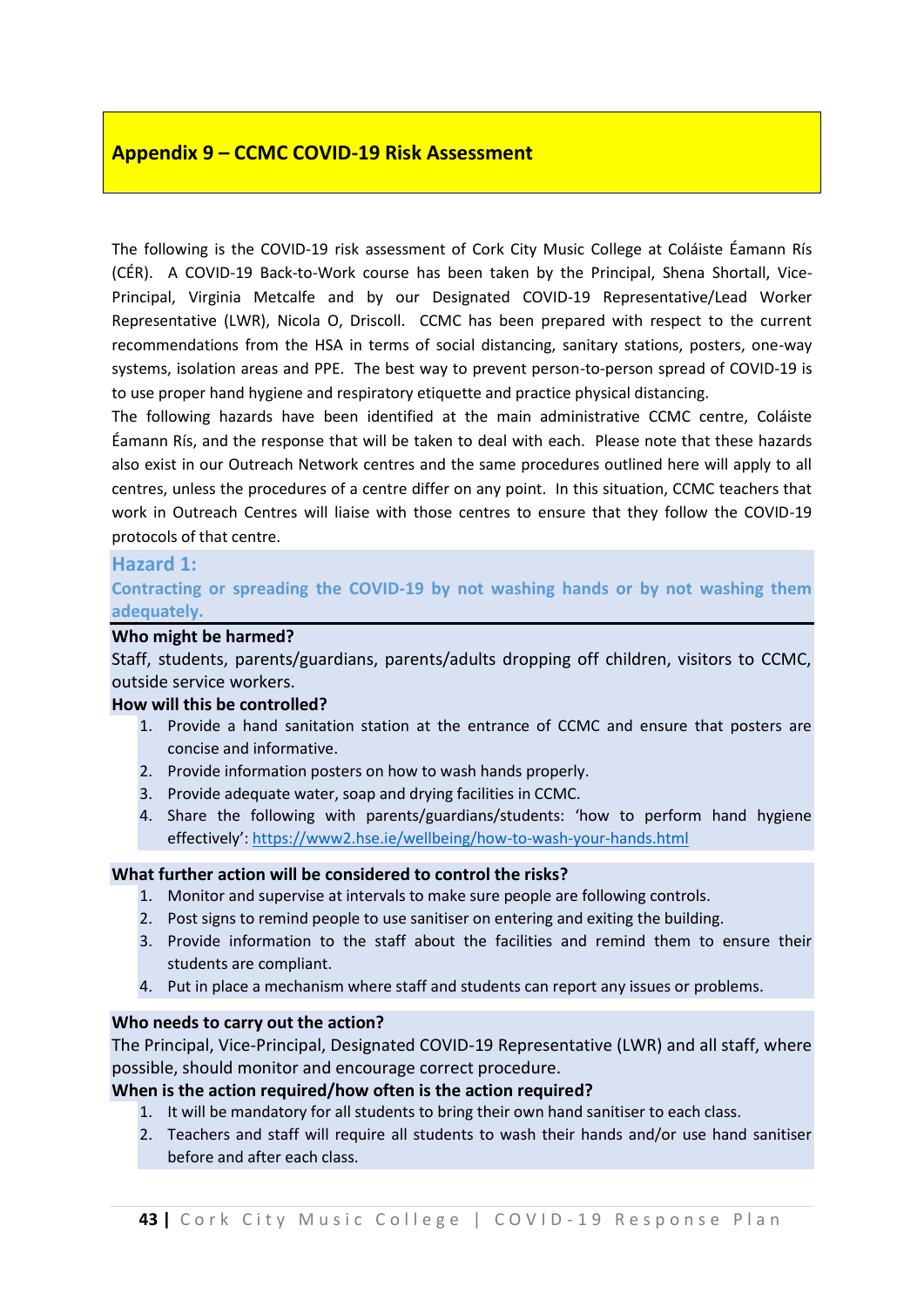#### **Hazard 2:**

#### **Contracting or spreading COVID-19 in areas of common use and high traffic such as the CCMC classrooms, corridors and office.**

#### **Who might be harmed?**

Staff, students, parents/guardians, parents/adults dropping off children, visitors to CCMC, outside service workers.

#### **How will this be controlled?**

- 1. Identify areas where people congregate, such as corridors, classrooms, stairs.
- 2. Identify equipment that will be used by multiple people such as staff room items, pianos, printers etc.
- 3. Identify areas which will be touched by multiple people such as door handles and doors, stair rails.
- 4. Identify the number of people in rooms.

#### **Control Measures:**

- 1. CÉR lobby is set up for social distancing. Ask all visitors/parents/guardians/students to abide by the rules.
- 2. Encourage parents to drop and go: students should arrive to class exactly at the time prescribed by the College and leave the building immediately at the end of class. Parents/guardians of CCMC students are asked not to enter the building in which classes are conducted. This point is part of the CCMC Enrolment Policy that parents/students (over 18) must agree to upon registration. Parents/students will be reminded about this at the start of the term.
- 3. Ensure that staff read and sign the COVID-19 rules and regulations.
- 4. One-way system where possible with signs on the corridors and stairs to ensure social distancing.
- 5. Ask parents/students to use the bathroom at home before attending class to limit the number of people using the bathrooms at the centre.
- 6. All teachers must be responsible for their own classroom. A cleaning chart will be filled in after every student and class times will be staggered to allow for this.
- 7. Each teacher will wipe the printer controls with disinfectant after they use it. Cleaning product will be in place for this purpose.
- 8. All teachers will control and clean their classrooms in between students from different families. Windows will be opened to facilitate good air flow where possible. Teachers will give students clear instructions where to stand or sit for the duration of class and students must adhere to this.
- 9. Where teachers are working in rooms nearby each other, group class times will be staggered with a break in between each class to allow for cleaning and to ensure that one group has adequate time to leave before the next group enters.
- 10. Group classes will be limited to six students (with the exception of the Leaving Cert and theory classes) to ensure social distancing. Leaving Cert and theory classes will take place in large rooms in CÉR where the two-metre social distancing rule can be observed in so far as possible.
- 11. Surfaces such as classroom door handles and desks will be disinfected in between classes.
- 12. All students must bring their own materials. It will no longer be possible for the teacher to share their materials. The parents/students will be made aware of this at the start of the term.
- 13. Where applicable, teachers will send notes from classes to parents/guardians via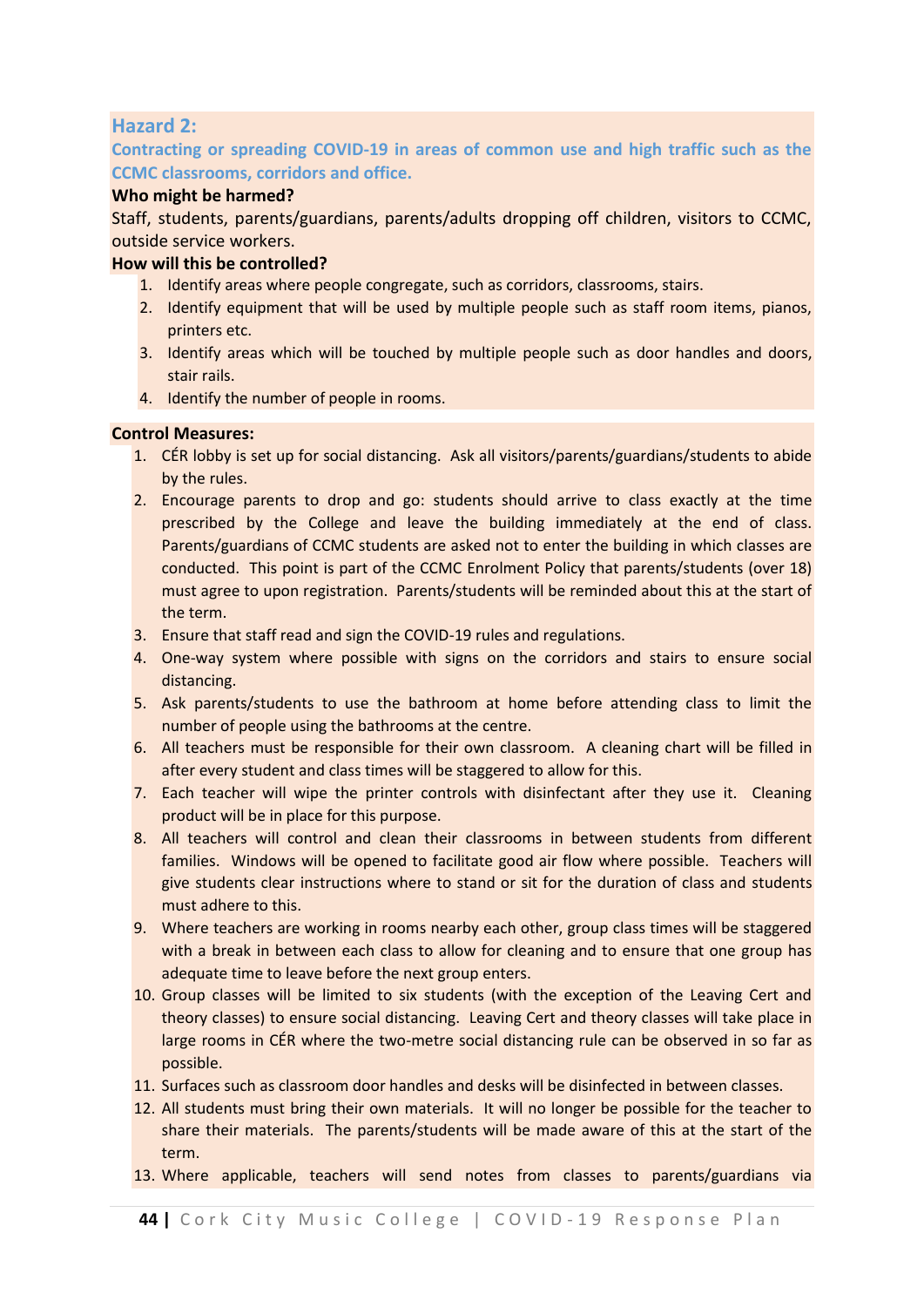email/WhatsApp/My Music Staff software to avoid cross contamination using copies.

#### **What further action will be considered to control the risks?**

- 1. Staff will be reminded regularly about COVID-19 procedures by the Principal, Vice-Principal and LWR.
- 2. Observation of the lobby area, corridors, classrooms and stairs by teacher(s) on duty to monitor compliance.
- 3. Insist that students do not loiter on the premises before or after class.
- 4. Regular cleaning of high traffic areas.

#### **Who needs to carry out the action?**

The Principal, Vice-Principal, Designated COVID-19 Representative (LWR) and all teachers on duty on the day.

#### **When is the action required/how often is the action required?**

Cleaning should be done in between each class.

All cleaning is to be logged and signed.

#### **Hazard 3:**

#### **A student may present sick or with COVID-19 symptoms and may infect others.**

#### **Who might be harmed?**

Staff, students, parents/guardians, parents/adults dropping off children, visitors to the school, outside service workers.

#### **How will this be controlled?**

- 1. Before classes start in September, all parents/guardians will be required to sign a form stating that their child is well and does not exhibit any symptoms of COVID-19, and that they have not been in any situation that they are aware of that could have increased their risk of contracting COVID-19. Adult students will be required to sign a similar form on their own behalf.
- **2. All parents/guardians must agree that they will not send their children to lessons if they are unwell or are displaying symptoms of COVID-19, and adult students will not attend class for the same reason. Where enough notice has been given to CCMC that a student is symptomatic and is isolating, teachers will endeavour to provide this student with online classes at the student's regular class time where possible.**
- 3. All students must provide their own facemasks and students aged 13 and over will be asked to wear a facemask while at CCMC and for the duration of their class, unless there is a medical reason not to do so (please inform the office in writing if this is the case). Students that attend CCMC without a facemask may be asked to leave by the teacher. We encourage younger students to wear facemasks where possible.
- 4. In addition to using the hand sanitiser at CCMC, students must bring their own hand sanitiser with them to each class and must use it if requested to do so by the teacher.
- 5. If a student arrives to CCMC unwell or begins to fee unwell during class, the student cannot remain in class and will have to leave. Parents will be contacted and asked to collect their child immediately. In this situation the student will be asked to wear their facemask if they are not already wearing one and to wait in a suitable isolated area designated by CÉR or by the teacher. The student will be encouraged to not touch anything while he/she is in the school.

#### **What further action will be considered to control the risks?**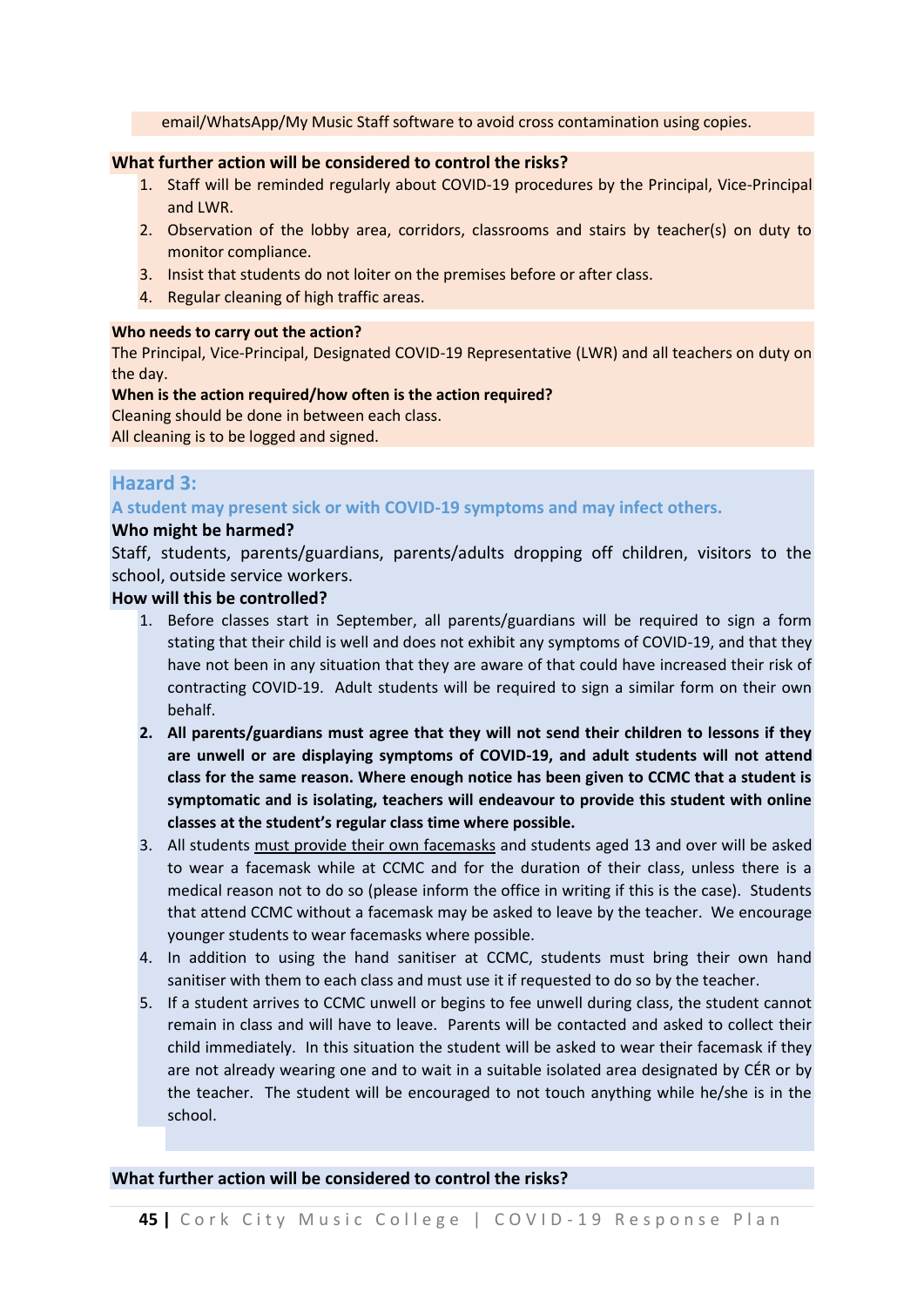- 1. All students will be asked if they feeling well before class proceeds each week.
- 2. Teachers will use their best judgement if they are worried about the health of a student.
- 3. Teachers are encouraged to become vaccinated against COVID-19.

#### **Who needs to carry out the action?**

All CCMC staff and teachers.

#### **When is the action required/how often is the action required?**

Every student that attends CCMC must be assessed by their teachers. Where possible, another CCMC staff member may be called upon for a second opinion.

#### **Hazard 4:**

#### **A teacher may present sick or with COVID-19 symptoms and may infect others.**

#### **Who might be harmed?**

Staff, students, parents/guardians, parents/adults dropping off children, visitors to the school, outside service workers.

#### **How will this be controlled?**

- 1. Before classes start in September, all CCMC staff and teachers will be required to sign a form stating that they are well and do not exhibit any symptoms of COVID-19, and that they have not been in any situation that they are aware of that could have increased their risk of contracting COVID-19.
- 2. All CCMC teachers will provide their own facemasks and will wear them where possible while carrying out their duty on behalf of CCMC.
- 3. If a staff member arrives to CCMC unwell or begins to feel unwell during class they will suspend class and parents/guardians of students will be contacted immediately to collect their child. Suspended classes will be rescheduled for the next available date as arranged by the individual teacher.

#### **What further action will be considered to control the risks?**

Teachers will be given the option and encouraged to teach online from home if they are worried that they are symptomatic.

Teachers will be reminded on a regular basis of their responsibility to the school, staff and students and of the consequences to all should COVID-19 be introduced into the school. Teachers are encouraged to become vaccinated against COVID-19.

#### **Who needs to carry out the action?**

The Principal, Vice-Principal, LWR and CCMC staff.

#### **When is the action required/how often is the action required?**

Whenever necessary.

#### **Hazard 5:**

**A visitor/contractor/maintenance worker/supplier may present sick or with COVID-19 symptoms and may infect others.**

#### **Who might be harmed and how?**

Staff, students, parents/guardians, parents/adults dropping off children, independent contractors, visitors to the school, outside service workers.

#### **How will this be controlled?**

1. All visitors to CCMC will be discouraged. No visitors will be allowed in CÉR during school hours. If it is absolutely necessary, masks must be worn and the relevant form must be filled out. Contact details must be taken on the Contact Tracing List (Appendix 4).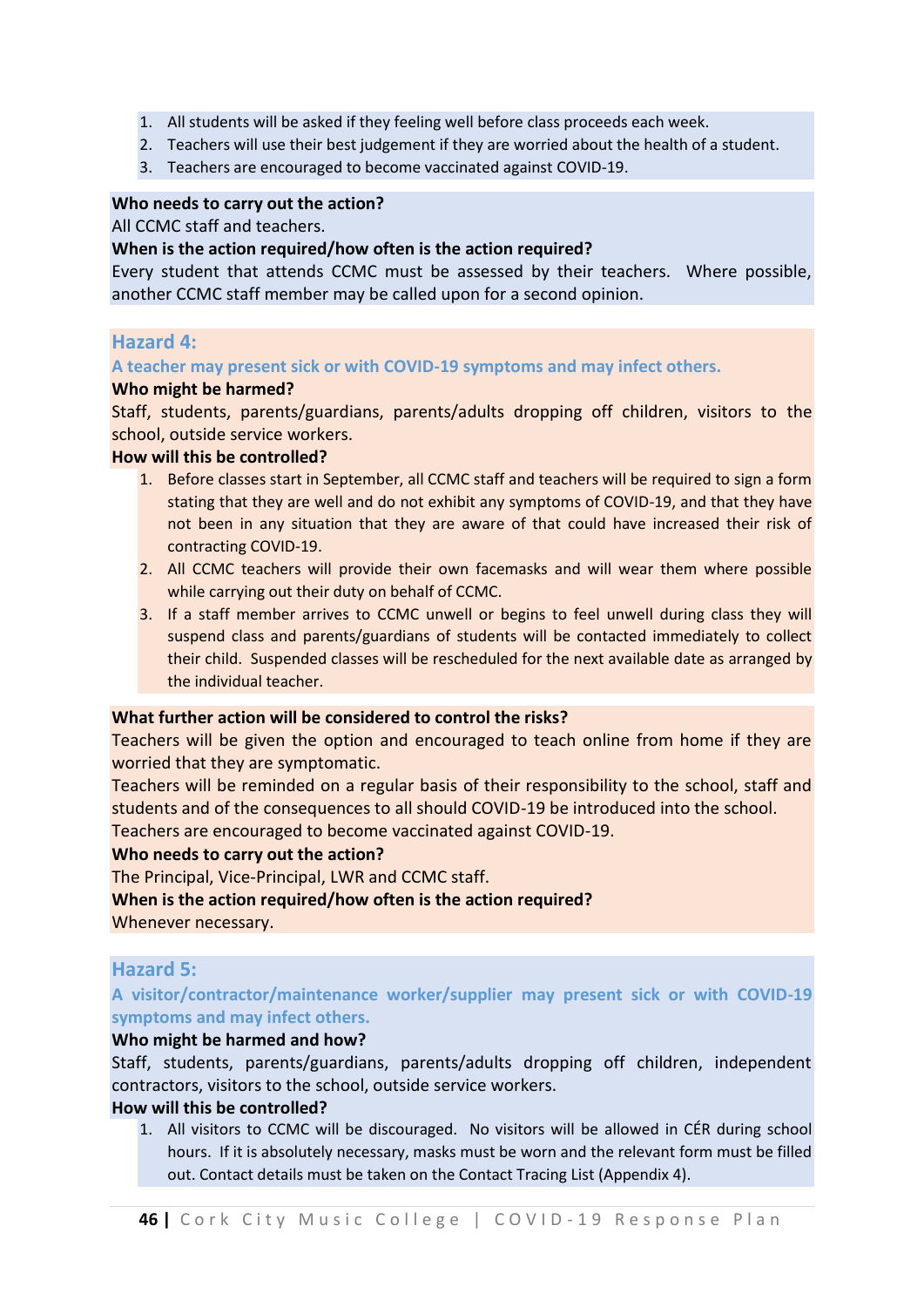- 2. All maintenance and other workers will only be allowed access on appointment and after they have completed the relevant paperwork. However, wherever possible, unless it is an emergency, maintenance work will be suspended for the time being.
- 3. All suppliers will be asked to contact us in advance and they will be met outside the building and not permitted to enter.

#### **What further action will be considered to control the risks?**

- 1. The above personnel will be contacted before the term starts and made aware of CCMC's COVID-19 policies.
- 2. Signs will be erected at the door and entry will be allowed on appointment only.
- 3. Should maintenance and other workers be required on site, CCMC will endeavour to schedule appointments during quieter periods when fewer classes are being held.
- 4. Teachers are encouraged to become vaccinated against COVID-19.

#### **Who needs to carry out the action?**

Principal, Vice-Principal, LWR, and other CCMC staff. **When is the action required/how often is the action required?** Whenever necessary.

#### **Hazard 6:**

#### **Increased risk of infection and complications for vulnerable staff.**

#### **Who might be harmed and how?**

CCMC staff, teachers and ancillary staff who have a pre-existing condition.

#### **How will this be controlled?**

- 1. CCMC will identify which staff fall into the clinically vulnerable sector.
- 2. Any CCMC staff member that is in the clinically vulnerable or very high-risk category has the option to self-isolate by working from home and conducting classes online where possible.

#### **What further action will be considered to control the risks?**

- 1. CCMC staff must notify the Principal, Vice-Principal and/or LWR if they fall into the clinically vulnerable or very high-risk category.
- 2. Allow CCMC staff who fall into these categories to discuss the matter and their concerns thoroughly and if necessary, put systems in place so that they can work online from home.
- 3. Teachers are encouraged to become vaccinated against COVID-19.

#### **Who needs to carry out the action?**

Principal, Vice-Principal and LWR.

#### **When is the action required/how often is the action required?**

When required.

#### **Hazard 7:**

#### **Transmission of the virus via cash or payment.**

#### **Who might be harmed and how?**

Principal, Vice-Principal and LWR via contact with payment.

#### **How will this be controlled?**

1. Payment is enabled through the online invoices that are emailed to each family using the College system, 'My Music Staff and payment in encouraged in this format.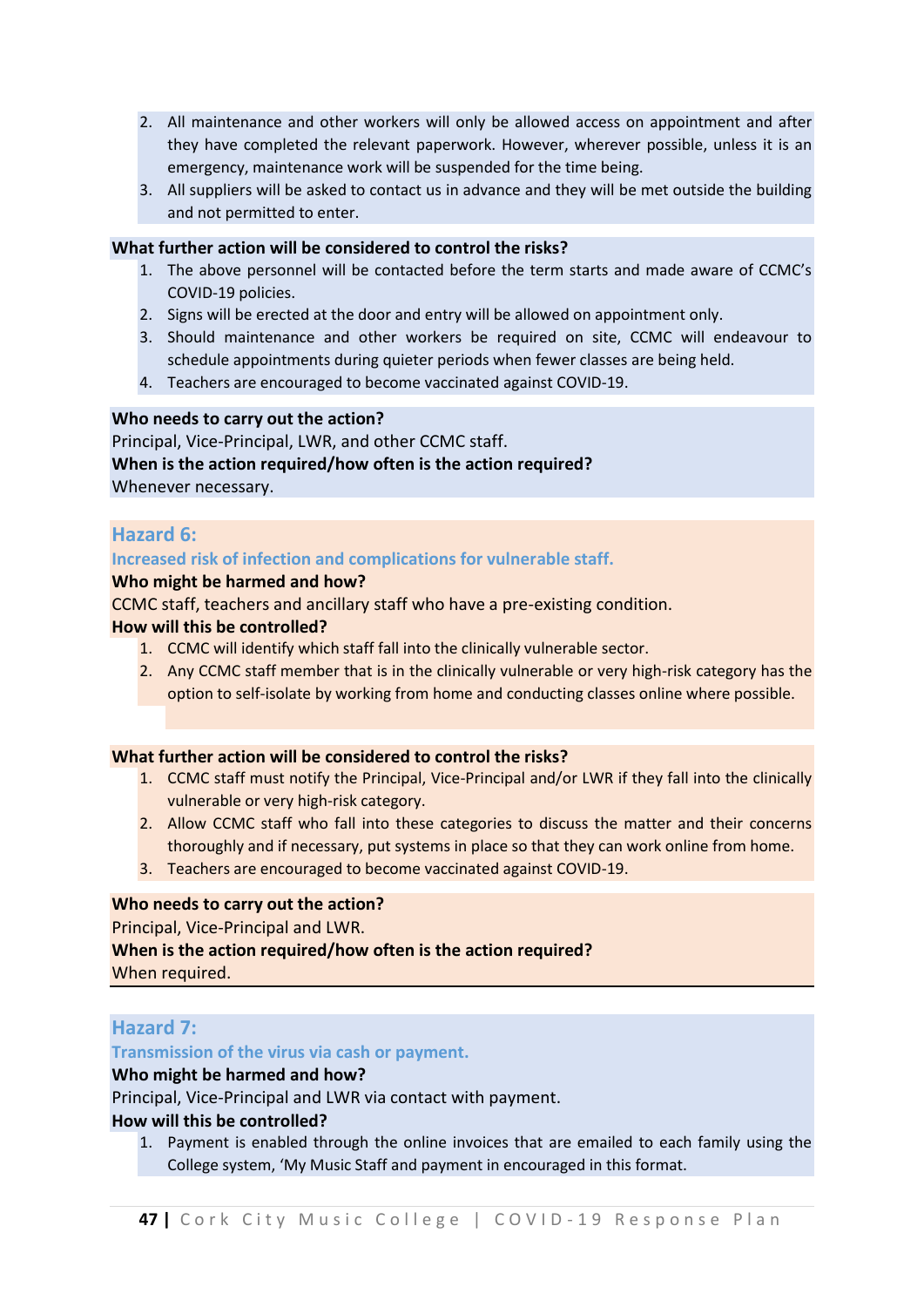- 2. Alternatively, parents/guardians/students can request CCMC's bank details and pay online by bank transfer.
- 3. Where 1 and 2 are not possible, parents/guardians/students will be instructed to put the correct fee in an envelope along with details of the student(s), place it in the CCMC post box on the ground floor of CÉR, and notify the CCMC office. These envelopes will be opened 3 days after they are received.

#### **What further action is required?**

Ensure that parents/guardians/students are fully aware of the CCMC payment system. **Who needs to carry out the action?**

Principal, Vice-Principal and LWR.

#### **Hazard 8:**

#### **COVID-19 contagion in group classes.**

#### **Who might be harmed and how?**

The teacher and the students in the class.

#### **How will this be controlled?**

- 1. All group classes will be held in halls or large rooms.
- 2. The students will be socially distanced, at least 2 metres apart but more if possible.
- 3. Numbers will be limited to six to facilitate social distancing (with the exception of the Leaving Cert classes and Theory classes which are held in large rooms in CÉR).
- 4. Doors and windows will be opened as much as possible to facilitate air flow.
- 5. There will be breaks in between all classes to facilitate cleaning.
- 6. Photocopies will be kept to a minimum, and will be emailed to parents/guardians/students in advance of classes where possible. If this is not possible, photocopies will be made by CCMC staff having sanitised the photocopier and their hands before and after use (or by using disposable gloves especially for the task, which will then be discarded immediately after).
- 7. Where photocopies are necessary for class, the teacher will sanitise their hands before and after handing out the copies (or don disposable gloves to hand out the copies and then discard the gloves immediately after). The teacher will make every effort to have photocopies in the student's place before the student arrives to class to avoid cross contamination.

#### **What further action is required?**

CCMC Staff will be reminded regularly about these procedures by the Principal, Vice-Principal and LWR.

#### **Who needs to carry out this action?**

Principal, Vice-Principal, LWR and other CCMC staff.

#### **Hazard 9:**

**COVID-19 Contagion in wind instruments and singing classes and classes that involve singing and recorder, and tuning instruments**.

#### **Who might be harmed and how?**

The teacher and the students in the class.

#### **How will this be controlled?**

Identify issues:

1. Tuning of instruments (guitar, ukulele, violin and other string instruments)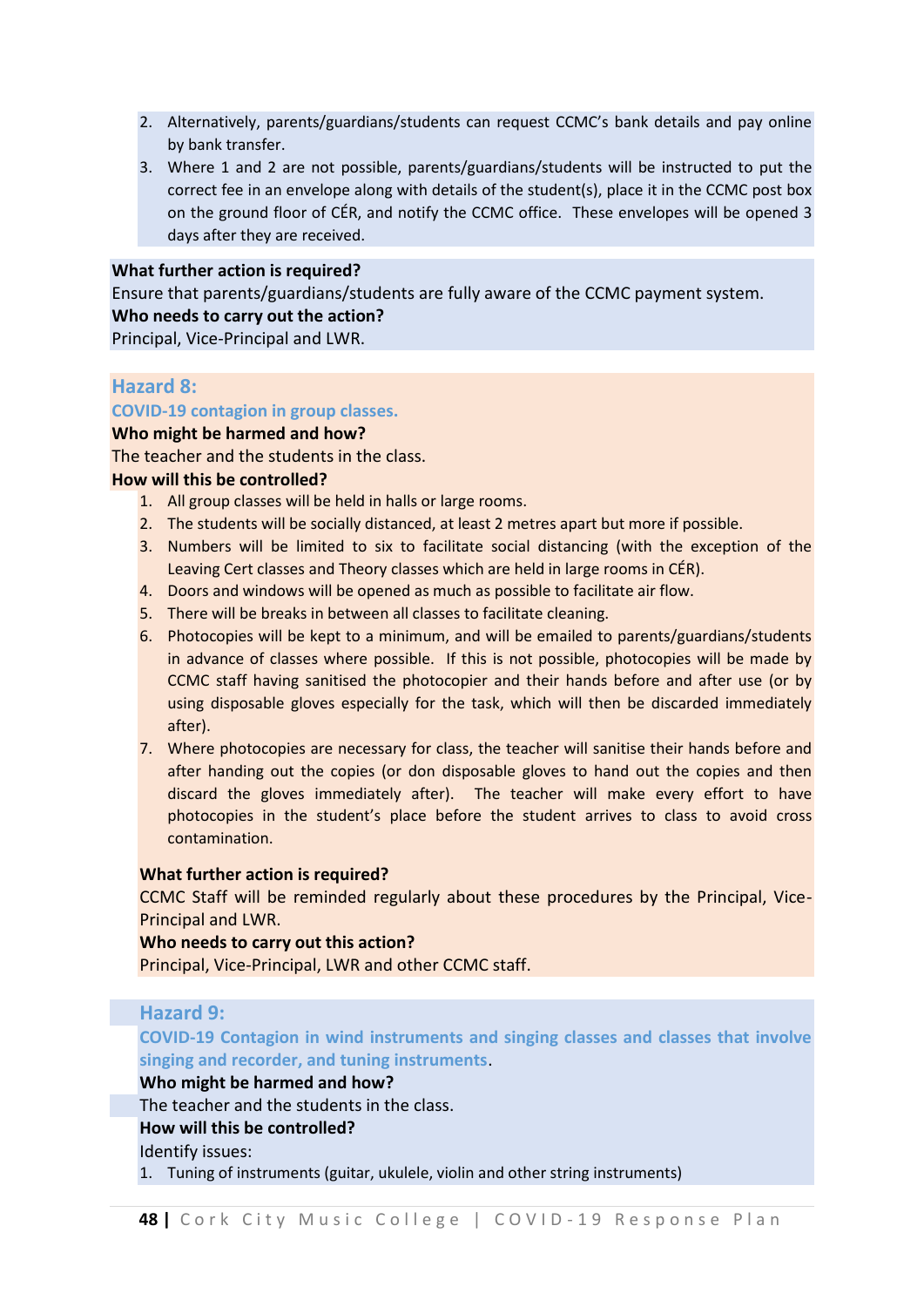- 2. Aerosol from wind instruments and singing
- 3. Sharing of music stands

#### **Control measures:**

- 1. String instruments will require tuning. Ideally, parents/guardians/students will tune instruments before class commences (using instructional videos on YouTube and tuning Apps if necessary). If this is not possible, the teacher will encourage and instruct the student(s) to tune their instrument from a safe social distance at the start of class. As a last resort, the teacher will tune the instrument and will disinfect his/her hands directly before and after this.
- 2. Singing and flute classes will be one-to-one only. In these classes, the teacher and students will be spaced further apart than the two-metre rule.
- 3. Other than one-to-one singing classes, for classes that involve singing such as guitar, ukulele and Music Bug Club, singing will be kept to a minimum and students will be instructed by the teacher to engage a quiet singing voice. The same policy applies to recorder playing in Music Bug Club classes. Students will be seated facing the same direction and no students will face each other.
- 4. In group classes, students that require music stands must bring their own to each class to avoid cross contamination. In one-to-one classes, teachers may provide a stand and will sanitise it between each class.

#### **What further action is required?**

- 1. CCMC staff will remind parents/guardians/students about the above measures regularly to ensure compliance.
- 2. CCMC staff will endeavour to keep up-to-date with emerging information regarding COVID-19 and music classes from recognised sources in order to apply best practice and thus, CCMC will make any necessary adjustments as required.

#### **Who needs to carry out this action?**

Principal, Vice-Principal, LWR and other CCMC staff.

This COVID-19 Risk assessment document will be adjusted and updated when necessary. It is based on the information and details that we have at present and is subject to change. Signed:

Shena Shortall. 13<sup>th</sup> September 2021.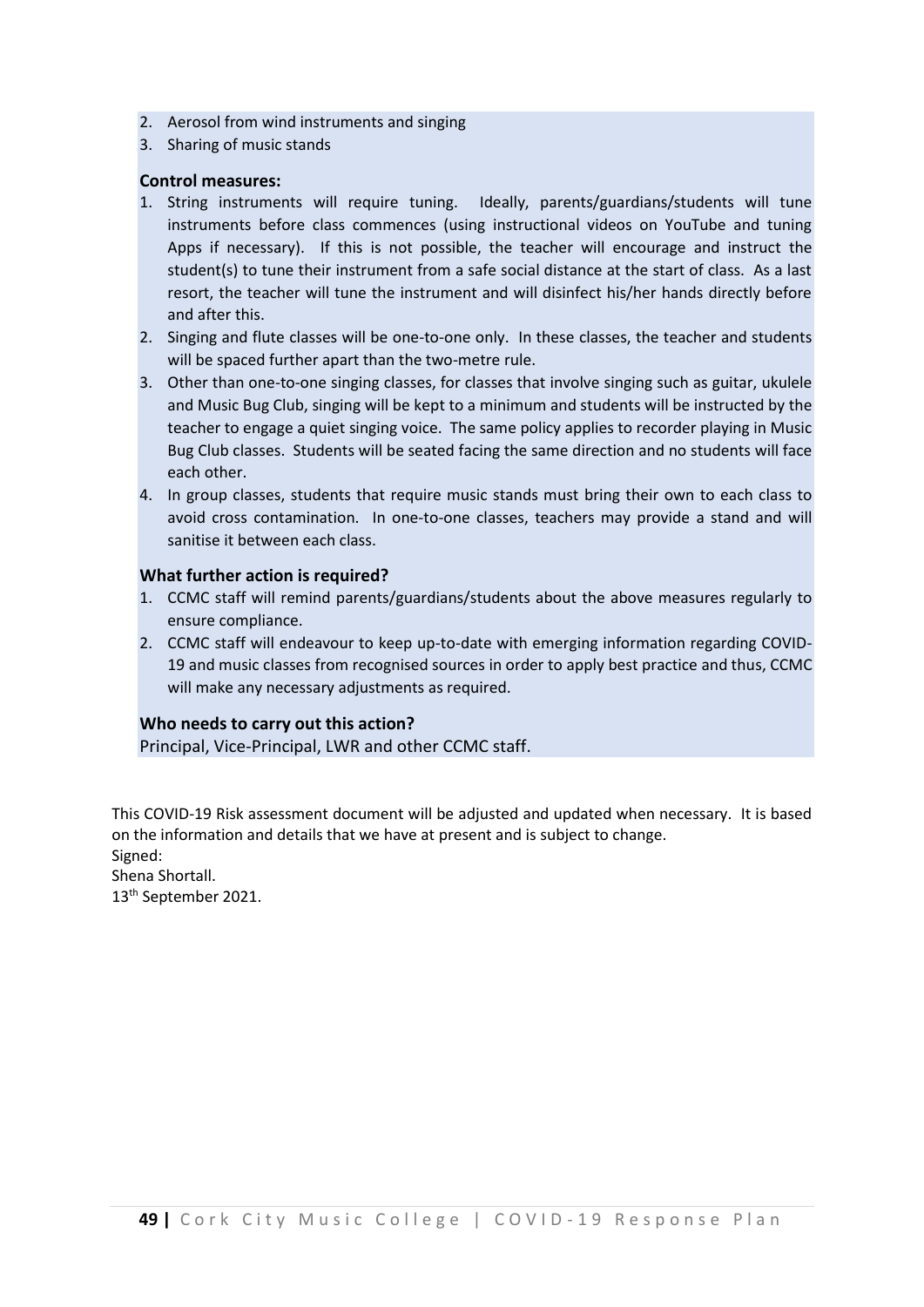## **How to Handwash?**

**WASH HANDS WHEN VISIBLY SOILED! OTHERWISE, USE HANDRUB**

#### **Duration of the entire procedure: 40-60 seconds**



Wet hands with water;



Right palm over left dorsum with interlaced fingers and vice versa;



Rotational rubbing of left thumb clasped in right palm and vice versa;



with a single use towel:



Apply enough soap to cover Rub hands palm to palm; all hand surfaces;



Palm to palm with fingers interlaced; Backs of fingers to opposing palms



Rotational rubbing, backwards and forwards with clasped fingers of right hand in left palm and vice versa;



Dry hands thoroughly **Solution Construction** Use towel to turn off faucet; Now hands are now safe.





with fingers interlocked;



Rinse hands with water;